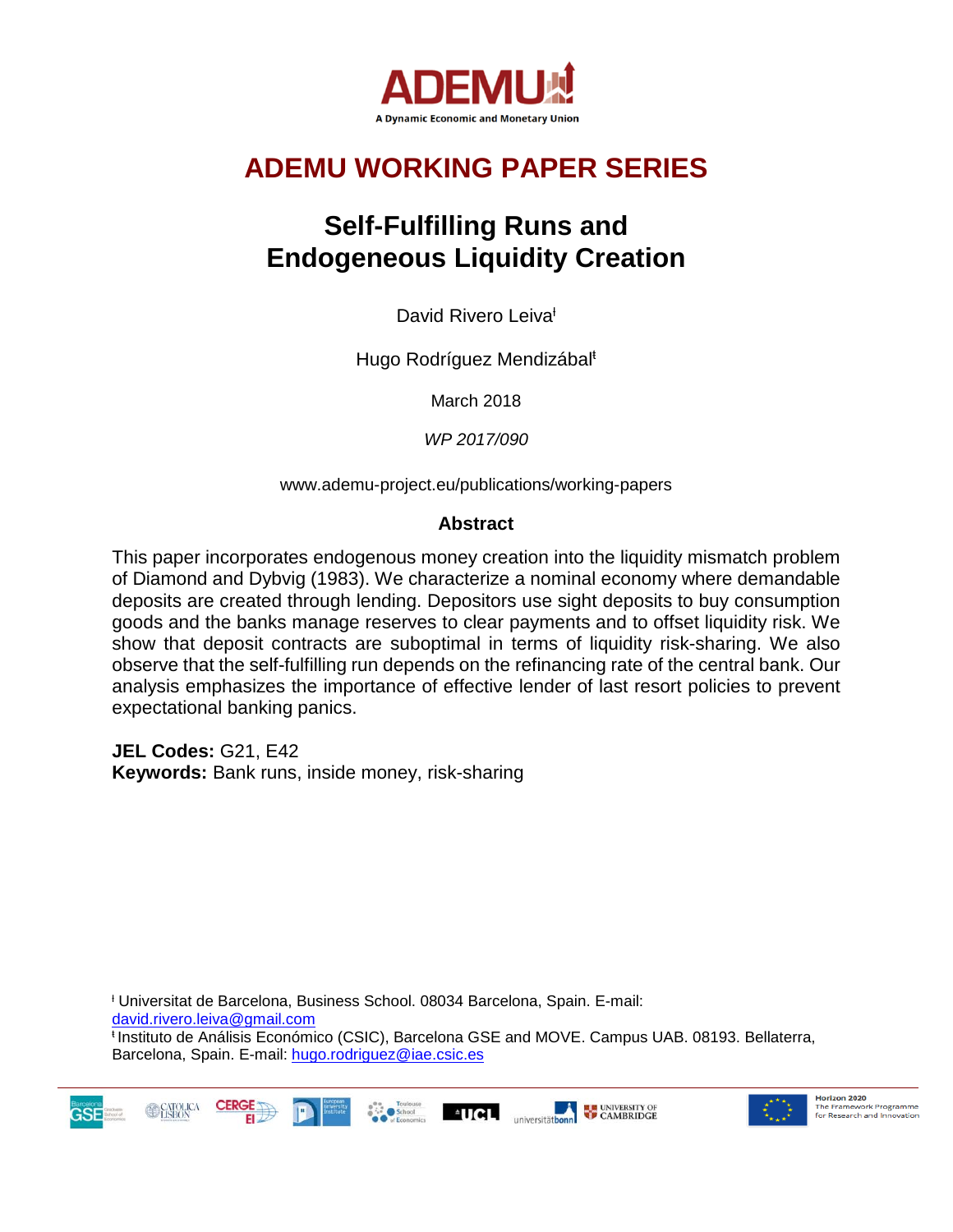

## **Acknowledgments**

We would like to thank Henrique Basso, Xavier Freixas and Joachim Jungherr for very valuable comments on previous versions of this paper. Rodríguez Mendizábal would like to acknowledge the financial support from the Spanish Ministry of Economy and Competitiveness, through the Severo Ochoa Programme for Centres of Excellence in R&D (SEV-2015-0563) and through grant ECO2016-76734-P (AEI/FEDER, UE) as well as that of the Generalitat de Catalunya through Grant 2017 SGR 1571. He is also grateful for financial support from the ADEMU project, "A Dynamic Economic and Monetary Union", funded by the European Union's Horizon 2020 Program under grant agreement No 649396. All errors are our responsibility.

This is an Open Access article distributed under the terms of the Creative Commons Attribution License Creative Commons Attribution 4.0 International, which permits unrestricted use, distribution and reproduction in any medium provided that the original work is properly attributed.



\_\_\_\_\_\_\_\_\_\_\_\_\_\_\_\_\_\_\_\_\_\_\_\_\_





The ADEMU Working Paper Series is being supported by the European Commission Horizon 2020 European Union funding for Research & Innovation, grant agreement No 649396.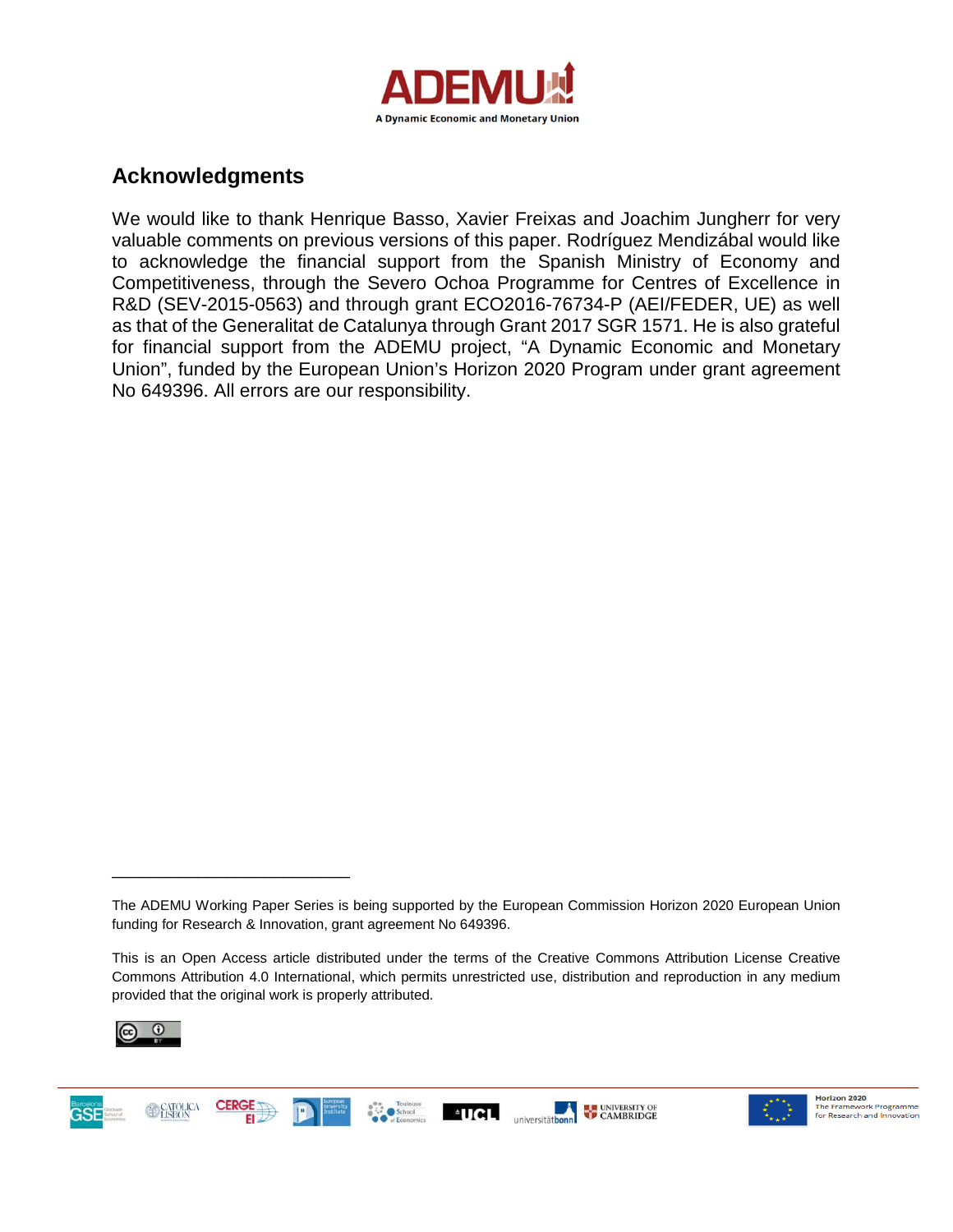## 1 Introduction

The prevailing view in banking theory is, as Diamond and Dybvig [12] pointed out, that "illiquidity of assets provides the rationale both for the existence of banks and for their vulnerability to runs".<sup>1</sup> According to this theory, banks channel pre-existing real assets from savers to finance illiquid entrepreneurial projects. In this intermediation process, banks create liquidity, that is, they offer liabilities (deposits) that are immediately available while the assets they hold (loans) are not. In other words, banks promise full recovery of deposits at anytime although disposing of their assets before maturity may only come at a cost. This liquidity mismatch between redeemable deposits and illiquid assets explains the fragility of banks.

In a modern economy, depository institutions create the commitment to implement a payment system by which transactions are cleared. These banks endogenously extend credit whose liability counterpart is the production of generally acceptable means of payment in the shape of different types of nominal deposits. Within this process, payments and withdrawals usually take place as electronic transfers and the settlement of these flows needs of outside money in the form of cash or central bank reserves.<sup>2</sup>

In this paper we reformulate the model of Diamond and Dybvig [12] (DD for short) to incorporate a set of elements aimed at reproducing these basic features of a modern monetary system. First, instead of sticking to the traditional description of banks as financial vehicles that take real assets from savers to lend them to ultimate borrowers, effectively intermediating pre-existing deposits, we consider that when banks originate a new loan they are creating nominal inside money and purchasing power. Thus, the intermediation process performed by banks starts on the asset side of their balance sheets. Second, the maturity and liquidity mismatch between bank assets and liabilities arises automatically when a loan is originated. This is because the counterpart to the provision of a long term loan is the creation of an overnight liability in the form of a disposable deposit. In this sense, the liquidity risk faced by the banking institution is due to the transfer of funds between banks, which is solved by managing a demand for outside money produced by the central bank. Finally, the vast majority of bank loans cannot be recalled nor banks have any say about the liquidation decision of the investment projects pursued by borrowers.

We show how including these elements have important implications on the equilibrium of the model and its predictions on financial fragility as compared with traditional banking theories based on the seminal work of DD. On this respect, DD showed that, with no aggregate uncertainty, (i) banks can reproduce the optimal allocation among depositors with random liquidity needs, and (ii)

<sup>&</sup>lt;sup>1</sup> See also Bryant [6], Holmstrom and Tirole [23], and Diamond and Rajan [13], [14].

 $^2{\rm In}$  practice, central banks support a payment system through which transactions can be easily settled. According to the BIS [5], the pivotal role of central bank money in payment systems "reflects the layered architecture of financial systems, whereby private individuals and non-financial businesses hold (part of) their liquidity in banks, and banks in turn hold (part of) their liquidity in the central bank".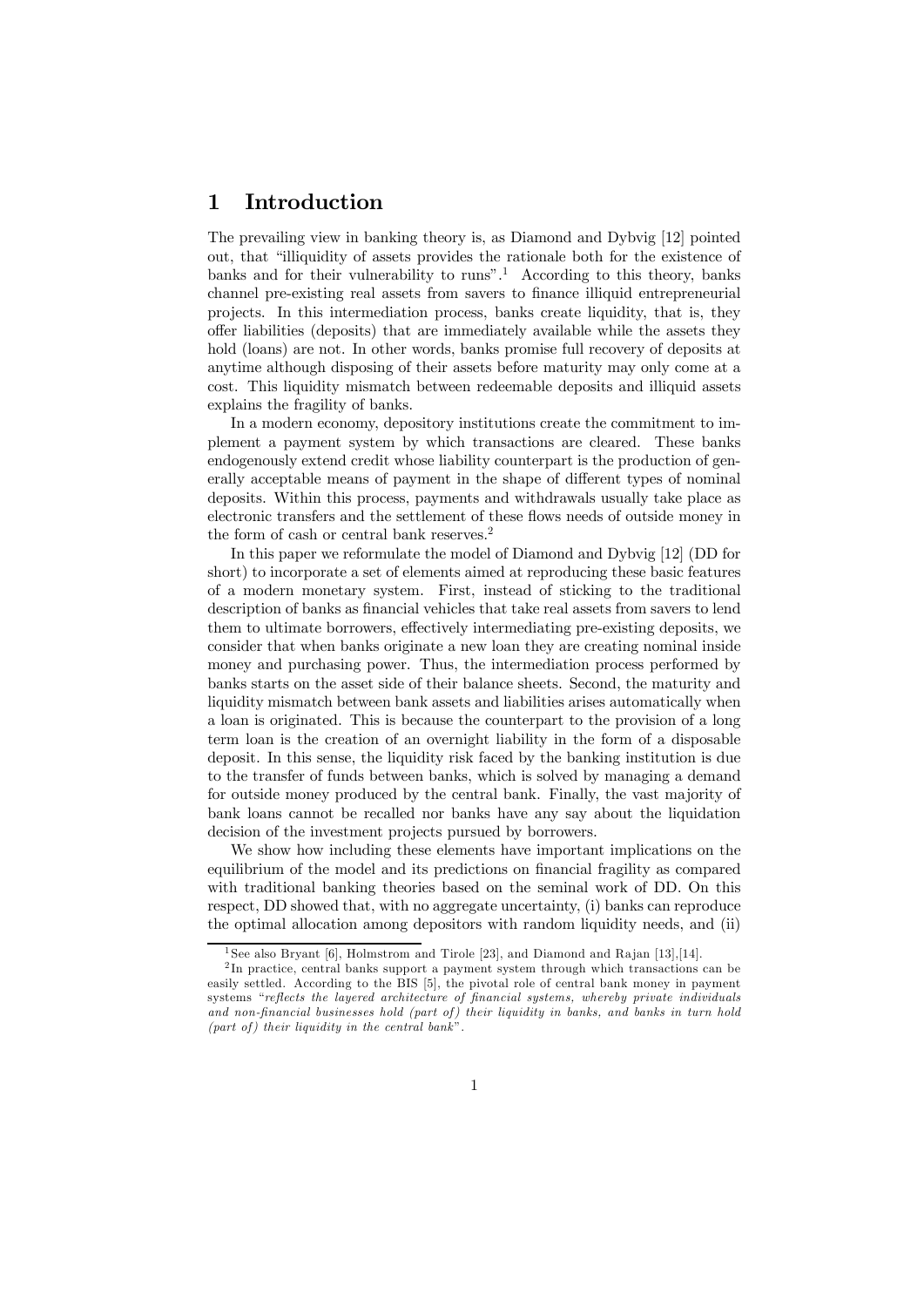there also exists a self-fulfilling equilibrium wherein uninsured depositors rush to withdraw their savings from the banking system. When this happens, banks are unable to honor their repayment obligations and become insolvent. In contrast, we show that the uniqueness of equilibrium depends on the refinancing policy of the central bank. In particular, the possibility of a run only appears at relatively high refinancing rates. Furthermore, we also show that equilibrium is always inefficient from a social point of view.

A few papers have explored the implications of introducing inside money over the withdrawal incentives of depositors and the optimality of deposit contracts in terms of liquidity risk-sharing.<sup>3</sup> As we stated above, financial contracts are usually denominated in nominal terms, and withdrawals do not imply that money is per se converted into cash and drained out of the banking system. Skeie [32] considers these characteristics and shows the existence of a unique and efficient equilibrium when nominal deposits are repayable in inside money. The non-bank run equilibrium is explained by price adjustments in the goods' market only when banks choose the optimal amount of liquidity that is stored in the economy. In the same line, Allen et al. [3] incorporate fiat money issued by the central bank into Allen et al. [4] and find that the efficiency and uniqueness of the equilibrium also holds with aggregate return uncertainty, aggregate liquidity shocks, and bank specific liquidity shocks. Unlike these important contributions on this subject, we find that the uniqueness of equilibrium does not necessarily depend on nominal prices adjusting in response to a run. We connect the self-fulfilling run with the central bank response to the panic. Indeed, we state that expectational runs of the Diamond and Dybvig type can be prevented by effective lender of last resort policies that offset the incentives of depositors to coordinate in a run. In addition, we cast doubt about the capacity of nominal deposit contracts to implement the optimal amount of real liquidity. A key feature of the present work is the lack of commitment of depository institutions to ensure future consumption needs of depositors. With nominal deposit contracts repayable in cash, banks cannot set in the present credible promises about the real value of future payoffs because of their inability to set prices. Furthermore, the implementation of monetary policy by the central bank in our model reproduces actual institutions we find in our economies.

These nominal banking models, including ours, do not support the idea that coordination failures leading to a bank run can be explained exclusively by illiquidity itself. The view of purely self-fulfilling runs was endorsed by Friedman and Schwartz [17]'s explanation of the bank panics that occurred in the United States up to the 1930s but was disputed by Gorton [21] and Calomiris and Mason [8], [9]. More recently, the collapses of Bearn Stearns and Lehman Brothers (Lucas and Stokey [24]), and the run of the UK bank Northern Rock on

<sup>&</sup>lt;sup>3</sup>Other papers have developed nominal frameworks to explore other issues for financial stability. Allen and Gale [1] introduce fiat money in a model of banking and show that variations in the price level allow nominal debt to become effectively state contingent so that risk-sharing is improved. Diamond and Rajan [15] find that nominal contracts cannot prevent bank runs when there is idiosyncratic risk on the bank's asset side caused by delays in asset returns.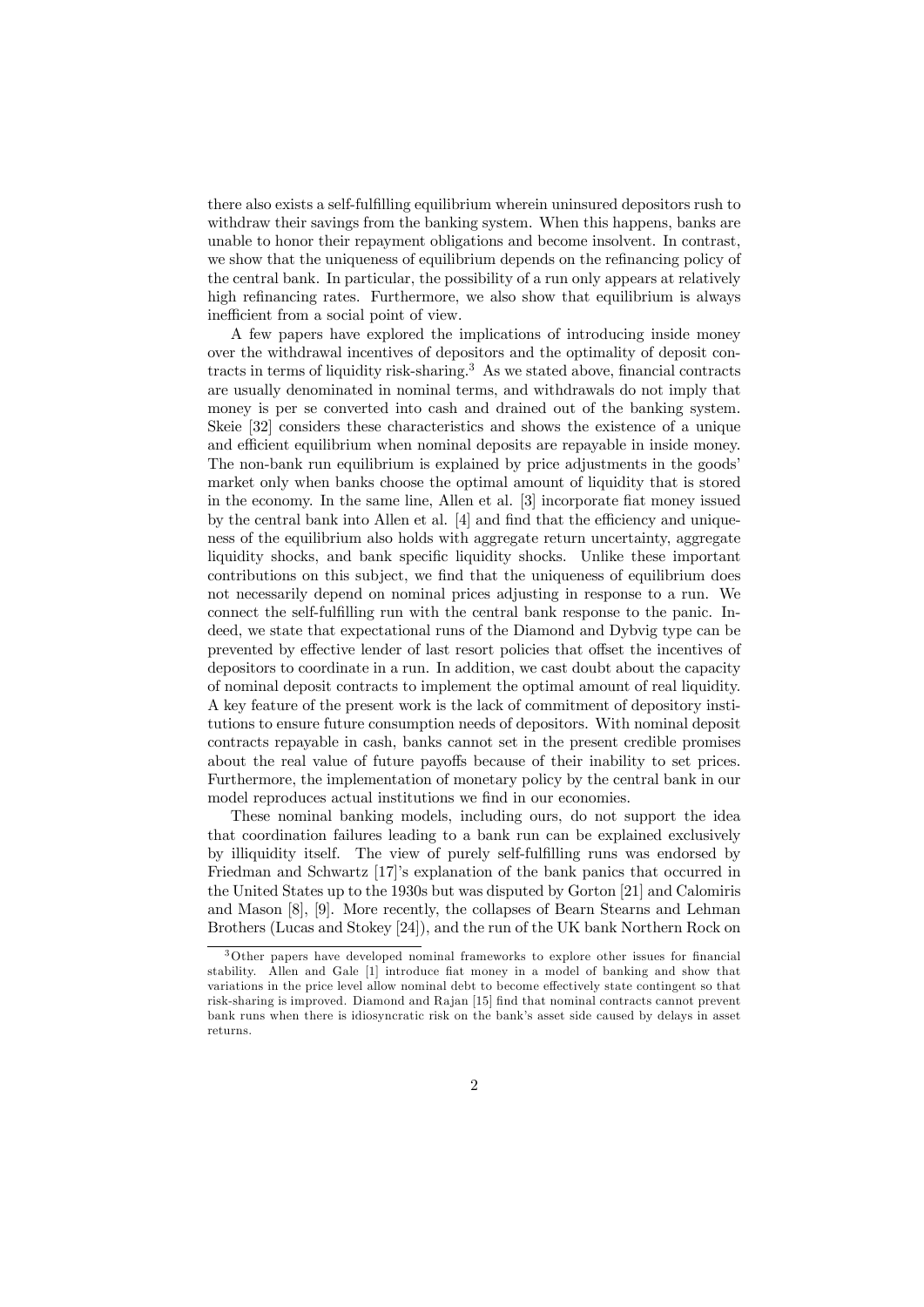2007 (Shin [31]) do not seem to be related to a coordination failure, so additional elements on the bank's fundamentals are required to explain bank instability.<sup>4</sup> In our case, this element is the refinancing policy of the central bank.

An interesting feature of the model described here is that it provides an explicit bridge between banking and monetary theories. Typically, banking models are set in real terms and abstract from the ability of depository institutions to endogenously expand or contract the size of their balance sheet.<sup>5</sup> Arguably, one of the drives of these expansions and contractions, and of their potential effects on economic activity and price determination, is the monetary policy stance of the central bank. Because these banking models are built in real terms and do not include a monetary authority, they are not designed to analyze these interactions. On the other hand, monetary models typically abstract from an active banking sector. $6$  These models therefore are not able to incorporate the endogenous management of the liabilities of depository institutions into the analysis of the money creation process.

The paper is structured as follows. Section 2 describes the real economy and connects with the DD model. Section 3 reviews the main ingredients of a modern monetary system which will be included in the nominal model below. Section 4 introduces money in the model and shows the main results. Finally, section 5 concludes.

### 2 The real setup

The real model reproduces the maturity transformation problem described in DD but introducing labor in the production technology. As it will be clear in Section 4, this modification does not alter the production possibility frontier in any respect but allows for the existence of inside money.

#### 2.1 The environment

Consider an economy characterized by a circle with measure 1 and three dates, indexed by  $t = 0, 1, 2$ . Locations are continuously distributed over the circle. On each location there is a continuum of identical risk averse households with measure 1. Households are composed of a worker and an entrepreneur. Each worker is endowed in period 0 with a unit of time, whereas entrepreneurs have access to a risk-free productive technology.

Households face uncertainty about future liquidity needs in period 0. With probability  $\lambda \in (0,1)$  the household becomes impatient  $(h = 1)$  and prefers to consume in period 1, while with probability  $(1 - \lambda)$  the household is patient  $(h = 2)$  and consumes at  $t = 2$ . Once households observe types at the beginning

<sup>4</sup>Goldstein and Pauzner [19], and Rochet and Vives [29] provide the theoretical foundations to fill the gap between both literatures.

<sup>&</sup>lt;sup>5</sup> See, for example, the models described in Allen and Gale [2] or Freixas and Rochet [16].

 $^6{\rm In}$  fact, the workhorse model for monetary analysis, the neokeynesian model, dispose not only of banks but also of money all together. See, for example, the models discussed in Gali [18] or Woodford [34].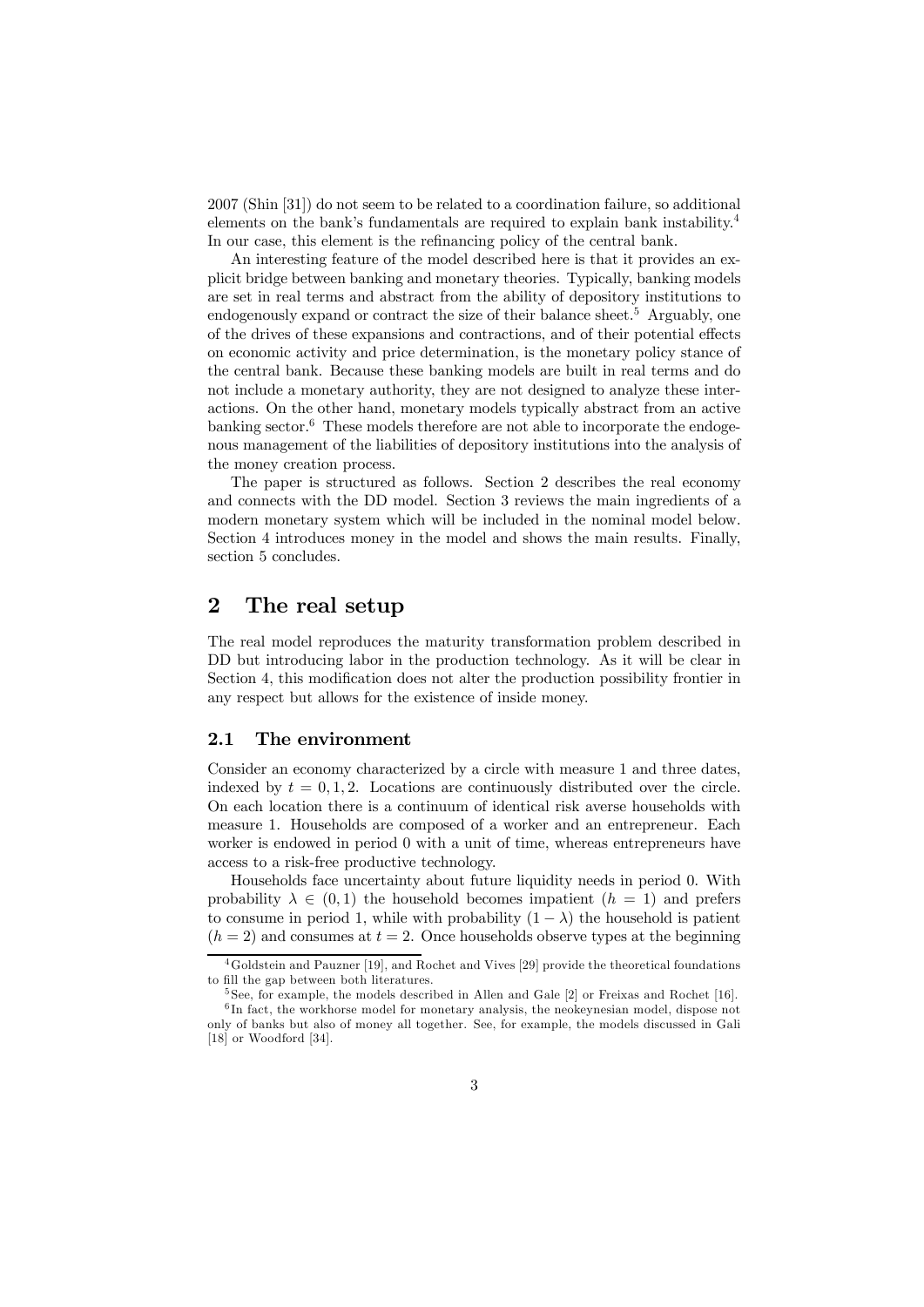of period 1 they make choices and obtain a utility  $u(c^h)$ , where  $c^h$  denotes the consumption of a household of type  $h \in \{1, 2\}$  at period  $t = h$ .<sup>7</sup> The function  $u(c)$  has the following properties

$$
u'(c) > 0, u''(c) < 0, \lim_{c \to 0} u'(c) = \infty
$$
, and  $\lim_{c \to \infty} u'(c) = 0$ .

We assume further that the coefficient of relative risk aversion satisfies

$$
-c\frac{u''(c)}{u'(c)} > 1\tag{1}
$$

everywhere.

The productive technology transforms each unit of labor employed at  $t = 0$ into  $\rho > 1$  units of the good at  $t = 2$ . If a fraction  $y \in [0, 1]$  of the production is interrupted at  $t = 1$  it will produce a scrap value equal to  $y$ . The remaining fraction left until maturity of the production process will yield  $\rho(1-\nu)$  in period 2. In addition to the productive technology, households have also access to storage,  $x \in [0,1]$ , without any cost. Obviously, nobody will store anything from  $t = 0$  to  $t = 1$  since storing is dominated by the production technology in period 0. It may be the case, however, that storage could be used between periods 1 and 2.

A household of type  $h \in \{1,2\}$  faces the problem of choosing in period 1 (i) the fraction  $y^h$  of the productive technology to be liquidated, (ii) the amount  $x^h$  to store between  $t = 1$  and  $t = 2$ , and (iii) consumption,  $c^h$ . Clearly, if households lived in autarky, they would choose to liquidate the whole project in the event of becoming impatient,  $y^1 = 1$ , and consume  $c^1 = 1$  of the good at  $t = 1$ , storing nothing,  $x^1 = 0$ . On the other hand, patient households will liquidate none of the project,  $y^2 = 0$ , and store nothing,  $x^2 = 0$ , at  $t = 1$ , consuming  $c^2 = \rho > 1$  in period 2.

#### 2.2 Risk sharing

If types were publicly observable at  $t = 0$ , it is easy to see that a planner who verifies types would choose not to store, while determining  $c^1$  and  $c^2$ , together with the aggregate fraction of the productive technology to be liquidated prematurely,  $y$ , to maximize

$$
\lambda u(c^1) + (1 - \lambda)u(c^2) \tag{2}
$$

subject to the feasibility constraints

$$
\lambda c^1 \le y \tag{3}
$$

$$
(1 - \lambda)c^2 = (1 - y)\rho.
$$
\n<sup>(4)</sup>

<sup>&</sup>lt;sup>7</sup>Throughout the paper, subscripts will refer to periods  $(t = 1, 2)$  and superscripts to types  $(h = 1, 2).$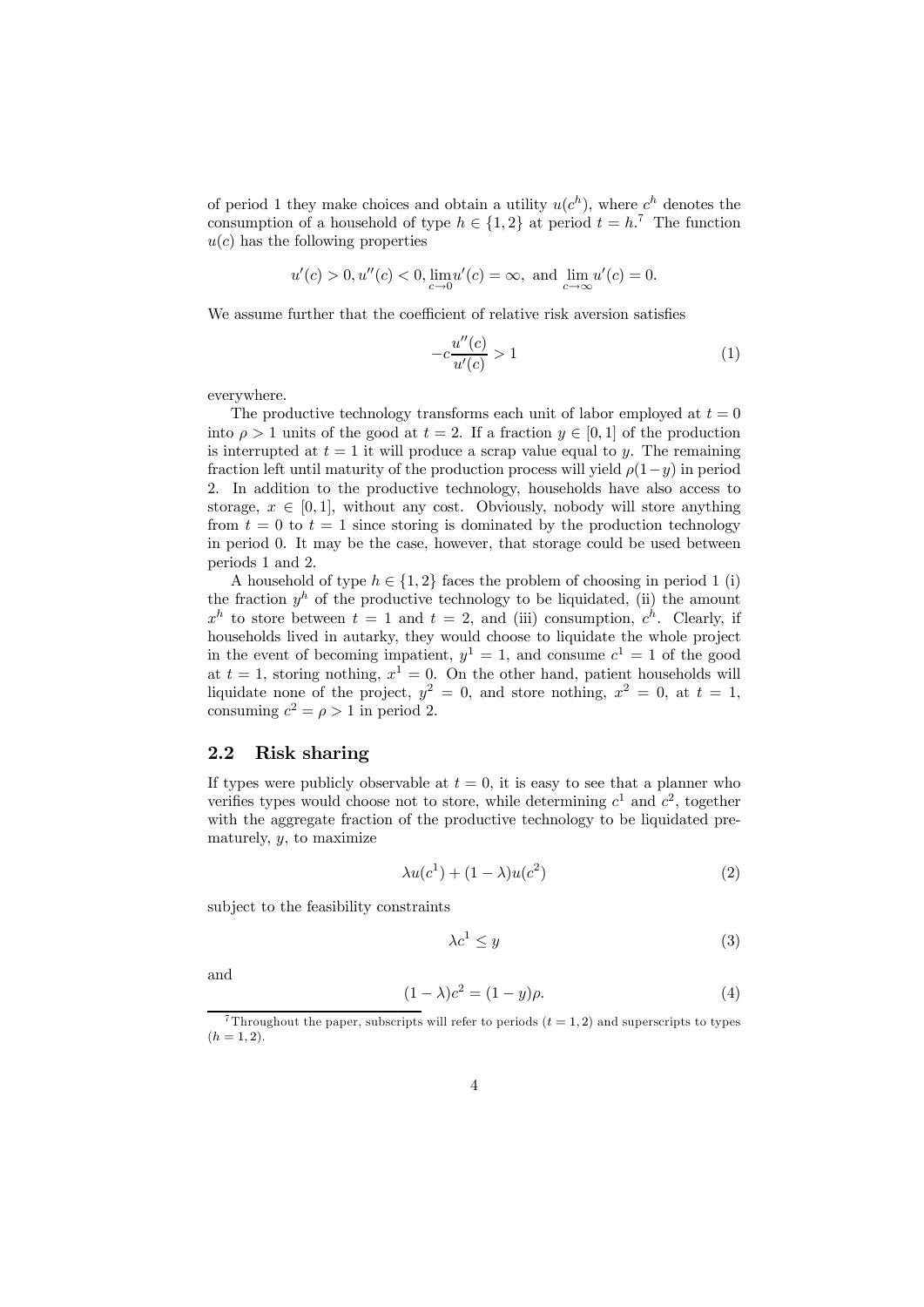The first order conditions of this problem to determine the optimal choice  ${c<sup>1*</sup>, c<sup>2*</sup>, y}$  are

$$
u'(c^{1*}) = \rho u'(c^{2*}),
$$
\n(5)

together with the two resource constraints (3) and (4). These expressions characterize the efficient risk-sharing for this economy and are equivalent to the ones in DD. Since  $\rho > 1$  and because of the degree of risk aversion considered in (1), it turns out that  $1 < c^{1*} < c^{2*} < \rho$ , which means households would prefer to share ex ante the risk associated with the timing of consumption.

#### 2.3 A time bank

Insurance against consumption uncertainty could be provided by introducing a contingent time bank. Workers can deposit their time at  $t = 0$  in a time depository institution. The time bank then designs a contingent deposit contract at  $t = 0$  providing  $c^{1b}$  units of consumption at  $t = 1$  to those withdrawing their deposits in that period, or  $c^{2b}$  units at  $t = 2$  for those who wait to withdraw at that period. The time bank then puts to work all the depositors in the productive technology in period 0 and chooses the aggregate liquidation of the productive investment,  $y^b$ , to maximize the expected utility of depositors

$$
\lambda u(c^{1b}) + (1 - \lambda)u(c^{2b})\tag{6}
$$

subject to the feasibility constraint

$$
\lambda c^{1b} \le y^b,
$$

and

$$
(1 - \lambda)c^{2b} \le (1 - y^b)\rho.
$$

Obviously, this problem yields the optimal allocation found in the planner's problem above.

This time deposit contract  $\{c^{1b}, c^{2b}\}$  provides efficient risk-sharing because it determines implicit contingent wages to be paid to households at  $t = 1$  depending on their realized types. The  $t = 1$  equivalent contingent wages depositors are receiving for providing time at  $t = 0$  are

$$
w_1^1 = \frac{y^b}{\lambda} = c^{1b}
$$
 and  $w_1^2 = \frac{1 - y^b}{1 - \lambda} = \frac{c^{2b}}{\rho}$ ,

for workers belonging to impatient and patient households, respectively. Because of the assumed degree of risk aversion (1), it must be the case that

$$
w_1^1 = \frac{y^b}{\lambda} > 1 > \frac{1 - y^b}{1 - \lambda} = w_1^2
$$

which allows to obtain the first-best allocation.

The contingent time deposit contract supports, however, a suboptimal equilibria. The bank designs such contract inferring that there will be  $\lambda$  withdrawals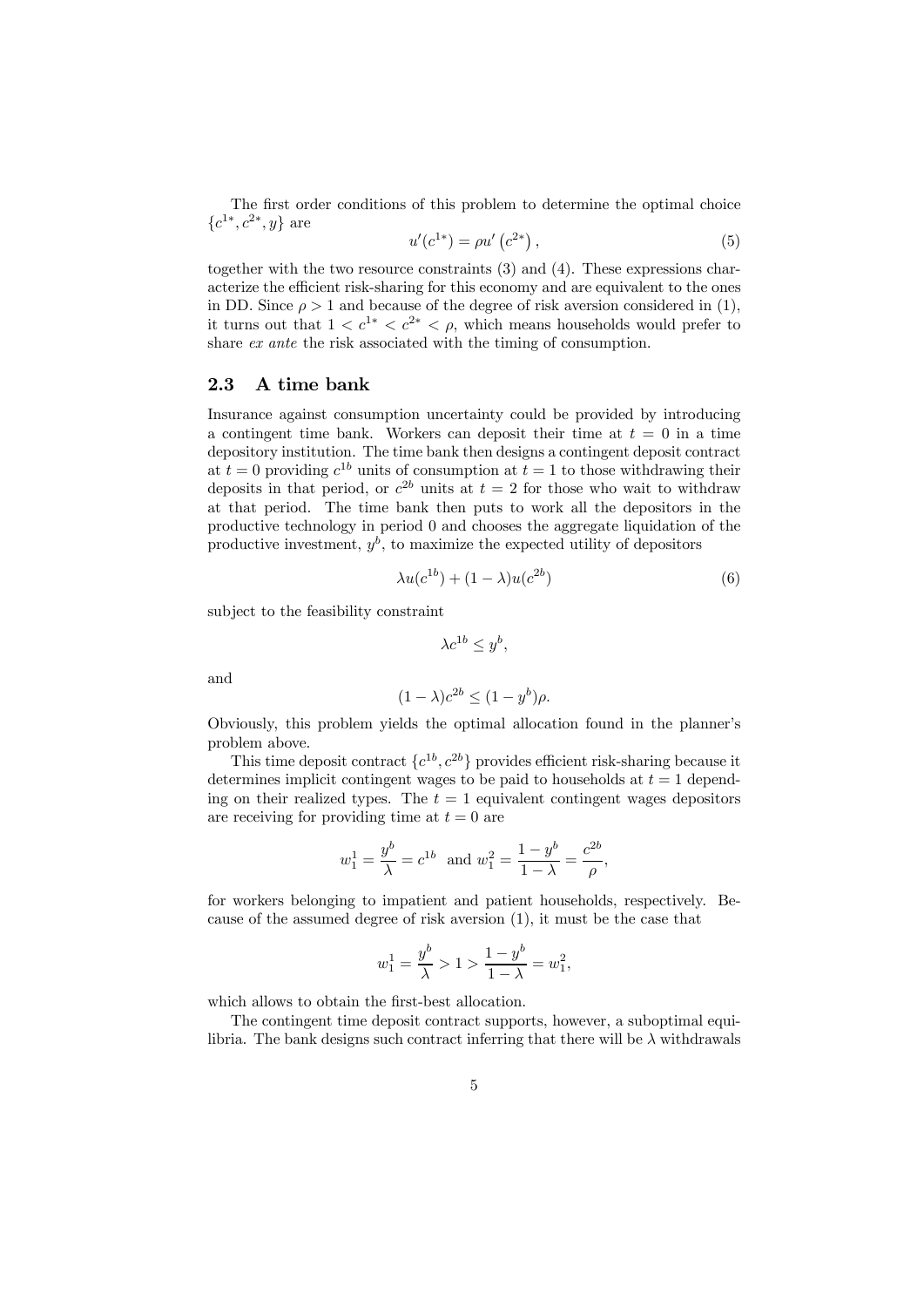in period 1. As in the seminal work of DD, patient households have incentives to withdraw before time if they anticipate that the bank will be forced to liquidate a significant amount of its long term investment to service the increasing demand of early withdrawals. Let  $\lambda$  be the minimum amount of early withdrawals in period 1 to have a self-fulfilling run. This threshold satisfies

$$
\bar{\lambda} = \frac{y^b}{\rho(1 - y^b) + y^b}.
$$

If late consumers expect the fraction of early withdrawals to be larger than  $\overline{\lambda}$ , it will be optimal for them to withdraw at date 1 and store the proceeds until  $t = 2$ . In this second equilibrium the bank suffers a run since anyone who waits until the last period will get nothing.

## 3 Main features of a modern monetary system

This section reviews some of the features of modern depository institutions not included in traditional models of banking that we believe are crucial to understand banks' contribution in our economies.

#### 3.1 The production of loans and deposits

The first challenge of traditional banking models rests on the way the production of loans and deposits is described. In those models, this process starts on the liability side of banks' balance sheets when a saver deposits some pre-existing real assets. The bank then transfers those resources to a borrower who puts them into some productive use.

This description is at odds with current procedures in depository institutions. As a matter of practice, commercial banks create money, in the form of bank deposits, when making new loans. This is how the bulk of deposits we use to make payments is originated.<sup>8</sup> If you could trace back the life of a deposit someone has recently transferred to you, invariably it was born with a loan to someone somewhere in the past. This view in which money is created through credit is shared both by academicians (see Goodhart [20]), as well as central bankers (see, among others McLeay et al. [25], from the Bank of England, Holmes [22], from the Federal Reserve Bank of New York, or Constancio [11] from the ECB), regulators (see Turner [33]), and market practitioners (see Sheard [30]).

This deposit creation power is the distinguishing characteristic of depository institutions.9 Of course, this ability to create its own liabilities on the spot does not provide banks with an unlimited capacity to expand their balance sheets. This is because, among other constraints, the process of loan and money creation exposes banks to a number of risks. Among the exposures faced by

<sup>8</sup> See McLeay et al. [25].

<sup>&</sup>lt;sup>9</sup>The accounting conventions that allow banks to create money out of nothing are described in Werner [35] and [36].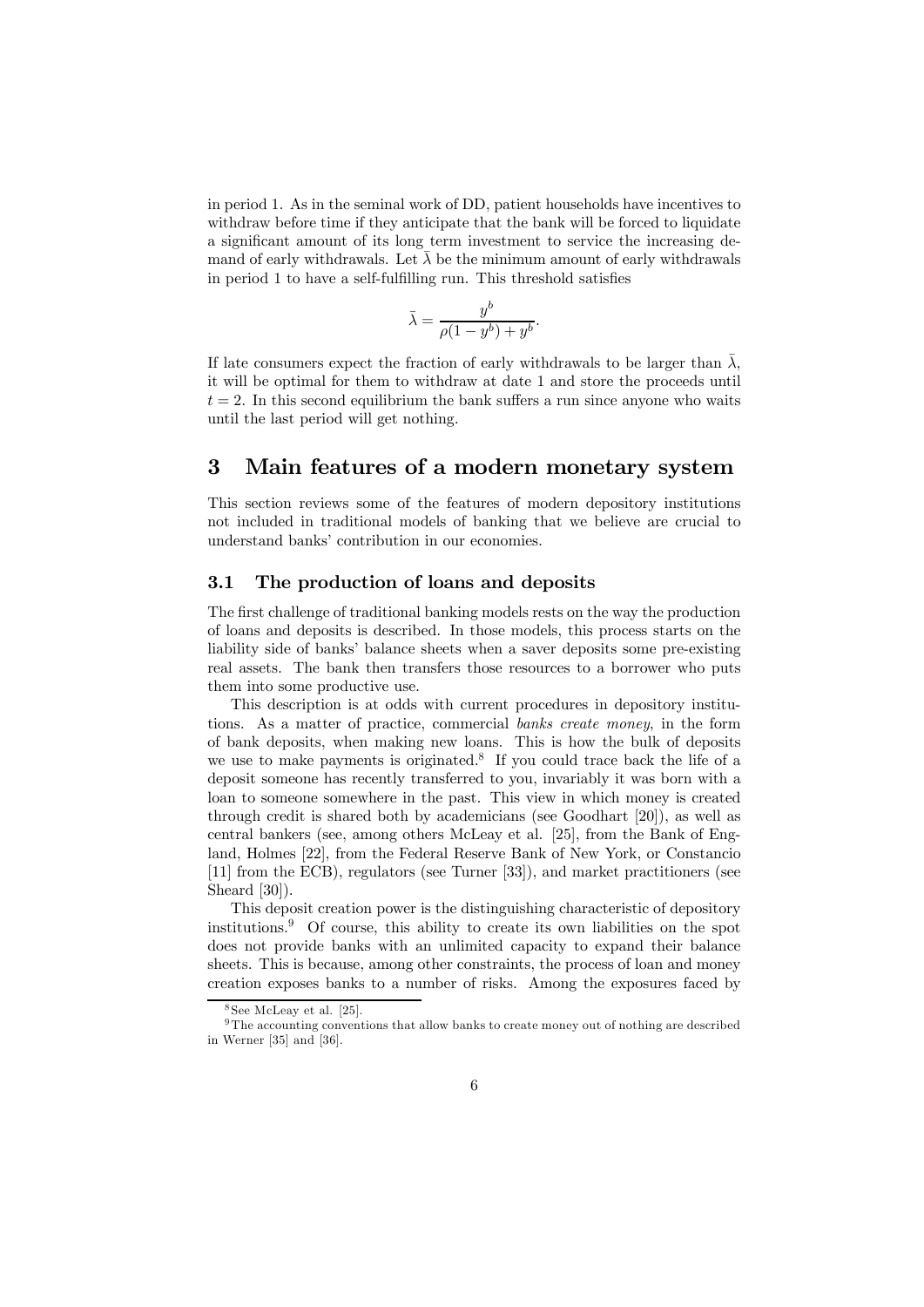banks we consider liquidity risk. This risk is associated with having enough generally acceptable assets to cover the net flow of payments ordered by the bank's clients. Notice that the process of endogenous money creation through loan provision endorsed in this paper automatically exposes banks to both a maturity as well as a liquidity mismatch between assets and liabilities. This is because the counterpart of a long term loan is the creation of demandable short term deposits. In this sense, agents do not ask for a loan to sit on the funds created but to make a payment they lacked the funds for. Thus, deposits will, and are designed to, exchange hands at the very moment they are created. Loans, on the contrary, are not an asset banks can dispose of that easily. Banks thus need an asset with the same degree of immediacy as the (net flow of) deposits they hold in the liability side of their balance sheets. Reserves, in the form of current accounts at the central bank, are these assets. Because reserves need to be borrowed, they are onerous to obtain. As producing loans necessarily means obtaining reserves to service the deposit these loans create, the borrowing cost of those reserves also constrain how much banks want to expand their balance sheets.<sup>10</sup>

#### 3.2 The endogenous nature of financial intermediation

The second challenge of traditional models of banking has to do with the predetermined nature of the volume of intermediation. In traditional models, savers hold a pre-existing volume of savings, in the form of a stock of real assets, that needs to be transferred to borrowers. This means that the amount of intermediation that takes place in these models, that is, the size of the balance sheets of commercial banks, is bounded by the amount of already existing savings to be transferred.

Unlike this description of traditional models of banking, our endogenous view of the intermediation process performed by banks is not constrained by existing savings or deposits. Apart from the constraints mentioned in the previous section, banks could produce more financial assets, to be held by the nonfinancial sector, as long as they expect the corresponding credit that originated those assets to be paid in the future. The purchasing power created with these new loans could be used to pay for existing real assets as well as for new consumption or investment goods or even for the purchase of other financial assets.

This endogenous view of bank intermediation has important implications for the way we should analyze bank's balance sheet dynamics and its connections to money creation. If we look at depository institutions as a whole, when a bank decides to expand its balance sheet by granting a loan, effectively it is increasing the asset side of depository institutions until the time the loan matures, provided the bank keeps the loan in its books for the whole time. This means the banking sector needs to maintain a matching liability also throughout that period. As mentioned before, at the very moment the loan is granted, the matching liability

 $10A$  second exposure for banks is solvency risk given that there is the possibility that the loans banks provide are not repaid and the value of assets could drop below the value of their liabilities. To stay as close as possible to DD we do not consider this risk here.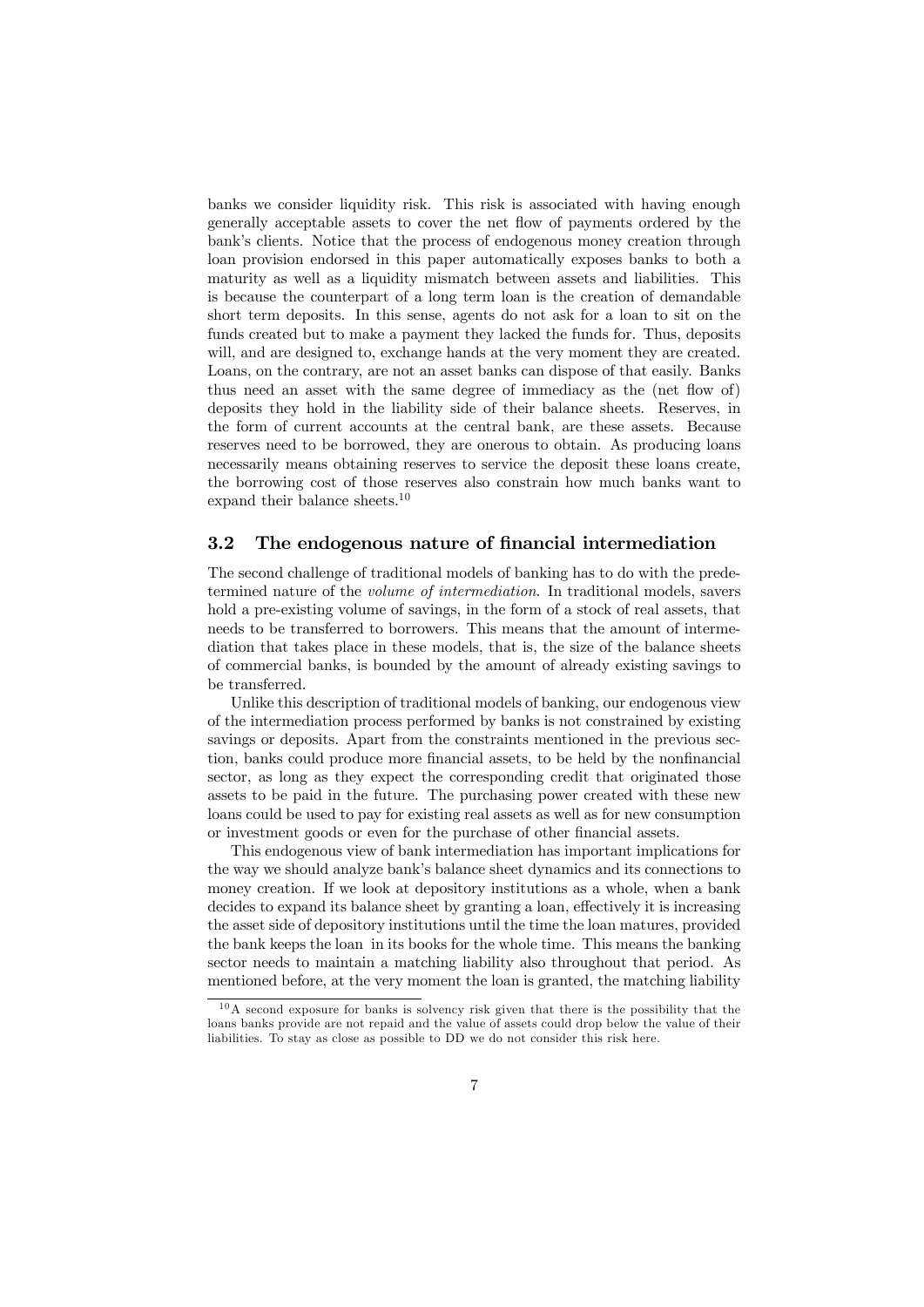is a sight deposit which quickly is transferred to another party as a payment for an exchange. The party receiving these funds now has to decide what to do with them. This portfolio choice will split the funds that originally started as sight deposits between liquid or illiquid bank liabilities. The former are accepted as a general means of payment and included in a broad monetary aggregate while the latter are not. Throughout the life of the loan that originated these bank liabilities, the different owners of those funds will be transferring them and splitting them in different ways, changing the amount and composition of broad monetary aggregates.

Notice this split of the particular liabilities of the bank associated with a particular loan will depend both on the demand for those assets by customers as well as on the supply of those liabilities by the bank themselves. This way, the funding problem of expanding the balance sheet of a bank is summarized by the ability of the bank to convince someone to hold a matching liability until the initial loan matures and to manage the liquidity risks associated with each type of liability. The only way out of this service obligation is to take the original loan out of the balance sheet either by selling it out directly or through securitization.

#### 3.3 The role of reserves and the implications of bank runs

The third challenge of the traditional view of banking is the *role reserves play* in the process of money creation. In the traditional view, reserves are just deposited assets that are left idle or invested in an inferior technology that allows full recovery at anytime. In reality, reserves, in the form of current accounts at the central bank, are a completely different object than customer's deposits at commercial banks or the loans these banks provide to their borrowers. Reserves are produced by the central bank, while loans and deposits are produced by commercial banks. Banks maintain reserves for two reasons. The first reason is to satisfy depositor's payments demand. Whenever a client wishes to make a payment to be transferred to another bank, this payment is usually done with reserves. The second reason is to satisfy reserve requirements wherever these requirements are in place. Thus, reserve demand is driven both by regulation as well as by the netting of payments derived from the loan and deposit creation to finance economic activity. Reserve supply, on the other hand, is characterized by the monetary policy stance of the central bank. This monetary policy stance is typically defined as a target on very short rates (i.e. overnight) in money markets. In implementing its monetary policy, monetary authorities are usually ready to supply, at the target rate, as much reserves as depository institutions demand. When the monetary policy stance changes, the central bank modifies its interest rate target but still "reads" the amount of reserves needed to support that new target from demand by commercial banks.

An important conclusion can be drawn from the description in the previous paragraph. In modern monetary systems the amount of reserve holdings should not constrain loan and deposit production by commercial banks. As long as central banks are willing to supply reserves at the specified refinancing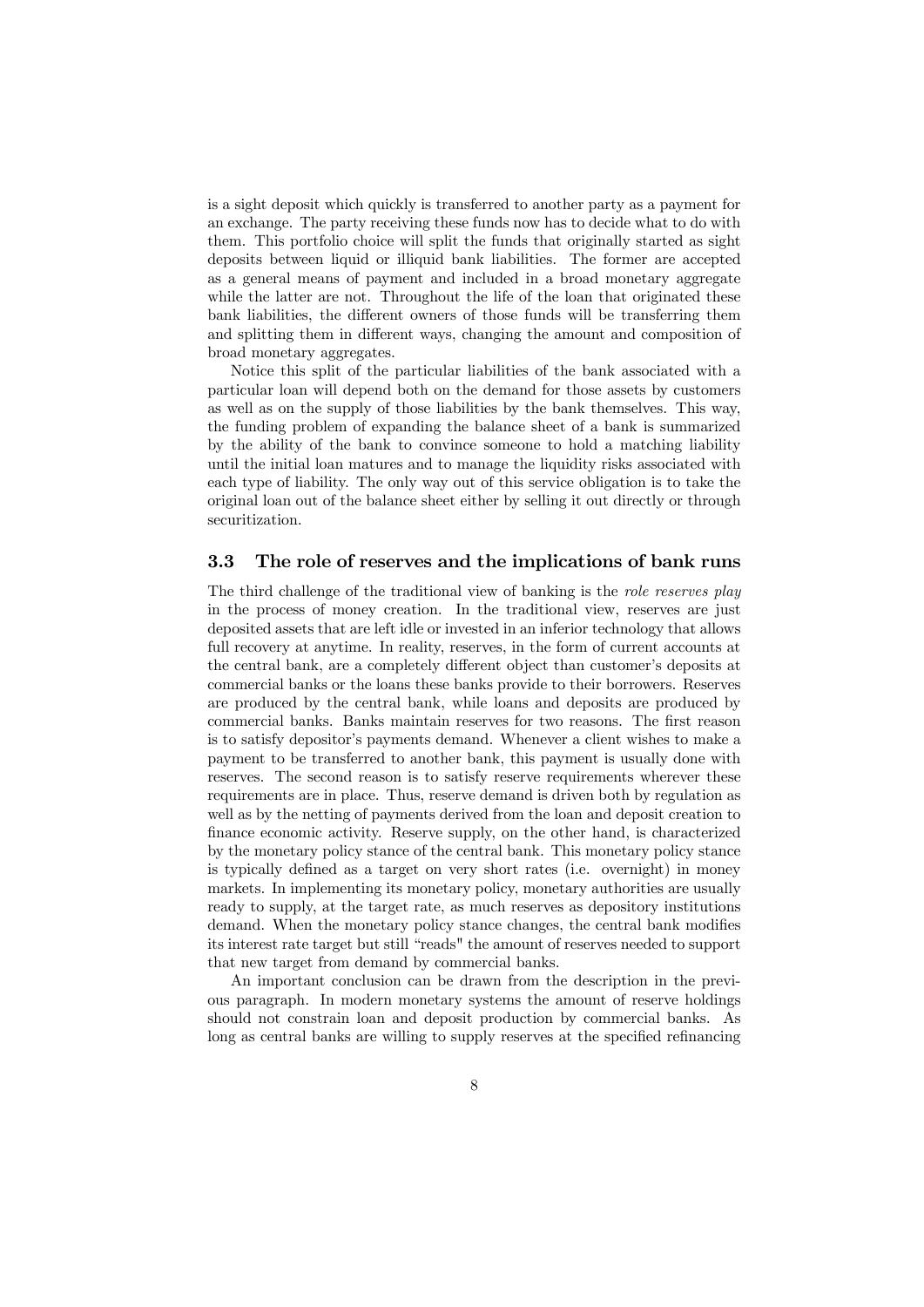rate, reserve demand is determined by reserve requirements and the netting of payments both of which depend on loan and deposit creation.11

At this point it is important to connect the notion of reserves with the intermediation performed by commercial banks and the risk of facing a run. As mentioned above, because in traditional models banks intermediate real assets that are put directly into an illiquid production process, reserves are just deposited assets that are left idle or invested in an inferior technology that allows full recovery at anytime. In the event that depositors demand funds above the reserves previously accumulated by the bank, this financial institution will be required to force borrowers to repay back the loan prematurely by liquidating their production projects with the corresponding efficiency costs.

In our view of the intermediation process, when depositors do not trust a bank they will demand their liquid deposits to be converted to a financial asset produced by a different financial institution. This could be cash or a deposit in a different bank. To honor this convertibility promise, banks need to borrow reserves either from the central bank or from other depository institutions or else, sell existing assets in exchange for these reserves. However, liquidating an asset, a loan for example, is not the same as liquidating the productive investment this loan has financed, nor it means recalling the loan. This is for several reasons. First, the vast majority of loans are noncallable. This is the case of basically all mortgages and, according to the Board of Governors of the Federal Reserve System, of 87.5 percent of all C&I loans.<sup>12</sup> Second, liquidating a loan means selling in the market the right to the future cash flows the loan generates. The borrower will continue with his/her investment with the loan payments now accruing to a different creditor. The anticipation that banks will not be able to honor these promises, either because they will not raise enough liquid funds in the market or from the central bank or because they will sell assets at a significant discount, is the reason why holders of its short term debt run the bank. But this fact, by itself, does not mean that real investments are affected by the run as the traditional view contends. Any effect on real investment decisions should indirectly come from general equilibrium effects through prices.

 $11$ An important element to the description in the main text is the possible connections between the amount of reserves and the amount of deposits. These connections are exemplified by the Treasury accounts at the central bank and cash holdings by the nonfinancial sector. For example, as we withdraw cash from ATMs, banks use their reserves to get the banknotes needed to replenish their cash machines. In normal times, however, these movements are not significant and the central bank usually accommodates them to restore the levels of reserves held previously by banks.

 $12$  See Board of Governors of the Federal Reserve System, Statistical Release E2. This figure is the average fraction of noncallable loans, weighted by volume, between the second quarter of 1997 and the first quarter of 2003. In 2003 the Board stopped including the amount of C&I loans that are callable because, representing a small fraction of total loans, their behavior did not significantly differed from loans which are not callable. See Board of Governors of the Federal Reserve System [7].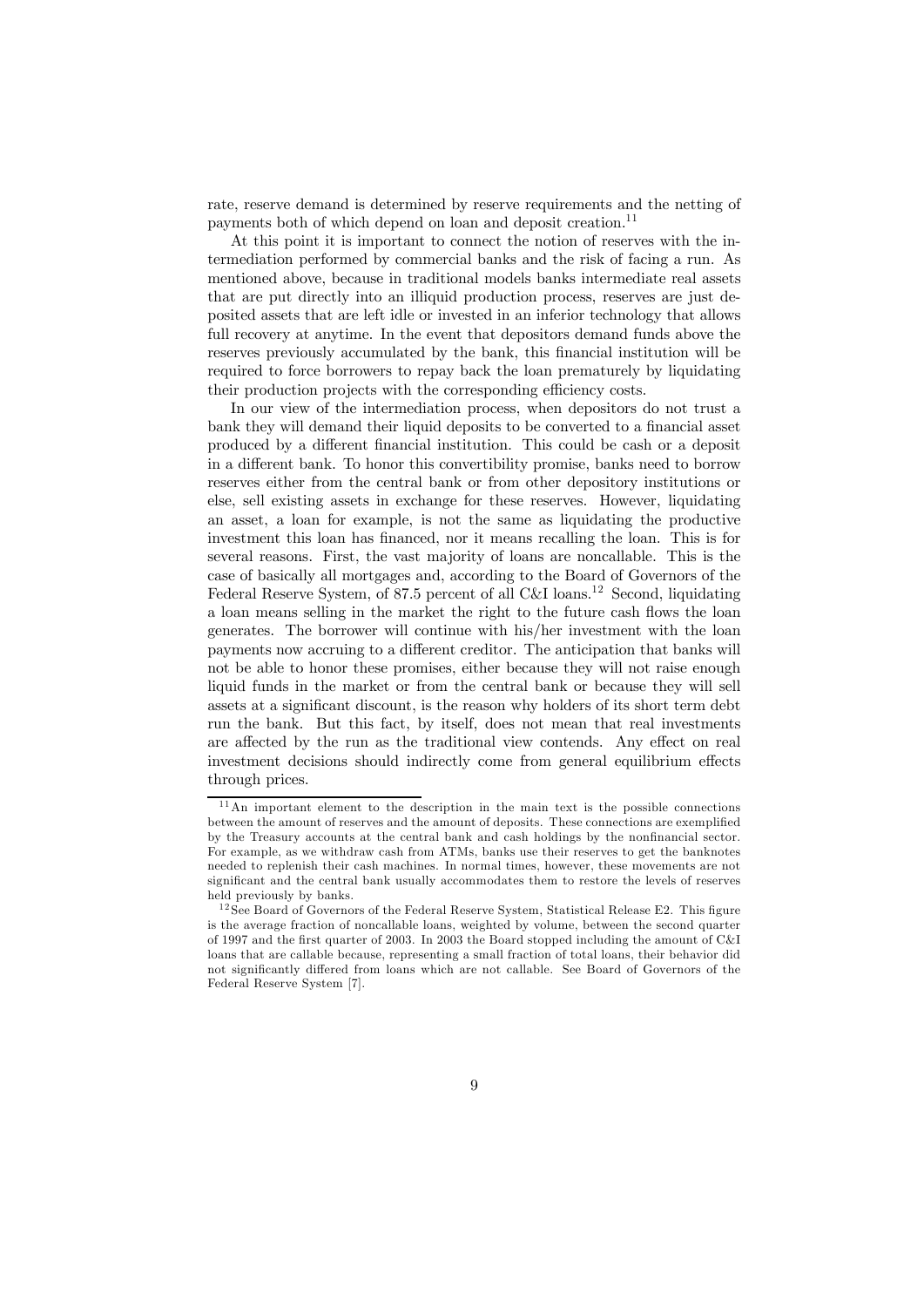### 4 The nominal economy

#### 4.1 The setup

In this section we add nominal deposit contracts and a flow of nominal funds into the real economy of Section 2. To do so, we incorporate the ideas described in Section 3. In particular, we include banks that (i) create endogenous money in the form of deposits when providing loans, and (ii) manage central bank reserves to honor the convertibility promise associated with deposits. We also separate the liquidation decision of financial positions from that of real investments. We then explore the extent to which these nominal contracts achieve optimal risksharing and study whether self-fulfilling panics do occur.

Production technologies and preferences remain equal as described in Section 2. That is, entrepreneurs use labor hired at  $t = 0$  in the productive technologies whose proceeds will be collected at either  $t = 1$  or  $t = 2$ . To introduce a role for banks, assume entrepreneurs hire workers in a competitive labor market. Furthermore, when workers are hired, at  $t = 0$ , these entrepreneurs lack the credibility to convince those workers they will get paid in the future, when production takes place either at  $t = 1$  or  $t = 2$ .

The function of banks under this setting is to intermediate between households in this payment process. Assume each location is served by a continuum of banks with measure 1. The timing of events is as follows. At  $t = 0$ , entrepreneurs borrow inside money,  $W$ , from one of the banks located in the same location they live in. This loan produces a double entry in the bank's balance sheet. On the asset side, the bank annotates the right associated with the loan taken by the entrepreneur. On the other hand, means of payments are created, and the liability side reflects the right of the entrepreneur to dispose of those funds to make payments. The interest rate of these loans is  $i<sup>l</sup>$  to be paid at the end of period  $t = 2$ 

Still at time  $t = 0$ , the loan is used by entrepreneurs to pay workers in advance for their labor services. Notice the introduction of banks solves the commitment problem of the entrepreneurs as wages are paid in advance. Furthermore, it also solves any commitment problem on the part of workers as the receipt from these transfers is proof of the wage payments and, therefore, can be used by entrepreneurs to claim the workers' labor services. Additionally, deposits are homogeneous units of account that can be used by households to buy goods from entrepreneurs at either  $t = 1$  or  $t = 2$ . When households pay for consumption goods, they transfer these deposits to an entrepreneur. A nominal price for consumption goods will be formed as deposits are exchanged for goods. Entrepreneurs then use these revenues from selling the goods they produce to pay back the loan they asked for at period 0. That is the reason these deposits are accepted back by entrepreneurs in exchange for consumption goods. Thus, with the introduction of depository institutions, loan and deposit creation by banks are used to bridge the intertemporal gap between the wage and goods payments in this economy.

Once households receive income  $W$  from the payment of wages, they make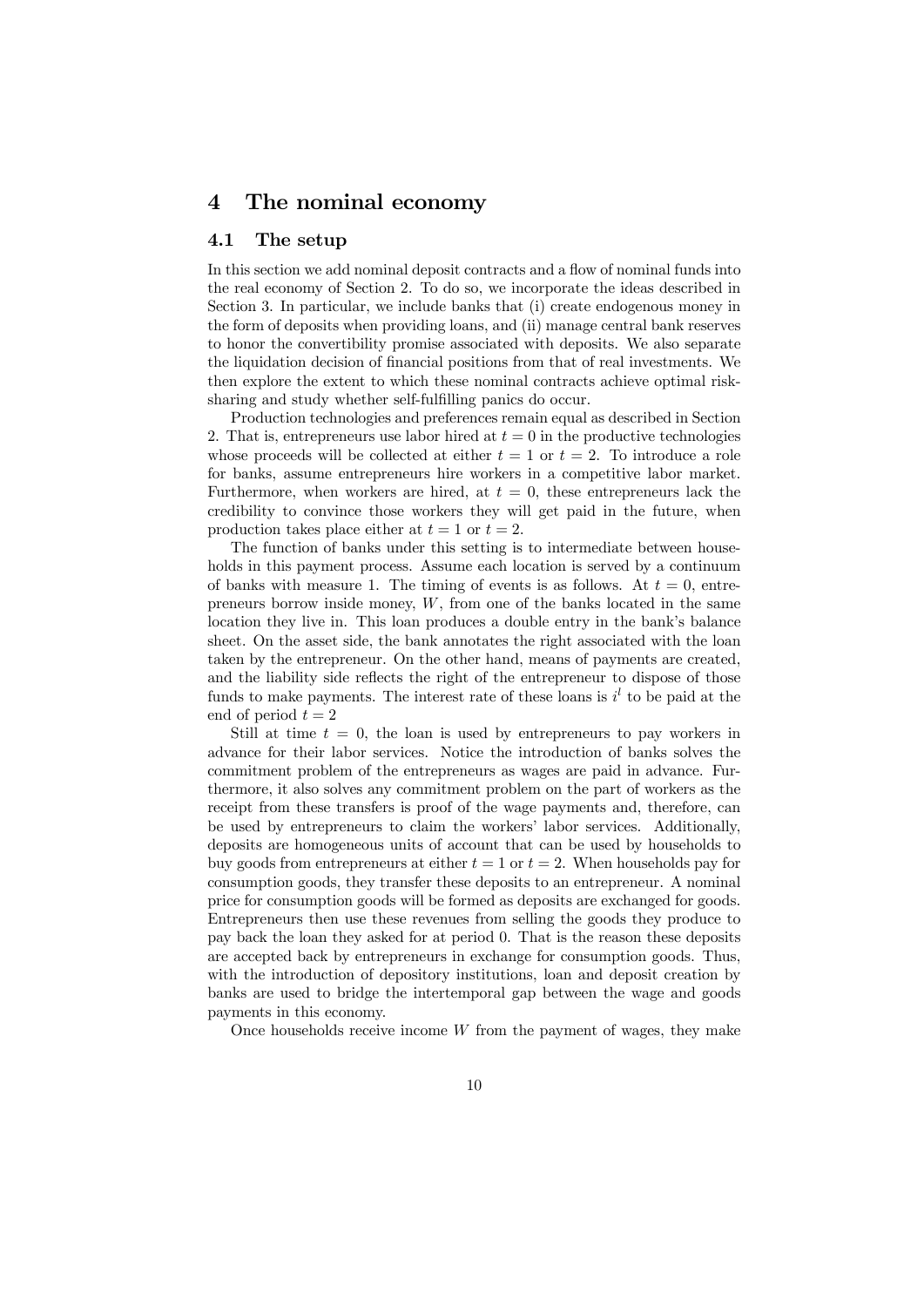a portfolio choice by which they split those funds between liquid and illiquid assets. Liquid assets,  $S_1$ , have the form of a sight deposits disposable at any time. Illiquid assets, D, have the form of a time deposits that pays off at  $t = 2$ . At  $t = 0$  households face the constraint

$$
S_1 + D \le W.\tag{7}
$$

At the beginning of the interim period,  $t = 1$ , households receive the remuneration from their sight deposits at the interest rate  $i_1^s$ . Then, the liquidity shock realizes and households learn whether they are of the patient or impatient type. At this point, households have the opportunity to buy goods. This means these households will transfer part of their liquid funds to entrepreneurs in exchange for goods produced at  $t = 1$ . These liquid funds consists of the gross sight deposits,  $(1 + i_1^s)S_1$ . Banks also allow households to liquidate part of their time deposits,  $\Delta$ , at a cost. The bank will charge an early liquidation fee  $0 \leq \phi \leq 1$  per unit of liquidated time deposit. The parameter  $\phi$  is a measure of how illiquid these other bank liabilities are as compared with sight deposits. Thus, the total amount of liquid funds to be used for goods purchases is  $(1+i_1^s)S_1+(1-\phi)\Delta$ . Let  $P_t$  be the nominal price of goods in period t. Households then could buy, at this price, goods for consumption,  $c$ , or for storage,  $\overline{r}$ 

Because at the time households make decisions on period  $t = 1$  they already know their type, their choices will depend on of whether the household is impatient,  $h = 1$ , or patient,  $h = 2$ . Goods purchases at  $t = 1$  are then subject to the following cash in advance constraints

$$
P_1 c^1 + P_1 x^1 \le (1 + i_1^s) S_1 + (1 - \phi) \Delta^1 \tag{8}
$$

and

$$
P_1 x^2 \le (1 + i_1^s) S_1 + (1 - \phi) \Delta^2,\tag{9}
$$

for impatient and patient households, respectively. Notice patient households do not buy goods for consumption but could decide to buy them for storage.

Once goods purchases take place, the household makes another portfolio choice allocating  $t = 1$  resources into either cash,  $M<sup>h</sup>$ , or sight deposits,  $S_2<sup>h</sup>$ .<sup>13</sup> The available resources are whatever funds are left from the purchases of goods plus the revenues from selling goods obtained from liquidating part of the productive technology,  $y^h$ . Thus, in making these choices, households face the portfolio constraint

$$
M^{1} + S_{2}^{1} \le (1 + i_{1}^{s})S_{1} + (1 - \phi)\Delta^{1} - P_{1}(c^{1} + x^{1}) + P_{1}y^{1}
$$
 (10)

and

$$
M^{2} + S_{2}^{2} \le (1 + i_{1}^{s})S_{1} + (1 - \phi)\Delta^{2} - P_{1}x^{2} + P_{1}y^{2}.
$$
 (11)

At the beginning of period  $t = 2$ , only patient households are buying goods. Therefore, they face the cash-in-advance constraint

$$
P_2 c^2 \le M^2 + (1 + i_2^s) S_2^2 + (1 + i^d) (D - \Delta^2).
$$
 (12)

<sup>&</sup>lt;sup>13</sup> Because the economy stops at  $t = 2$ , banks only supply sight deposits at  $t = 1$ .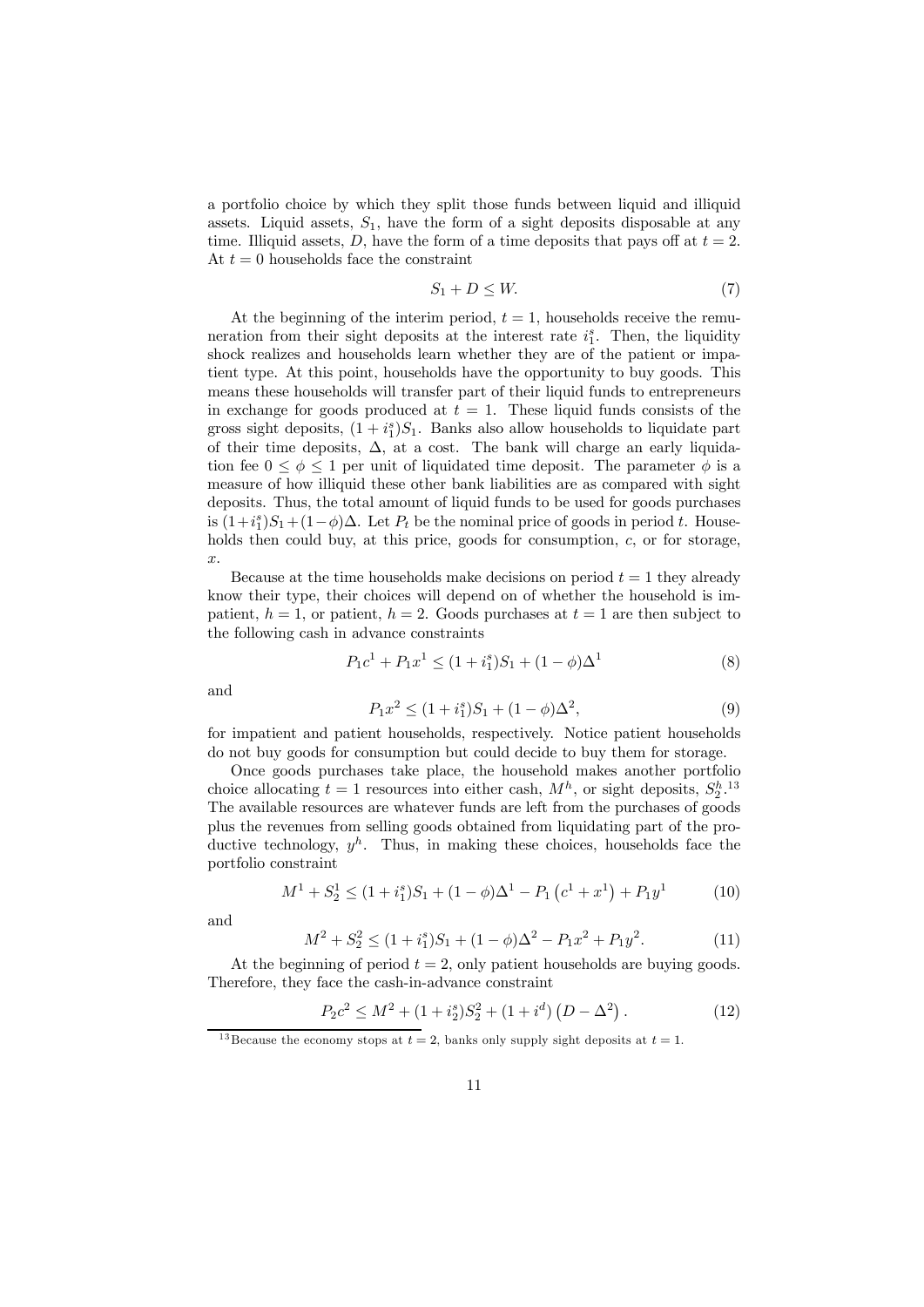In this case, liquid funds are the cash hoarded from period  $t = 1, M^2$ , plus the return on sight deposits,  $(1 + i<sub>2</sub><sup>s</sup>)S<sub>2</sub><sup>2</sup>$ , and on the remaining time deposits which are due precisely at period  $t = 2$ ,  $(1 + i^d) (D - \Delta^2)$ . Then, after these goods are bought, the household has to pay back the original loan taken by the entrepreneur, so, it must be the case that

$$
(1+i^l)W \le M^2 + (1+i_2^s)S_2^2 + (1+i^d) (D - \Delta^2) - P_2c^2 + P_2x^2 + P_2(1-y^2)\rho.
$$
 (13)

That is, the loan needs to be repaid with whatever resources are left from buying goods, plus revenues from selling goods obtained either from the storage performed at  $t = 1$  or from the productive technology not liquidated at  $t = 1$ . On the other hand, impatient agents do not buy goods at  $t = 2$  and they only care about repaying back the loan, that is,

$$
(1+i^l)W \le M^1 + (1+i_2^s)S_2^1 + (1+i^d) (D - \Delta^1) - P_2c^1 + P_2x^1 + P_2(1-y^1)\rho.
$$
 (14)

This setup includes several features worth mentioning. First, the intermediation role played by banks starts when a borrower asks for a loan at time  $t = 0$ . The loan is produced because the borrower (entrepreneur) lacks the means of payment to make a purchase (wage payment). Then, once these means of payment, in the form of deposits, are created, households split those assets into liquid (sight deposits) and illiquid (time deposit) funds. In this sense, the liquidity problem of the household is financial rather than technological. That is, to make a purchase, households need financial claims which are generally acceptable. Because at time  $t = 0$  they face the risk of needing to buy goods at  $t = 1$ , they have to maintain liquid financial funds for precautionary reasons at the corresponding opportunity cost. These liquid funds then circulate in the economy as broad money as long as the loan does not mature. Notice this sequence of events is opposite to the one in DD and the subsequent literature where the intermediation process starts when a saver deposit assets in the bank to be loaned out to a borrower.

Second, this intermediation service implies two obligations to depository institutions. From a liability side perspective, the production of deposits means the bank has to service the payment orders of depositors. Obviously, if the owner of the deposits make payments to other clients of the same bank, this service obligation is very easy to fulfill. The bank just renames the owner of the deposits. However, if the destination of the payment is a client of another bank, then the transfer of deposits must be met by a transfer of liquid assets. This will also happen if a household wants to convert the deposit into outside money (cash). Unlike DD, these liquid assets are not deposits that are left idle or invested in an inferior short term technology (remember the intermediation process starts on the asset side of the bank's balance sheet). These liquid assets are borrowed from the central bank either in the form of cash in banks' vaults or in the form of reserves (current accounts in the central bank). The refinancing rate of the central bank will be denoted  $i^o$ .

Thus, the role outside money plays in this model differs from that on the existing literature at least on two instances. Ex ante, central bank liquidity is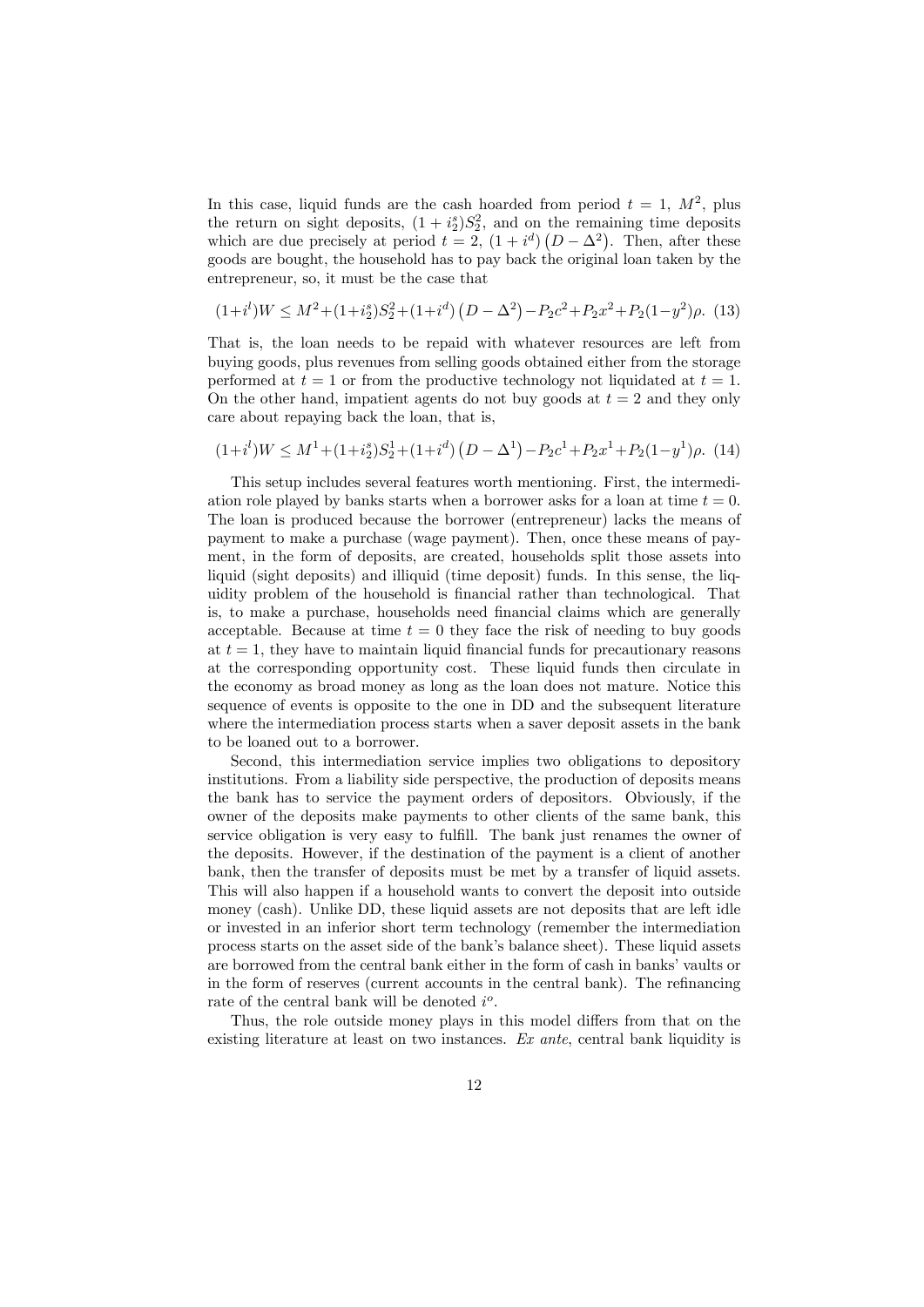not needed for the creation of loans and deposits by banks. These financial institutions are autonomous in that respect. On the other hand, ex post, once payments are made, the liquidity risk banks face, and therefore, the need to borrow outside money from the central bank, is not so much related to depositors disposing of their deposits as to the net transfer of funds between banks and into outside money the use of these deposits imply. For example, in the model here, under the assumption that all payments are distributed evenly across all banks, depositors will be disposing of their deposits but there would not be any need for banks to hold liquid assets as all net flows between them will be zero. It is precisely the fact that payments are unevenly distributed across banks the reason why outside money is needed to settle accounts among them.

From an asset side perspective, the other obligation banks face has to do with the possibility that the value of their assets falls below that of their liabilities. This may well happen if a fraction of loans are not repaid in full. Notice the value of deposits, and the corresponding value of the obligations they generate, should not be affected by that event. This obligation is met by a new category of liabilities, capital, which should absorb fluctuations in the value of assets. In the model here, because loans are to be repaid, there are no solvency issues associated with the riskiness of assets and capital is not needed.

The third point to stress is the maturity mismatch between bank assets and liabilities. In the model, loans take two periods to mature while deposits are available to depositors anytime. Notice this maturity mismatch is an inevitable consequence of loan provision. Of course, the bank can manage its balance sheet to reduce or eliminate that maturity mismatch. In particular, the bank will manage the supply of liquid (sight deposits) and illiquid (time deposits) to take this mismatch into account. However, because loans are provided essentially to produce the means of payments a borrower lacks and, therefore, to be disposable immediately, automatically the asset the loan creates will have a longer maturity than the liability associated with it.

To understand the problems associated with the maturity mismatch of assets and liabilities of the bank and the solvency problems this could cause, we can look at the net worth of the bank at  $t = 2$ . This net worth is equal to

$$
NW_2 = (1 + il)W -
$$
  
\n
$$
- \lambda [(1 + io)M1 + (1 + is⁄2)S21 + (1 + id) (D – \Delta1)]
$$
  
\n
$$
-(1 - \lambda) [(1 + io)M2 + (1 + is⁄2)S22 + (1 + id) (D – \Delta2)]. (15)
$$

That is, the net worth will be equal to the repayment of the loan,  $(1 + i^{l})W$ , which is assumed to be paid in full, minus the obligations to depositors, both from patient and impatient households. These obligations are the gross payment of sight,  $(1 + i_2^s)S_2^{h_1}$ , and time,  $(1 + i^d) (D - \Delta^h)$ , deposits plus the cost of providing cash,  $(1+i^o)M^h$ . This cash has to be borrowed from the central bank at the rate  $i^o$ . Having  $NW_2$  positive is the condition households evaluate at  $t = 1$  to predict whether the bank will be solvent at  $t = 2$ . Anticipation that the net worth of the bank could be negative at  $t = 2$  could trigger a run at  $t = 1$ . Clearly, given that rates  $i^{l}$  and  $i^{d}$  are set on period  $t = 0$ , high policy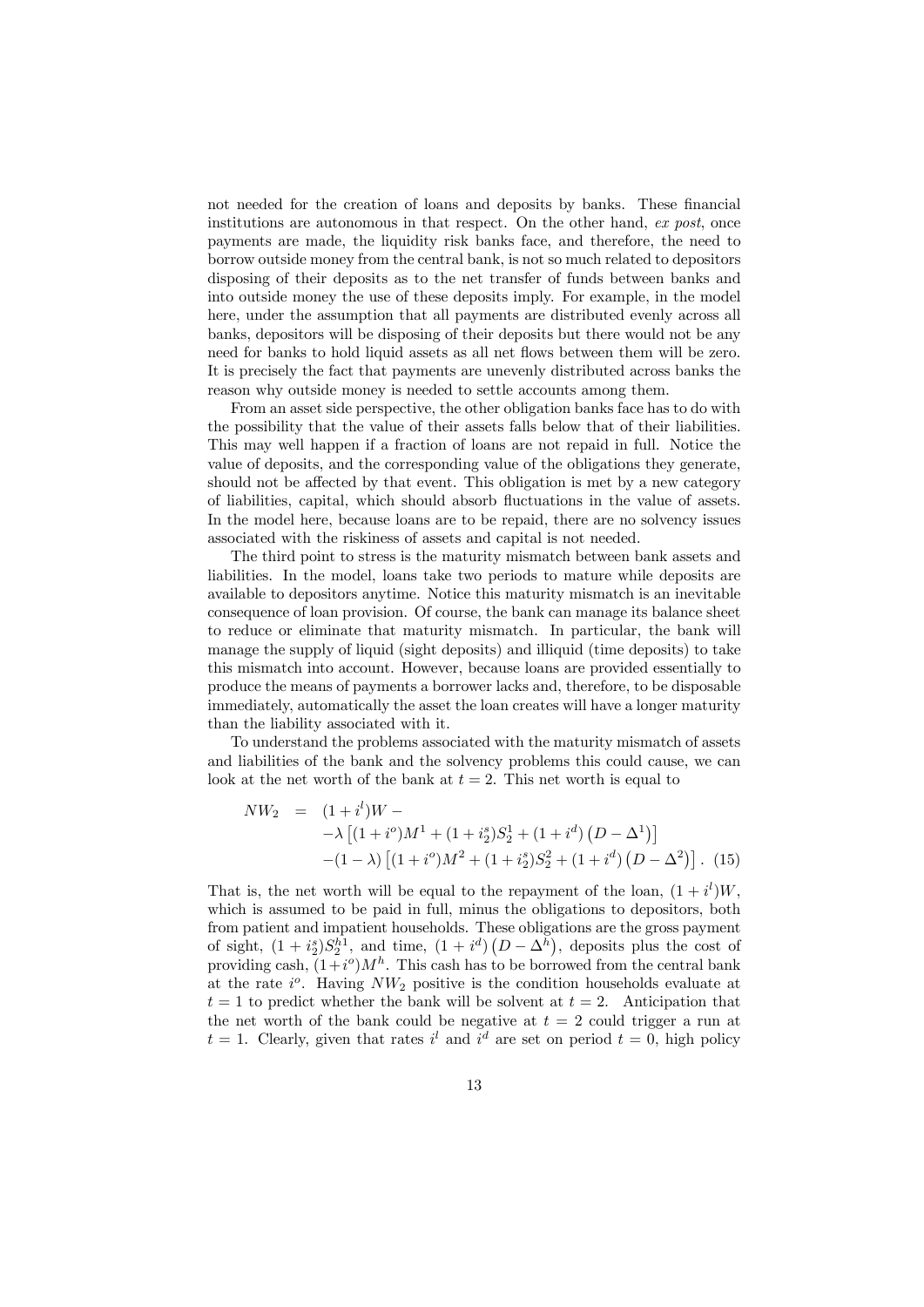rates  $i^o$  together with a strong enough desire to convert sight deposits into cash, could render the bank insolvent.

Importantly, contrary to the literature based on DD and the intermediation of real assets, this model separates the liquidation of financial positions from the liquidation of investment projects. The loan the bank holds provides a right to a future flow of funds for the bank. This flow of funds originates from the production and selling activities of the borrowers (the entrepreneurs in the model). In the event of insolvency, forcing the bank to liquidate that asset to respond to a deposit outflow, does not necessarily imply the production activity financed with that loan has to be liquidated too. As mentioned on Section 3, loans are usually noncallable so, in general, banks cannot force borrowers to pay earlier than what is established in the loan contract. What the bank can do is to try to sell the asset in the market, possibly at a discount. This means the bank is only obtaining a fraction of the present discounted value of cash flows produced by the loan. But selling the loan this way, per se, has nothing to do with the ability of the borrower to pay back the loan. Thus, the liquidation of bank assets is just a redistribution of future flows between market participants and does not need to imply a real cost for society as a whole.

Of course, the fact that financial liquidation is separated from real investment liquidation does not mean these two decisions are not linked. But any connection between them must go through general equilibrium effects as changes in prices and interest rates in response to a generalized failure of the banking system may induce households to take them simultaneously. We look at this possibility in the solution of the model below.

#### 4.2 Solution

#### 4.2.1 Individual problems

Each household  $h \in \{1, 2\}$  faces the problem of choosing consumption,  $c^h$ , storage,  $x^h$ , liquidation of the productive technology,  $y^h$ , the portfolio allocation at  $t = 0$  between sight deposits,  $S_1$  and time deposits, D, the liquidation of time deposits,  $\Delta^h$ , as well as the portfolio allocation at  $t = 1$ , between cash,  $M^h$ , and sight deposits,  $S_2^h$ , to maximize utility  $u(c^h)$  subject to constraints (8) through (14) depending on whether the household is impatient,  $h = 1$ , or patient,  $h = 2$ . In making these choices, households take as given prices, namely, nominal good prices in each period,  $P_1$  and  $P_2$ , and interest rates on loans,  $i^l$ , time deposits,  $i^d$ , and sight deposits,  $i_1^s$  and  $i_2^s$ .

To describe the problem of households, notice that all nominal variables can be normalized by the initial level of the loan,  $W$ . Denote normalized nominal variables by the corresponding lower case letter. Take now a household of type h, entering period  $t = 1$  with (normalized) sight,  $s_1$ , and time, d, deposits. Let  $v^h(s_1, d)$  be the maximum level of utility this household is going to obtain as a function of its type and its portfolio choice. The problem the household solves is then

$$
v^{1}(s_{1}, d) = \max u(c^{1})
$$
\n(16)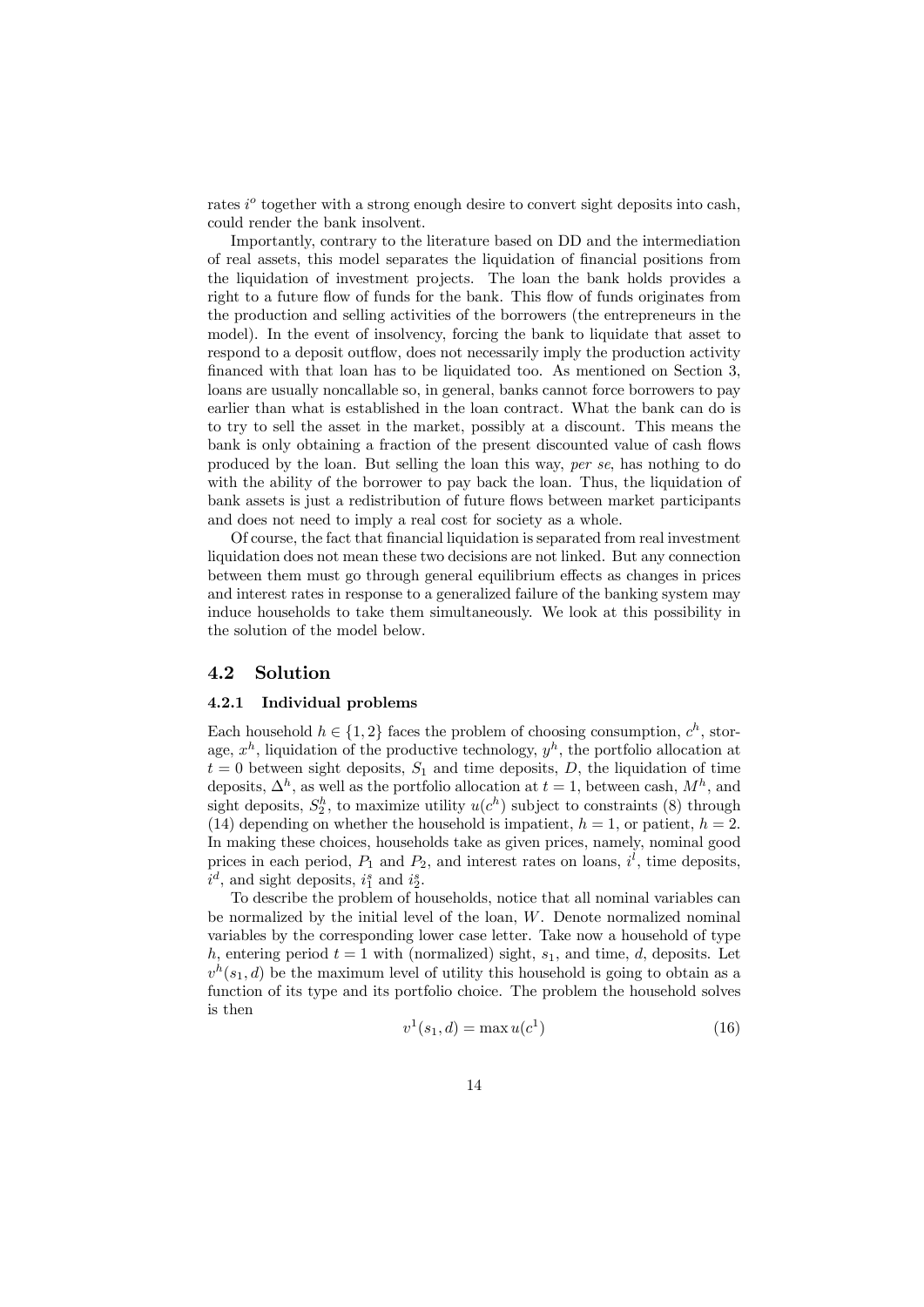subject to

$$
p_1 x^1 + p_1 c^1 \le (1 + i_1^s) s_1 + \delta^1 (1 - \phi), \tag{17}
$$

$$
m_2^1 + s_2^1 \le (1 + i_1^s)s_1 + \delta^1(1 - \phi) - p_1(x^1 + c^1) + p_1y^1,\tag{18}
$$

and

$$
1 + il \le p_2 x^1 + p_2 (1 - y^1) \rho + m_2^1 + (1 + i_2^s) s_2^1 + (1 + i^d) (d - \delta^1)
$$
 (19)

if the household is impatient  $(h = 1)$ , or

$$
v^2(s_1, d) = \max u(c^2)
$$
 (20)

subject to

$$
p_1 x^2 \le (1 + i_1^s)s_1 + \delta^2 (1 - \phi),\tag{21}
$$

$$
m_2^2 + s_2^2 \le (1 + i_1^s)s_1 + \delta^2(1 - \phi) - p_1x^2 + p_1y^2,
$$
\n(22)

$$
p_2c_2^2 \le m_2^2 + (1+i_2^s)s_2^1 + (1+i^d)(d-\delta^2),\tag{23}
$$

and

$$
1 + il \le p_2 x^2 + p_2 (1 - y^2)\rho + m_2^2 + (1 + i_2^2)s_2^2 + (1 + i^d)(d - \delta^2) - p_2 c_2^2
$$
 (24)

if the household is patient  $(h = 2)$ .

On period  $t = 0$  the household chooses its portfolio to maximize expected utility

$$
v = \max \lambda v^{1}(s_{1}, d) + (1 - \lambda)v^{2}(s_{1}, d)
$$
\n(25)

subject to the budget constraint

$$
s_1 + d = 1.\t\t(26)
$$

On the other hand, banks make choices to maximize their net worth at  $t = 2$ ,  $NW_2$ , specified in (15). This expression can also be normalized by  $W$ , so banks decide on their supply of (normalized) sight and time deposits to maximize

$$
nw_2 = 1 + il - \lambda \left[ (1 + io)m1 + (1 + is)s21 + (1 + id) (d - \delta1) \right]
$$
  
-(1 - \lambda) [(1 + i<sup>o</sup>)m<sup>2</sup> + (1 + i<sup>s</sup>)s<sub>2</sub><sup>2</sup> + (1 + i<sup>d</sup>) (d - \delta<sup>2</sup>)] (27)

#### 4.2.2 Equilibrium with valued deposits

In this economy, an equilibrium is defined as usual.

**Definition 1** An equilibrium is a collection of allocations  $\{c^h, x^h, y^h, s_1, d,$  $\delta^h$ ,  $m^h$ , and  $s_2^h$  for  $h \in \{1, 2\}$  and prices  $\{p_1, p_2, i^l, i^d, i_1^s, \text{ and } i_2^s\}$  such that:

1. given prices, allocations solve individual problems both of households and banks, and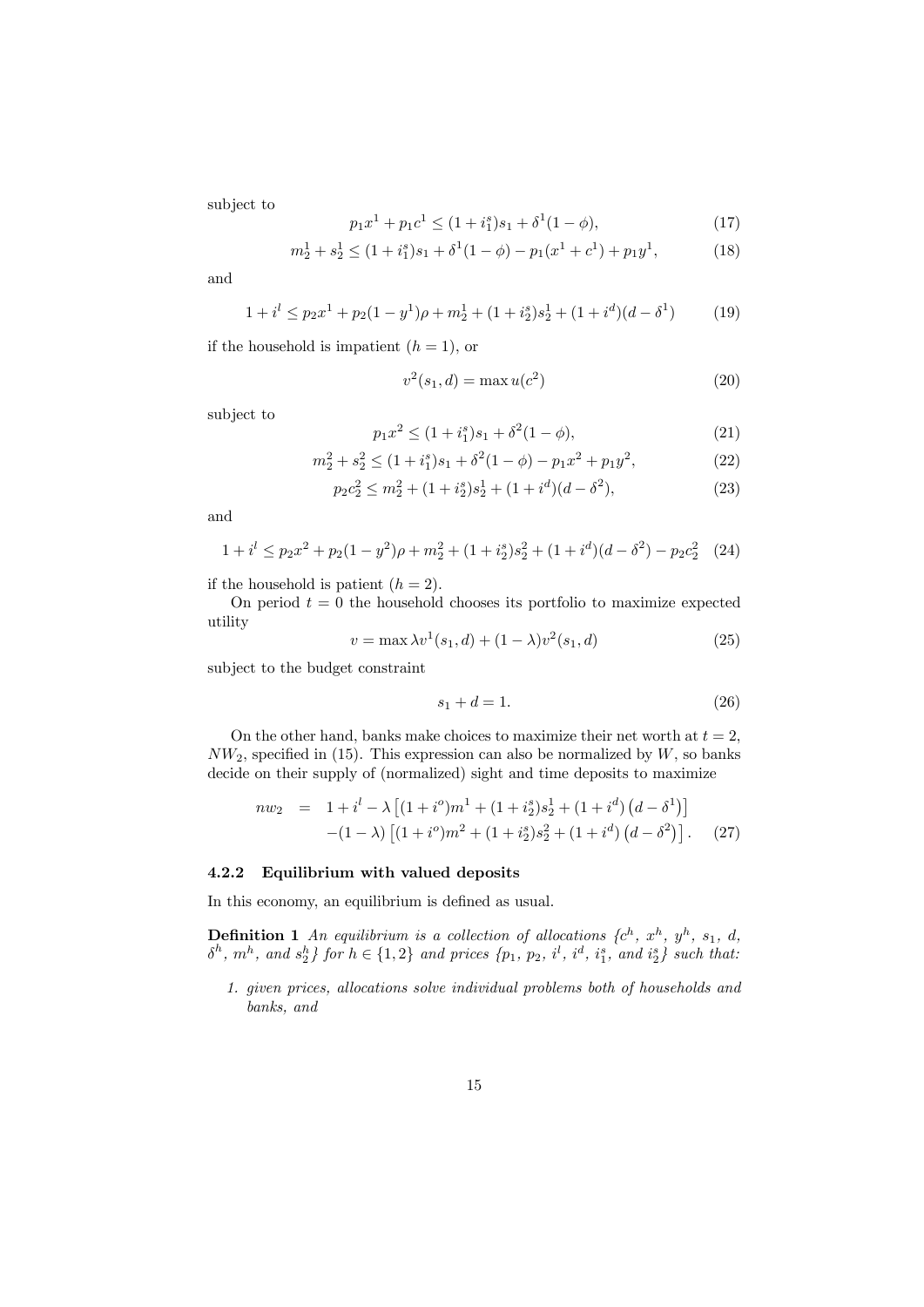2. prices are such that goods markets clear, for  $t = 1$ 

$$
\lambda(c^{1} + x^{1}) + (1 - \lambda)x^{2} = \lambda y^{1} + (1 - \lambda)y^{2},
$$

and  $t=2$ 

$$
(1 - \lambda)c^{2} = \lambda [(1 - y^{1})\rho + x^{1}] + (1 - \lambda) [(1 - y^{2})\rho + x^{2}].
$$

At  $t = 1$ , impatient households, representing a fraction  $\lambda$  of the population, demand goods to cover for consumption,  $c^1$ , and storage,  $x^1$ , while supplying the part of the productive technology they have liquidated,  $y^1$ . On the other hand, patient households, representing a fraction  $1 - \lambda$  of the population, demand goods only storage,  $x^2$ , and supply the part of the productive technology they have liquidated,  $y^2$ . At  $t = 2$ , only impatient agents demand goods, this time for consumption,  $c^2$ , while both impatient and patient households supply goods from the return of the productive investment not liquidated at  $t = 1$  together with the storing carried over from the previous period. Notice the definition imposes that labor markets clear as workers supply labor inelastically. Also, financial markets clear because the objective function of banks is linear in choice variables, so that the supply of financial services is perfectly elastic at market rates and effectively is demand determined.

We are interested in figuring out whether an equilibrium with valued deposits exists and whether it is unique or not. In such an equilibrium households are willing to hold bank liabilities at  $t = 1$ . Because at  $t = 1$  competition is between cash and sight deposits, we define an equilibrium with valued deposits as follows:

**Definition 2** An equilibrium with valued deposits is an equilibrium in which  $either \; s_2^1 > 0, \; s_2^2 > 0, \; or \; both.$ 

Equilibrium in this economy seems a complicated object as it involves a total of 20 variables, 14 of which are allocations and 6 are prices. Notice, however, this complexity gets significantly reduced once we apply the following lemma.

Lemma 1 In an equilibrium with valued deposits and liquidation of the productive technology, so that  $y^h > 0$  for some  $h \in \{1,2\}$ ,  $x^h = m^h = \delta^{\overline{h}} = 0$  for all  $h \in \{1, 2\}.$ 

Proof. See the Appendix.

Although the proof of the lemma is in the Appendix, its intuition is clear once we compare the returns associated with households' choices. For that, notice households have five margins with which to transfer resources between  $t = 1$  and  $t = 2$ . First, they could liquidate the production technology,  $y<sup>h</sup>$ . Reducing the liquidation of the project by one monetary unit at  $t = 1$  raises  $\rho p_2 / p_1$  monetary units at  $t = 2$ . Second, households could store goods,  $x<sup>h</sup>$ . Buying one monetary unit worth of storage at  $t = 1$  will produce a revenue of  $p_2/p_1$  monetary units at  $t = 2$ . Third, they could hoard cash,  $m<sup>h</sup>$ . The nominal return of this investment is just 1. Fourth, households could accumulate sight deposits,  $s_2^h$ , with a gross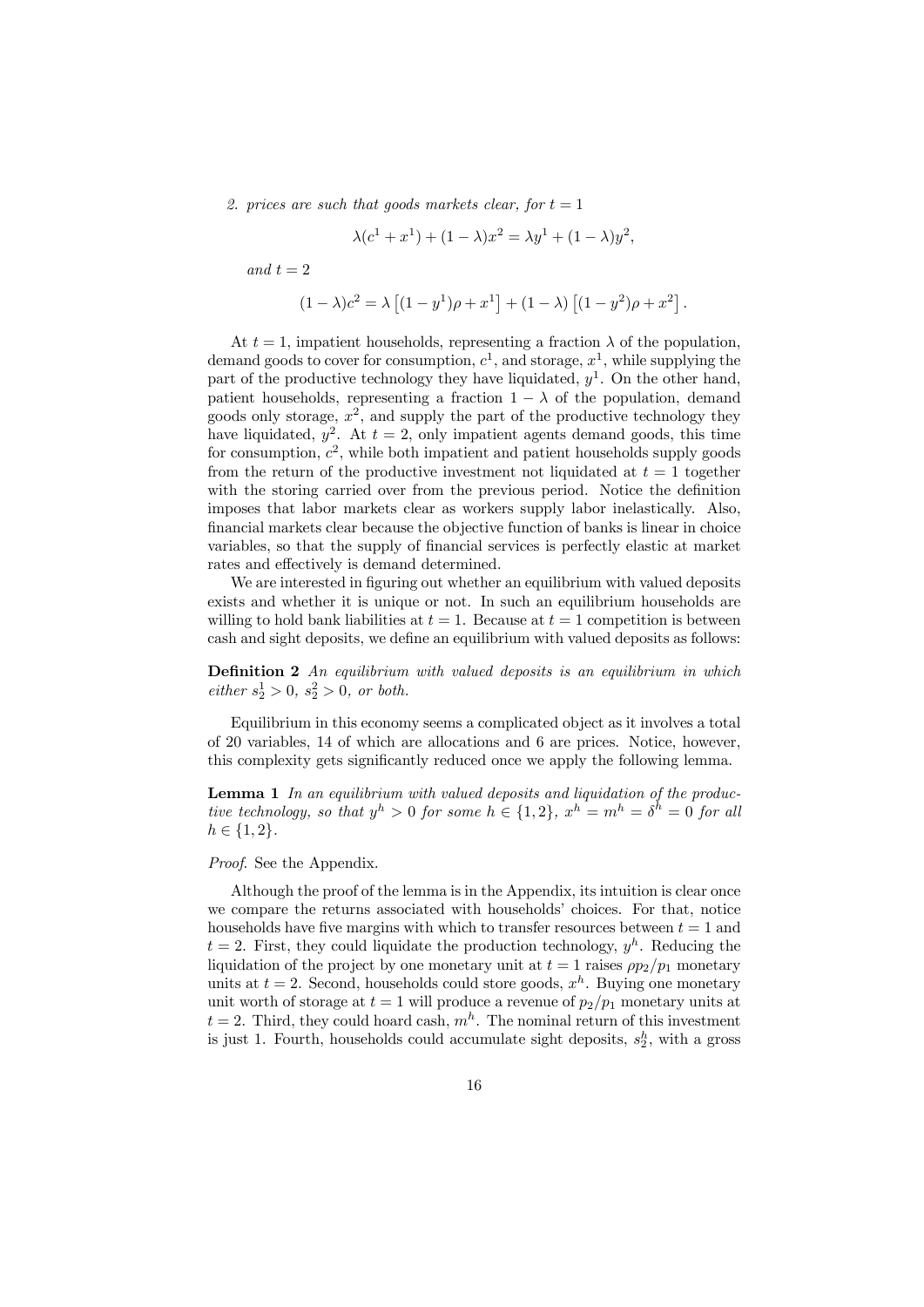nominal return of  $1 + i_2^s$ . Finally, there is the liquidation of the time deposits,  $\delta^h$ . Reducing the liquidation of the time deposit by one monetary unit increases resources at  $t = 2$  by  $(1 + i^d)/(1 - \phi)$ . This is because of the liquidation fee  $\phi$ .

Clearly, since  $\rho > 1$ , it is in the interest of the households to reduce the liquidation of the productive technology by reducing storing. Thus, if in equilibrium it is optimal to liquidate part of the production technology,  $y^h > 0$ , it should imply that storing is zero. At the same time, if sight deposits are valued it must be the case that  $i_2^s > 0$  and dominate cash in rate of return. To see this, assume that  $i_2^s \leq 0$ . In such a case, households would demand cash instead of sight deposits at  $t = 1$ . But, to obtain the cash demanded by their customers, banks would need to borrow it from the central bank at the rate  $i^{\circ} > 0$ . Thus, banks have incentives to increase the remuneration of sight deposits above 0. But in that case, households would cease to demand cash and accumulate sight deposits instead. Finally, below we will see that in equilibrium it must be the case that  $i^d \geq i_2^s$ . Thus, the cost of liquidating the time deposit at  $t = 1$  exceeds the return on investing in either cash or sight deposits and it is in the interest of households to set  $\delta^{\tilde{h}} = 0$ .

With this lemma in hand, we can now show the following proposition.

**Proposition 1** There exists an equilibrium with valued deposits in which consumption levels are

$$
c^1 = 1, \ c^2 = \rho,\tag{28}
$$

and the liquidation of the productive technology satisfies

$$
\lambda y^1 + (1 - \lambda)y^2 = \lambda. \tag{29}
$$

Furthermore, interest rates obey

$$
1 + i_2^s = \rho \frac{p_2}{p_1},\tag{30}
$$

$$
1 + il = 1 + id = (1 + i1s)(1 + i2s) > 1,
$$
\n(31)

while the inflation rate is bounded by

$$
\frac{1}{\rho} < \frac{p_2}{p_1} < \frac{1 + i^d}{\rho(1 - \phi)}.\tag{32}
$$

Proof. See the Appendix.

This is as much of the equilibrium as it can be characterized. However, even without solving for specific values for the endogenous variables, some conclusions can be drawn. First, as shown in (28), the equilibrium in the nominal economy does not provide households with any degree of insurance. The intuition of this result is as follows. Banks in this economy cannot make any promise about the real value of deposits, nor they can condition the rates on sight deposits on household types. Thus, effectively they cannot write deposit contracts with real contingent payouts.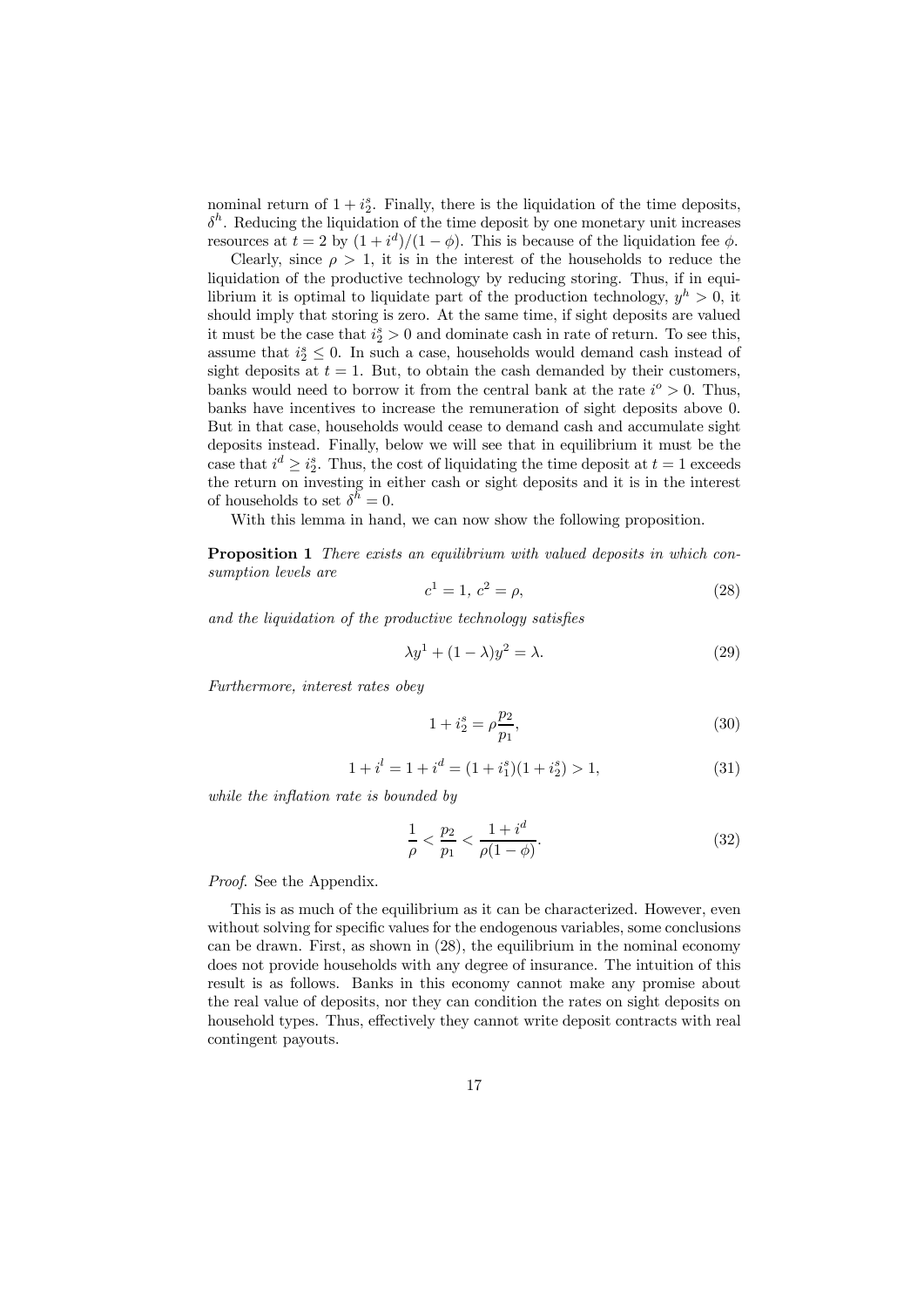One could think that a way out of this inefficient outcome could be to allow banks to condition the rate on sight deposits at  $t = 2$ ,  $i_2^s$ , on household types. This could be done simply by indexing that interest rate to the withdrawals the household makes at  $t = 1$  since impatient households have a higher propensity to spend at that period. We are, however, reluctant to explore that possibility for several reasons. On the one hand, in reality sight deposits do not work that way since, by definition, they are spot contracts. Each period a rate is determined for everyone that is not history dependent. This type of contingencies is precisely what time deposits try to accomplish, not sight deposits. On the other hand, it is not clear how this type of remuneration would affect the equilibrium. Because of perfect competition in the banking industry, a household facing a reduced rate in a bank because of its withdrawal history may decide to move its funds to a different bank. It is not clear the recipient bank has incentives to apply the same reduced rate to these new funds.

Looking at the CIA constraint (17) together with the equilibrium values for consumption and storage, it must be the case that

$$
p_1 \le (1 + i_1^s)s_1.
$$

Notice the corresponding constraint for patient households (23) is not binding for sure. Thus,  $s_1$  has the interpretation of a precautionary demand for liquidity which has to be strictly positive.

As a second result, notice in equilibrium some liquidation of the productive technology has to be done if impatient households are to consume. This means that  $y^h > 0$  for some  $h \in \{1, 2\}$ . Thus, storage is not used as it was explained in Lemma 1. In fact, the only other margin used to transfer resources from  $t = 1$  to  $t = 2$  is sight deposits which implies that their real return should equal that of the productive technology,  $\rho$ , as (30) states. In other words, because households have accumulated financial claims at  $t = 1$ , in an equilibrium with valued deposits the rate of such claims should be such that they are maintained until the corresponding financial asset, loans in this case, mature. In such scenario, individual households are indifferent between liquidating the productive technology at  $t = 1$ , deposit the revenues from selling those goods and obtaining the corresponding proceeds at  $t = 2$ , or else, maintaining the initial real investment until maturity. However, in equilibrium a significant fraction of households should liquidate the productive project so that impatient households can consume. That is why expression (29) does not pin down individual productive liquidation rates but the aggregate one.

Third, from the point of view of the banks, lending out an additional monetary unit produces a revenue of  $1 + i^l$  at  $t = 2$ . However, given that households do not demand cash, the cost for a bank of producing that loan is remunerating the corresponding liability, either in the form of a time or a sight deposit. In equilibrium, because time deposits are not liquidated at  $t = 1$ , the marginal cost of maintaining these liabilities between  $t = 0$  and  $t = 2$  should be the same and equal to the marginal revenue of providing the loan, as specified in (31). Regarding nominal lending, the equilibrium does not determine the size of the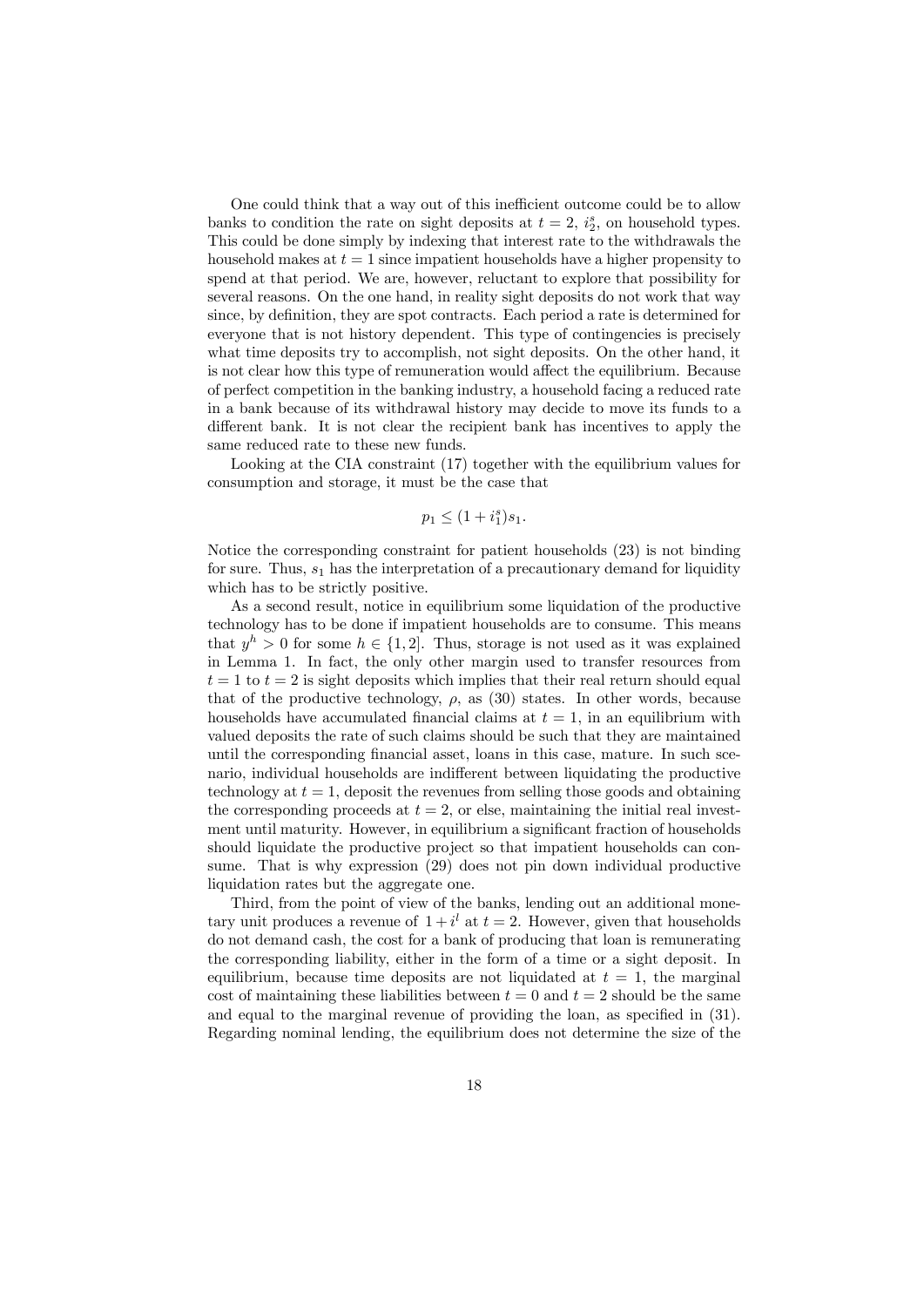banking sector as represented by the initial loan  $W$ . All nominal variables are proportional to it.

Finally, expression (32) claims that, for deposits to be valued, the inflation rate between  $t = 1$  and  $t = 2$  should be large enough to discourage the use of cash. Also, that inflation rate should be low enough so that households do not liquidate the time deposit and accumulate sight deposits instead. Notice the equilibrium implies price indeterminacy. As long as expressions (30), (31) and (32) are satisfied, the real allocation is independent of the particular values assigned to prices in the economy.

#### 4.2.3 The possibility of a run on a single bank

In a bank run, households decide in  $t = 1$  they do not trust their bank to be solvent and withdraw their funds. Notice both impatient and patient households need funds at  $t = 2$  to pay back the loan they asked for at  $t = 0$ . Thus, when households are concerned about solvency, all of them, independent of their type, may have incentives to transfer funds between  $t = 1$  and  $t = 2$  by means of a different asset than the deposits at their bank.

To make the run comparable with the one in DD, we assume it takes place at the beginning of  $t = 1$ , before households start purchasing goods but after they know their types. When the run affects only a single bank, depositors of that depository institution decide to withdraw their deposits, totally liquidating their time deposits,  $\delta^{hr} = d$ . Here, the superscript r denotes that the run is in a single bank. Because there are no solvency concerns with respect to other banks, and because deposits still dominate cash in rate of return, these funds are then transferred to a different financial institution as sight deposits. As the bank that is run is an atomistic agent in the economy, this means that prices remain at their equilibrium values

$$
1 + il = 1 + id = (1 + i1s)(1 + i2s),
$$

and

$$
\rho \frac{p_2}{p_1} = 1 + i_2^s > 1.
$$

Also, assuming all customers of the running bank distribute themselves among the rest of banks in the economy, the balance sheets of the recipient banks are not altered.

Notice that, as the run is assumed to happen at  $t = 1$ , all households have already chosen the split between  $s_1$  and d. These choices stay at their equilibrium values since they were determined at  $t = 0$ . Let  $m_1^r$  be the normalized amount withdrawed from the bank at the beginning of  $t = 1$  and transferred to a different financial institution, aggregated across all depositors of the bank. This is the aggregate amount the bank needs to borrow from the central bank. At  $t = 2$ , for the bank to be solvent it needs to be the case that

$$
nw^r = 1 + i^l - (1 + i^o)m_1^r \ge 0.
$$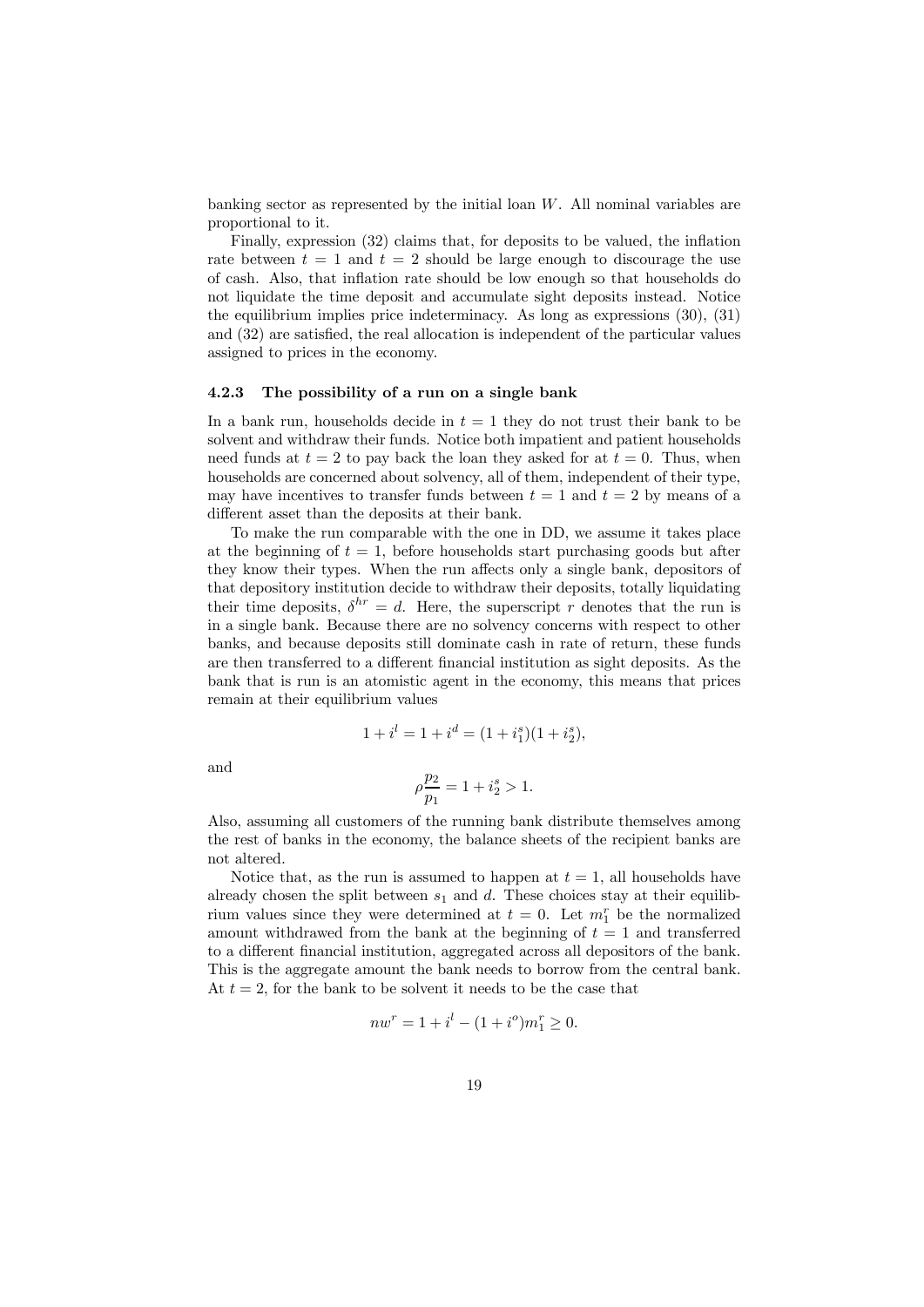Thus, the withdrawal customers can make should be

$$
m_1^r = \min\left\{ (1+i_1^s)s_1 + d(1-\phi), \frac{1+i^l}{1+i^o} \right\}
$$

given that  $(1 + i_1^s)s_1 + d(1 - \phi)$  is the value of deposits at  $t = 1$ . That is, in the event of a run at a bank,  $m_1^r$  is the maximum amount of reserves the central bank will be willing to lend to that bank. Assuming customers are served as they place the order the transfers, the fraction

$$
\lambda^{r} = \min \left\{ \frac{1 + i^{l}}{(1 + i^{o}) \left[ (1 + i^{s}_{1})s_{1} + d(1 - \phi) \right]}, 1 \right\}
$$

of first depositors withdrawing, will get  $(1+i_1^s)s_1+d(1-\phi)$  while the remaining fraction  $1 - \lambda^r$  will get 0.

We then have the following result.

Proposition 2 Households do not have incentives to coordinate in a run in their bank, given that the remaining banks are solvent, as long as the refinancing rate is low enough, in particular, as long as

$$
1 + i^o \le \frac{1 + i^l}{1 + i^s_1 - (i^s_1 + \phi)d}.\tag{33}
$$

If this condition is not satisfied, a self-fulfilling run on any of the banks is supported in equilibrium. In such a case,

$$
c^{1r} < c^1 = 1
$$
 and  $c^{2r} < c^2 = \rho$ 

so that both patient and impatient households are worse off as compared with the equilibrium without the run.

#### Proof: See the Appendix.

When households decide on the possibility of joining a run in their bank, they evaluate the extent to which the bank will be solvent at  $t = 2$ . Solvency will now depend on the relative costs of the reserves needed to satisfy the transfers demanded by the bank's customers. According to this Proposition, multiplicity of equilibria, and the possibility of a self-fulfilling run on a particular bank, depends on the level of the official rate of the central bank. For relatively low rates, there is only one equilibrium with solvent banks, while for relatively high rates, there is also an inferior equilibrium in which depositors coordinate in a run. Condition (33) specifies the threshold for the refinancing rate, above which the bank becomes insolvent at  $t = 2$  and the run takes place. In such a run, both households are worse off since they liquidate the time deposit at a cost.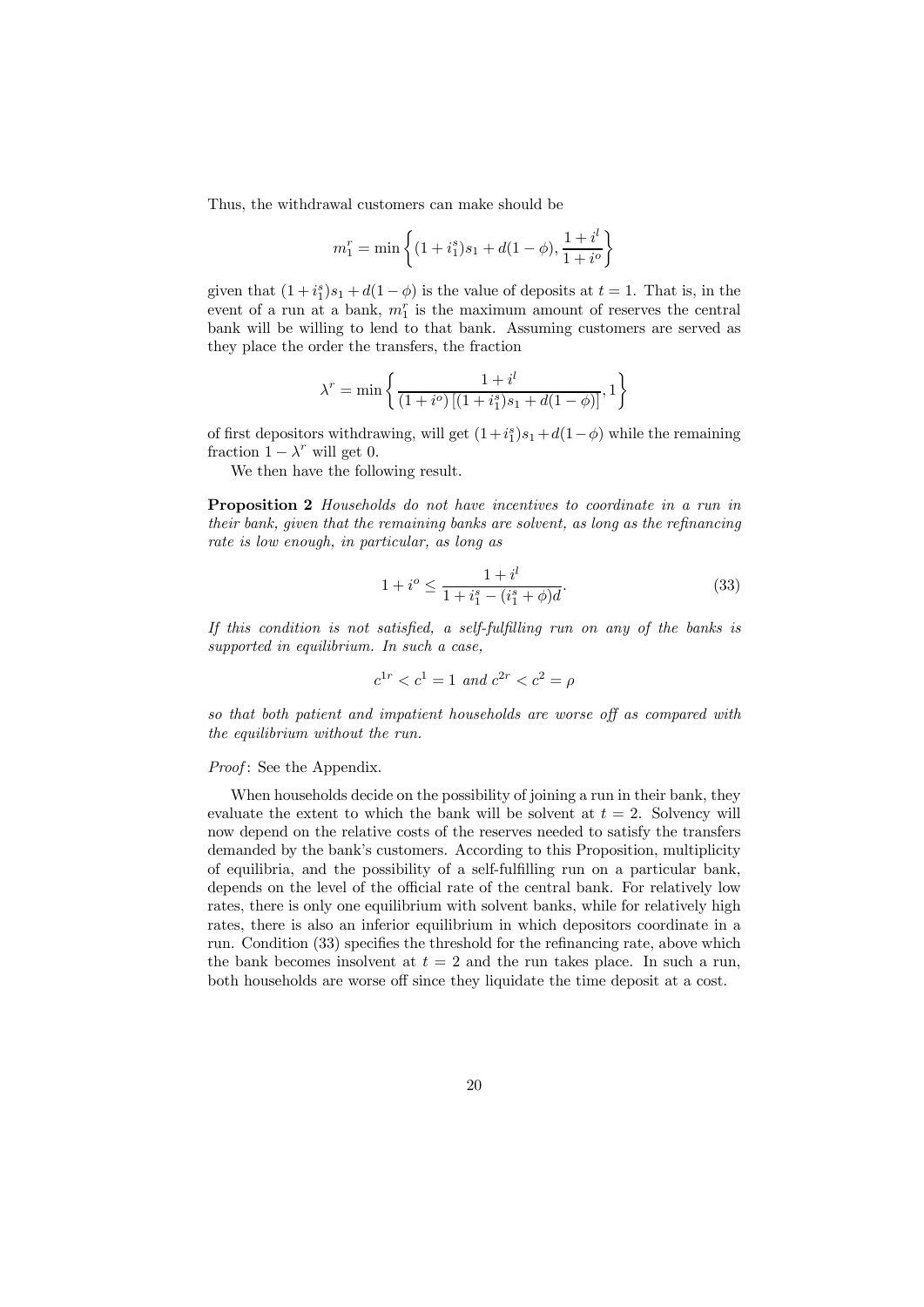#### 4.2.4 The possibility of an aggregate bank run

Unlike the run on a single bank, in a system-wide run there is no other bank to turn into and the withdrawals are done either in cash or in goods. Thus, with a run,  $s_2^{hR} = 0$  and  $\delta^{hR} = d$  for both  $h = \{1, 2\}$ . Here the superscript R denotes the fact that there is a run in the whole banking system of the economy. Notice that, again, as the run is assumed to happen at  $t = 1$ , all households have already chosen the split between  $s_1$  and d. These choices, together with the interest for loans,  $i^l$ , and  $t = 0$  sight deposits,  $i_1^s$ , stay at their equilibrium values as they were determined at  $t = 0$ . Furthermore, because all banks are affected by a run, aggregate prices,  $p_1$  and  $p_2$  could be affected.

As before, let  $\boldsymbol{m}_1^R$  the normalized amount withdrawed from any bank at the beginning of  $t = 1$  and converted into cash. This is the aggregate amount each bank needs to borrow from the central bank. At  $t = 2$ , for the bank to be solvent it needs to be the case that

$$
nw_2^R = 1 + i^l - (1 + i^o)m_1^R \ge 0.
$$

Thus, the withdrawal customers can make should be

$$
m_1^R = \min\left\{ (1 + i_1^s)s_1 + d(1 - \phi), \frac{1 + i^l}{1 + i^o} \right\}.
$$

Again, assuming customers are served as they order the transfers, the fraction

$$
\lambda^{R} = \min \left\{ \frac{1 + i^{l}}{(1 + i^{o}) \left[ (1 + i^{s}_{1})s_{1} + d(1 - \phi) \right]}, 1 \right\}
$$

of first depositors withdrawing, will get  $(1+i_1^s)s_1+d(1-\phi)$  while the remaining fraction  $1 - \lambda^R$  will get 0.

With this, the individual problems become choosing  $c^{hR}$ ,  $x^{hR}$ ,  $y^{hR}$ , and  $m^{hR}$ to maximize

$$
u(c^{1R})\tag{34}
$$

subject to

$$
p_1^R x^{1R} + p_1^R c^{1R} \le m_1^R \tag{35}
$$

$$
m_2^{1R} \le m_1^R - p_1^R (x^{1R} + c^{1R}) + p_1^R y^{1R}
$$
\n(36)

and

$$
1 + il \le p_2R x1R + p_2(1 - y1R)\rho + m_21R
$$
 (37)

if the household turns out to be impatient, or

$$
u(c^{2R})\tag{38}
$$

subject to

$$
p_1^R x^{2R} \le m_1^R,\tag{39}
$$

$$
m_2^{2R} \le m_1^R - p_1^R x^{2R} + p_1^R y^{2R},\tag{40}
$$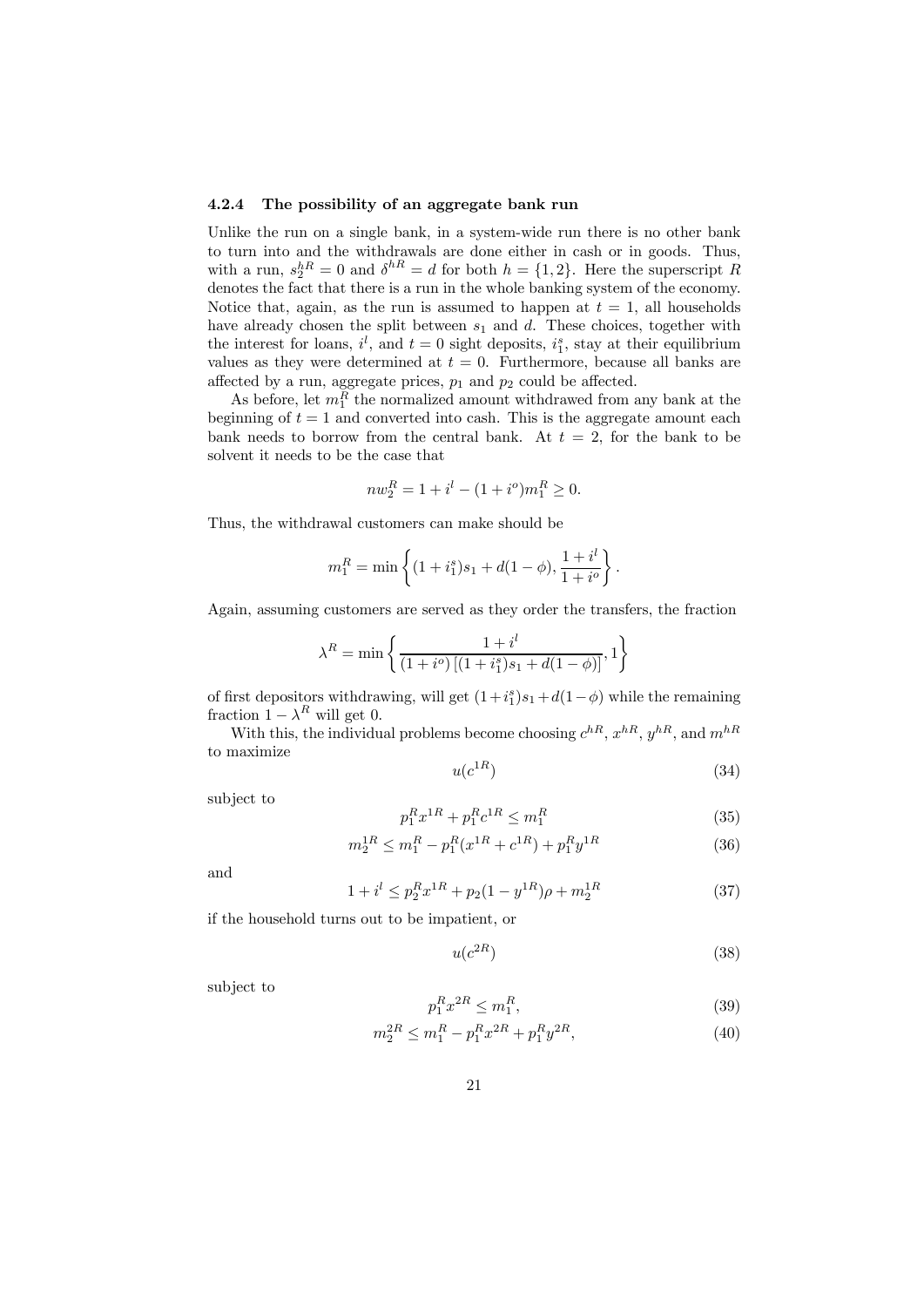$$
p_2^R c^{2R} \le m_2^{2R},\tag{41}
$$

and

$$
1 + il \le p_2R x2R + p_2R (1 - y2R)\rho + m_22R - p_2R c2R,
$$
 (42)

if the household turns out to be patient. Here, potentially all endogenous variables are affected with the exception of  $s_1, d, i^l$ , and  $i_1^s$  which are determined at  $t=0$ .

Because all banks need to borrow funds equal to  $(1 + i_1^s)s_1 + d(1 - \phi)$  from the central bank, their normalized net worth at  $t = 2$  would be

$$
nw_2^R = 1 + i^l - (1 + i^o) [(1 + i_1^s)s_1 + d(1 - \phi)].
$$

We have the following result.

Proposition 3 Households do not have incentives to coordinate in a run in their bank, given that runs are occurring at the remaining banks, as long as the refinancing rate is low enough, in particular, as long as

$$
1 + i^o \le \frac{1 + i^l}{1 + i^s_1 - (i^s_1 + \phi)d}.\tag{43}
$$

If this condition is not satisfied, money is not valued in equilibrium, that is, both

$$
p_1^R \to \infty
$$
 and  $p_2^R \to \infty$ .

Proof: See the Appendix.

The intuition of the first part of the proposition is as before. If the bank can afford the reserves needed to satisfy liquidation of deposits, then it will remain solvent and customers will not join the run. The second part is a little bit trickier. For a successful run to exist, money should be valued, otherwise customers will have no asset in which to transfer purchasing power from  $t = 1$  to  $t = 2$ . However, for an equilibrium with valued money to exist, two conditions must be fulfilled. First, markets for goods must clear. For goods markets at  $t = 1$  this means some liquidation of the productive technology must happen. As Lemma 1 stated, in such a case, storage will not be used. So, for goods markets at  $t = 2$  to clear, liquidation at  $t = 1$  cannot be total. The second condition involves money to be valued. For that, money should have the same real rate of return as the productive technology, namely, there should be a deflation equal to  $1/\rho$ . In other words, in an aggregate run, the marginal rate of transformation between  $t = 1$  and  $t = 2$  still should be  $\rho$  as in the equilibrium without the run.

As shown in the Appendix, substituting (35) and (36) into (37) as well as (39) and (40) into (42) produces

$$
c^{2R} = \rho c^{1R} = \rho \left[ 1 - \frac{1}{p_1^R} \left( 1 + i^l - m_1^R \right) \right] < \rho
$$

so that  $c^{2R} < \rho = c^2$  and  $c^{1R} < 1 = c^1$ . However, from the market clearing conditions, the only combination of consumption consistent with the marginal rate of transformation  $\rho$  is  $(1, \rho)$ . Thus, unless nominal prices satisfy  $p_1^R \to \infty$ and  $p_2^R \to \infty$  and money is not valued, there is no equilibrium. Basically, with the run, the economy reverts to autarky.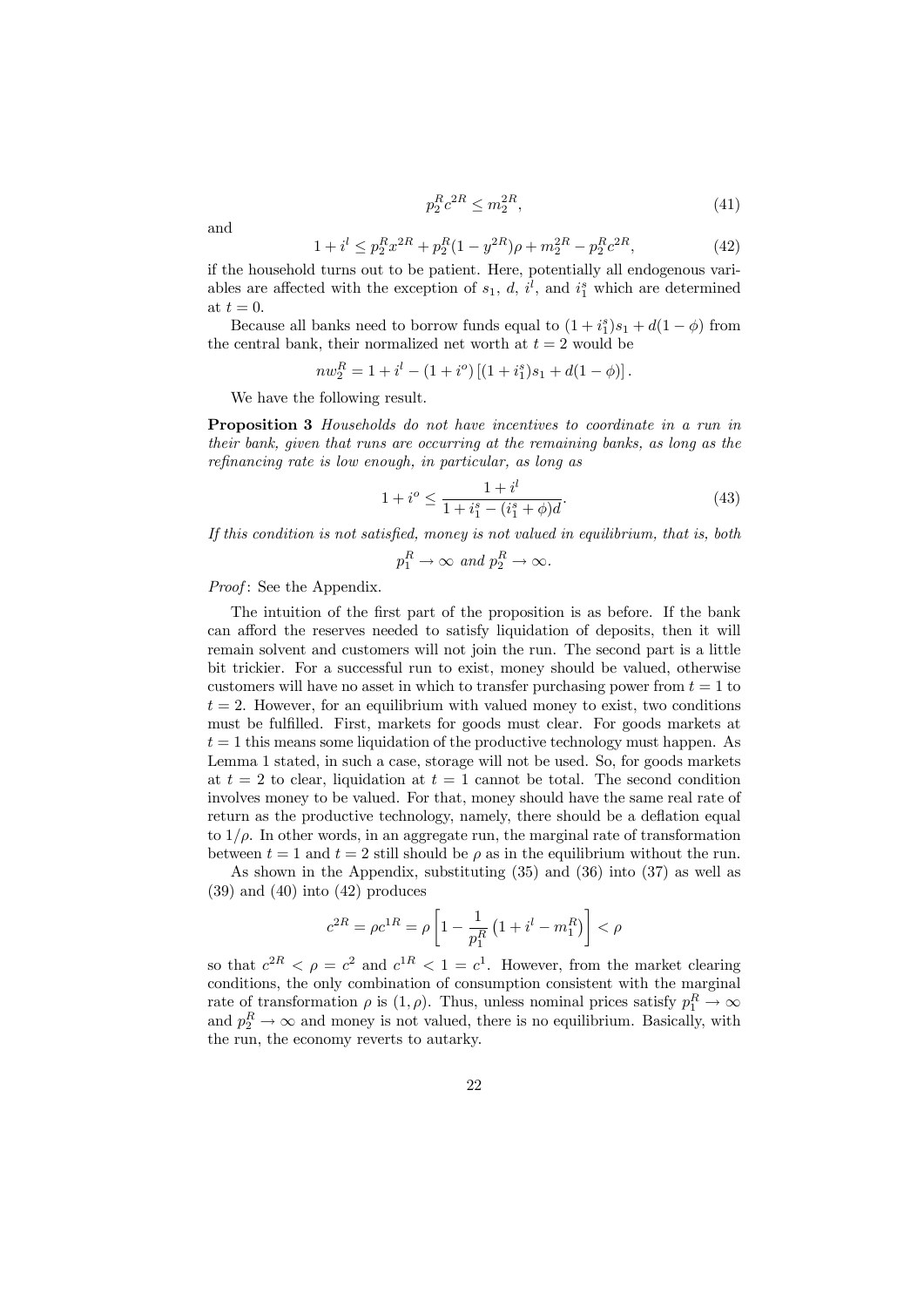## 5 Conclusions and Implications

In this paper we have provided a model for analyzing the maturity transformation and liquidity insurance dispensed by banks in a nominal economy with endogenous money creation. In the model banks commit to implement a payment system. In this setup, we make an explicit separation between the liquidity created through lending and the reserves held by depository institutions at the central bank. Sight deposits are used by depositors to acquire consumption goods while reserves are employed by the banks to service payment orders and offset liquidity risk. Moreover, we also differentiate between the liquidation of financial (nominal) assets and real investments. Withdrawals generally imply the convertibility to sight deposits produced by other banks. The liquidation of bank assets to honor this commitment does not imply, however, the extinction of the real investment loans finance. The reason is that most of the assets originated are noncallable, and the liquidation of loans results in selling the right to the future cash flows they generate.

Our paper can be viewed as corroborating the hypothesis, already included in Diamond and Dybvig [12], about the equivalence between deposit insurance and the lender of last resort function of central banks when technology is riskless. There is one caveat, though. We observe that, in equilibrium, nominal deposit contracts do not reproduce the efficient allocation traditionally found in the previous literature. The interpretation of this result is that, in a nominal setup, depository institutions cannot commit to support a particular consumption bundle according to the future liquidity needs of their depositors. Since inside money creation in our model is linked to loan origination, the counterpart to loan provision is the creation of debt contracts redeemable on demand. The debt holder chooses the demandability of these liabilities, namely sight and time deposits, but it does not achieve the optimality in terms of liquidity risk-sharing.

On the policy front, we show that the existence of a self-fulfilling equilibria depends on the refinancing rate of the central bank. In the model depositors only have incentives to withdraw early if they anticipate the insolvency of the depository institution. We study the possibility of an individual bank run as in Diamond and Dybvig [12], as well as the existence of a system-wide run in which depositors of the entire banking system coordinate in a run. In both cases, we state that whenever the central bank provides outside money at proper rates, depositors will anticipate the solvency of the banking system and the eventual illiquidity of the bank will not imply its bankruptcy.<sup>14</sup>

The failing response of the Fed to offset the banking panics during the Depression can be consider as a case study to support the view that an effective discount-window lending policy can prevent bank runs. As noted by Meltzer [26], [27], the Fed was at the center of the forces creating the banking panics of 1930-1933. The misreading of monetary conditions was explained by the implementation of an ineffective discount window mechanism, manifested by the

<sup>&</sup>lt;sup>14</sup>This eventuality was also anticipated by Diamond and Dybvig [12] when they stated that the central bank would buy bank assets "... for prices greater than their liquidating value."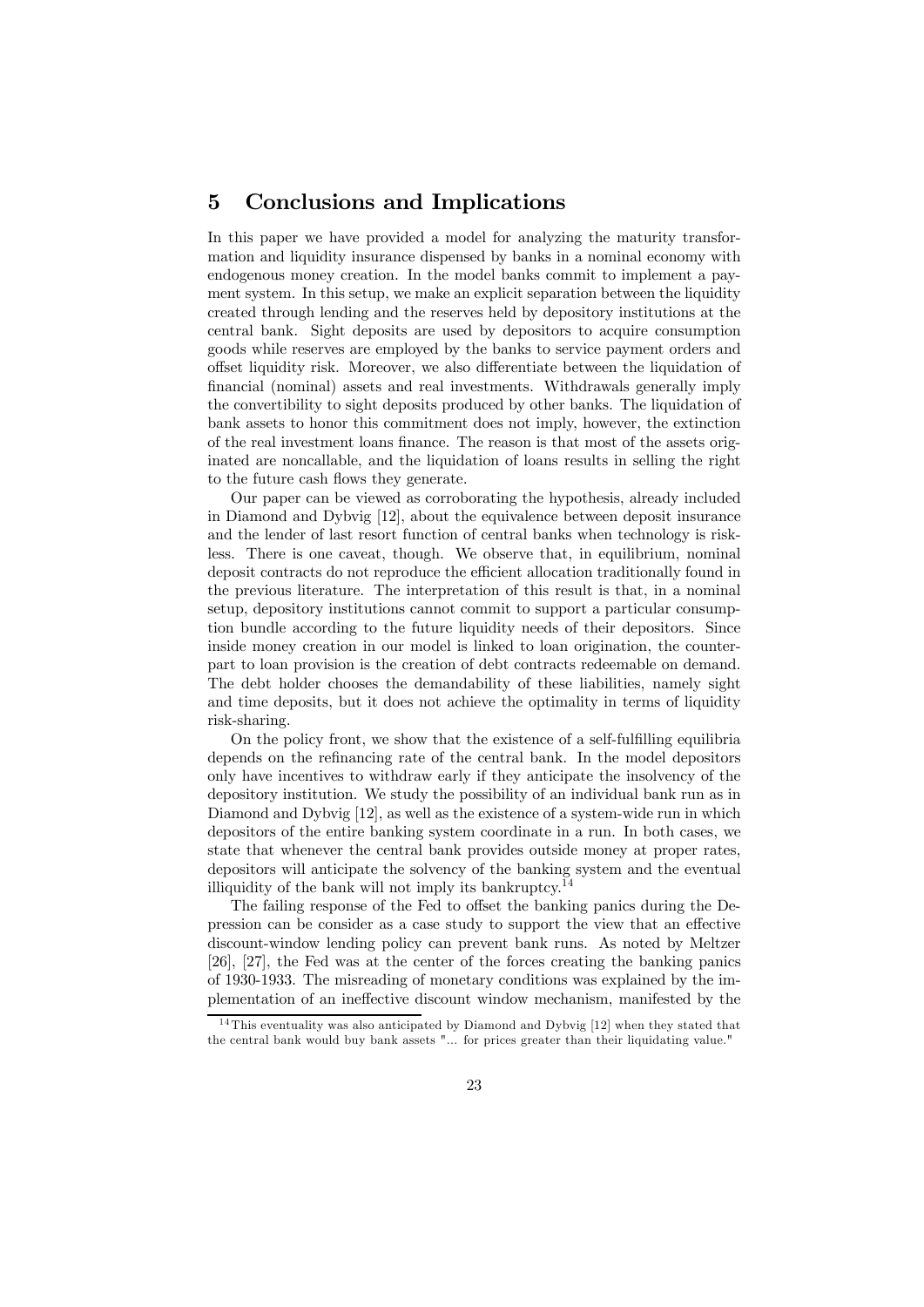massive decline in the money supply, a collapse of the public's deposit currency ratio, and the exclusive access to this facility to member banks.

Further evidence of the role of central banks to prevent a wave of panics can be found in the response of the Federal Reserve of Atlanta in the period 1929-1933. The extraordinary and aggressive measures adopted by the Atlanta Fed to inject liquidity in the region helped to prevent the banking panic in Florida in 1929 (Carlson et al. [10]), and to contain the failures of Mississippi's banks during the initial banking panic of the 1930s (Richardson and Troost [28]). This evidence highlights the importance of the Bagehot's doctrine in the event of expectational panics of the Diamond and Dybvig type: a lender of last resort policy that commits to provide liquidity to banks can be effective to prevent a system-wide run and restore the confidence of depositors in the banking system.

Finally, another interesting feature of the model described here is that it provides an explicit bridge between banking and monetary theories. At least from a quantitative point of view, bridging this gap seems important since liabilities of depository institutions make the bulk of broad monetary aggregates. For the US, travelers checks and checkable deposits have represented about 67 percent of M1 over the period 1959-2017, while these items together with small time deposits and savings deposits have represented an average 85 percent of M2 over the same period. For the euro area, the liabilities of depository institutions have represented an average of 84, 91 and 83 percent of M1, M2 and M3, respectively between 1997 and 2017. In the model, both the size of banks' balance sheet and the split between monetary and nonmonetary liabilities are endogenous. Furthermore, the model introduces reserves as a liability of the central bank which is different from the monetary units depository institutions create and connects it with the payment flows between banks. These connections make the model a promising tool to open the box as of how central banks are able to manage economic activity by controlling the cost of expanding bank's balance sheet through changes in the level of the refinancing rate.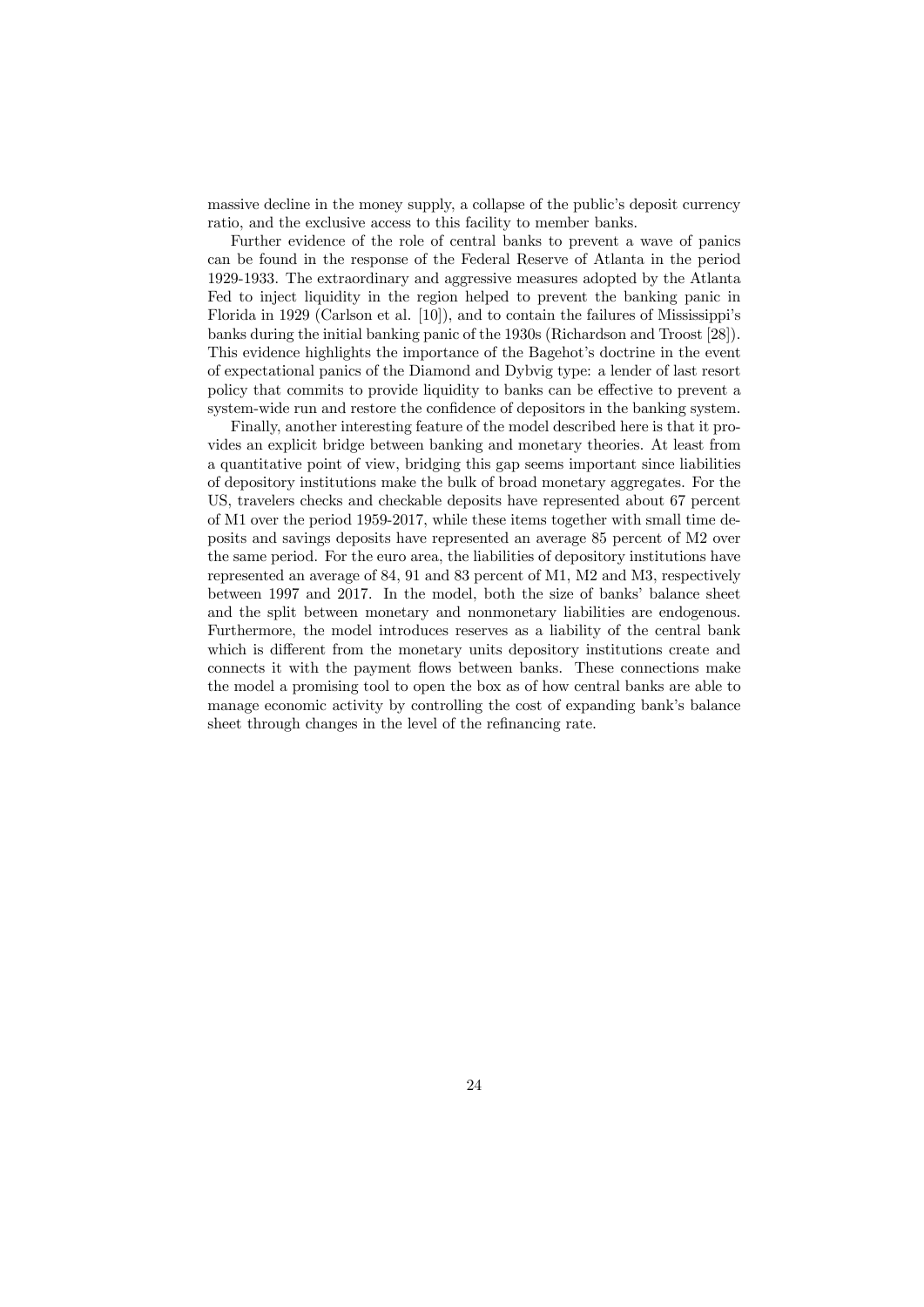## References

- [1] Allen, F., and D. Gale (1998): "Optimal financial crises" Journal of Finance 53, pp. 1245-1283.
- [2] Allen, F., and D. Gale (2007): Understanding financial crises, Clarendon Lectures in Finance.
- [3] Allen, F., E. Carletti, and D. Gale (2014): "Money, financial stability and efficiency" Journal of Economic Theory 149, pp. 100-127.
- [4] Allen, F., E. Carletti, and D. Gale (2009): "Interbank market liquidity and central bank intervention" Journal of Monetary Economics 56(5), pp. 639-652.
- [5] BIS (2003): "The role of central bank money in payment systems" Committee on Payment and Settlement Systems.
- [6] Bryant, J. (1980): "A model of reserves, bank runs, and deposit insurance" Journal of Banking and Finance 4, pp. 335-344.
- [7] Board of Governors of the Federal Reserve System (2003): "Changes to the E.2 Statistical Release", Federal Reserve Statistical release, June 25, available at https://www.federalreserve.gov/releases/e2/200306/e2.pdf.
- [8] Calomiris, C. and G. Mason (1997): "Contagion and bank failures during the Great Depression: The June 1932 Chicago Bank panic" American Economic Review 87, pp. 863-883.
- [9] Calomiris, C. and G. Mason (2003): "Fundamentals, panics, and bank distress during the Depression" American Economic Review 93, pp. 1615- 1647.
- [10] Carlson, M., K. J. Mitchener and G. Richardson (2011): "Arresting Banking Panics: Federal Reserve Liquidity Provision and the Forgotten Panic of 1929" Journal of Political Economy 119(5), pp. 889-924.
- [11] Constancio, V. (2011): "Challenges to monetary policy in 2012", speech at the 26th International Conference on Interest Rates, available at http://www.ecb.europa.eu/press/key/date/2011/html/sp111208.en.html.
- [12] Diamond, D. W., and P. H. Dybvig (1983): "Liquidity Risk, Liquidity Creation, and Financial Fragility: A Theory of Banking" Journal of Political Economy 109(2), pp. 401-19.
- [13] Diamond, D. W., and R. G. Rajan (2001): "Liquidity Risk, Liquidity Creation, and Financial Fragility: A Theory of Banking " Journal of Political Economy 109(2), pp. 287-327.
- [14] Diamond, D. W., and R. G. Rajan (2005): "Liquidity Shortages and Banking Crises" Journal of Finance 60(2), pp. 615-647.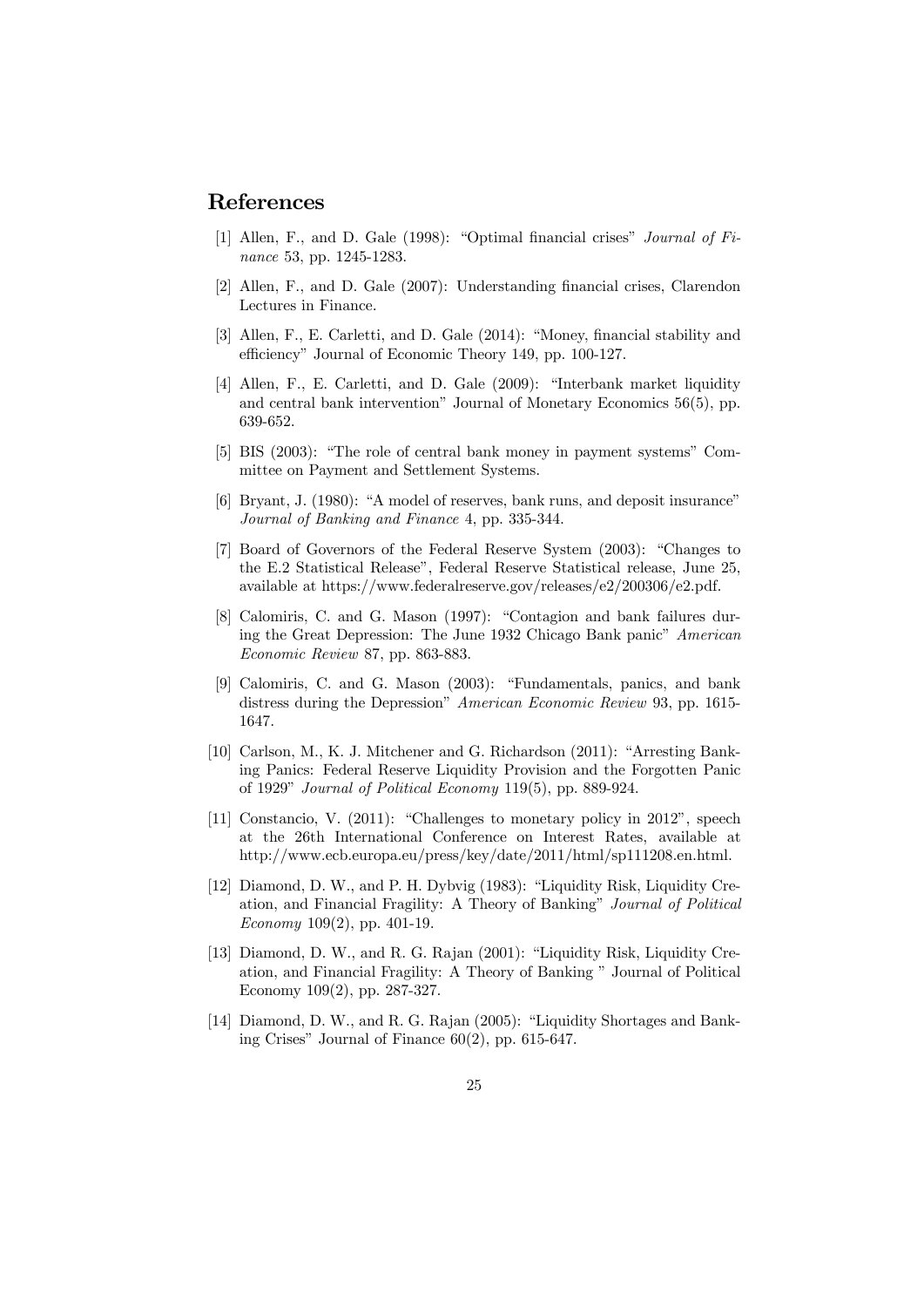- [15] Diamond, D. W., and R. G. Rajan (2006): "Money in a theory of banking" American Economic Review 96, pp. 30-53.
- [16] Freixas, X., and J. C. Rochet (2008): Microeconomics of banking, 2nd ed., MIT press.
- [17] Friedman, M. and A. J. Schwartz (1963): A monetary history of the United States, 1867-1960. Princeton University Press.
- [18] Gali, J. (2015): Monetary policy, inflation, and the business cycle: An introduction to the new keynesian framework and its applications, 2nd edition, Princeton University Press.
- [19] Goldstein, I. and A. Pauzner (2005): "Demand-Deposit Contracts and the Probability of Bank Runs" Journal of Finance 60(3), pp. 1293-1327.
- [20] Goodhart, C. A. E. (1987): "Why do banks need a central Bank?" Oxford Economic Papers 39, pp. 75-89.
- [21] Gorton, G. (1988): "Banking panics and business cycles" Oxford Economic Papers 40, pp.751-781.
- [22] Holmes, A. R. (1972): "Operational constraints on the stabilization of money supply growth" in Money and finance: readings in theory, policy and institutions. Wiley, pp. 391-400.
- [23] Holmstrom, B., and J. Tirole (1998): "Private and Public Supply of Liquidity" in *Journal of Political Economy*, 106, pp. 1-40 Wiley, pp. 391-400.
- [24] Lucas, R. E. Jr., and N. Stokey (2011): "Liquidity crises" Federal Reserve Bank of Minneapolis, Economic Policy Paper 11-3.
- [25] McLeay, M., A. Radia and R. Thomas (2014): "Money creation in the modern economy" Bank of England Quarterly Bulletin 54, First quarter.
- [26] Meltzer, A. (1976): "Monetary and other explanations of the Great Depression" Journal of Monetary Economics (Nov, pp. 455-471).
- [27] Meltzer, A. (2003): "A History of the Federal Reserve, Volume 1." University of Chicago Press, Chicago.
- [28] Richardson, G. and W. Troost (2009): "Monetary Intervention Mitigated Banking Panics during the Great Depression: QuasiExperimental Evidence from a Federal Reserve District Border, 1929-1933" Journal Political Economy 117(6), pp. 1031-1073.
- [29] Rochet, J. and X. Vives (2004): "Coordination Failures and the Lender of Last Resort: Was Bagehot Right After All? Journal of the European Economic Association 2(6), pp. 1116-1147.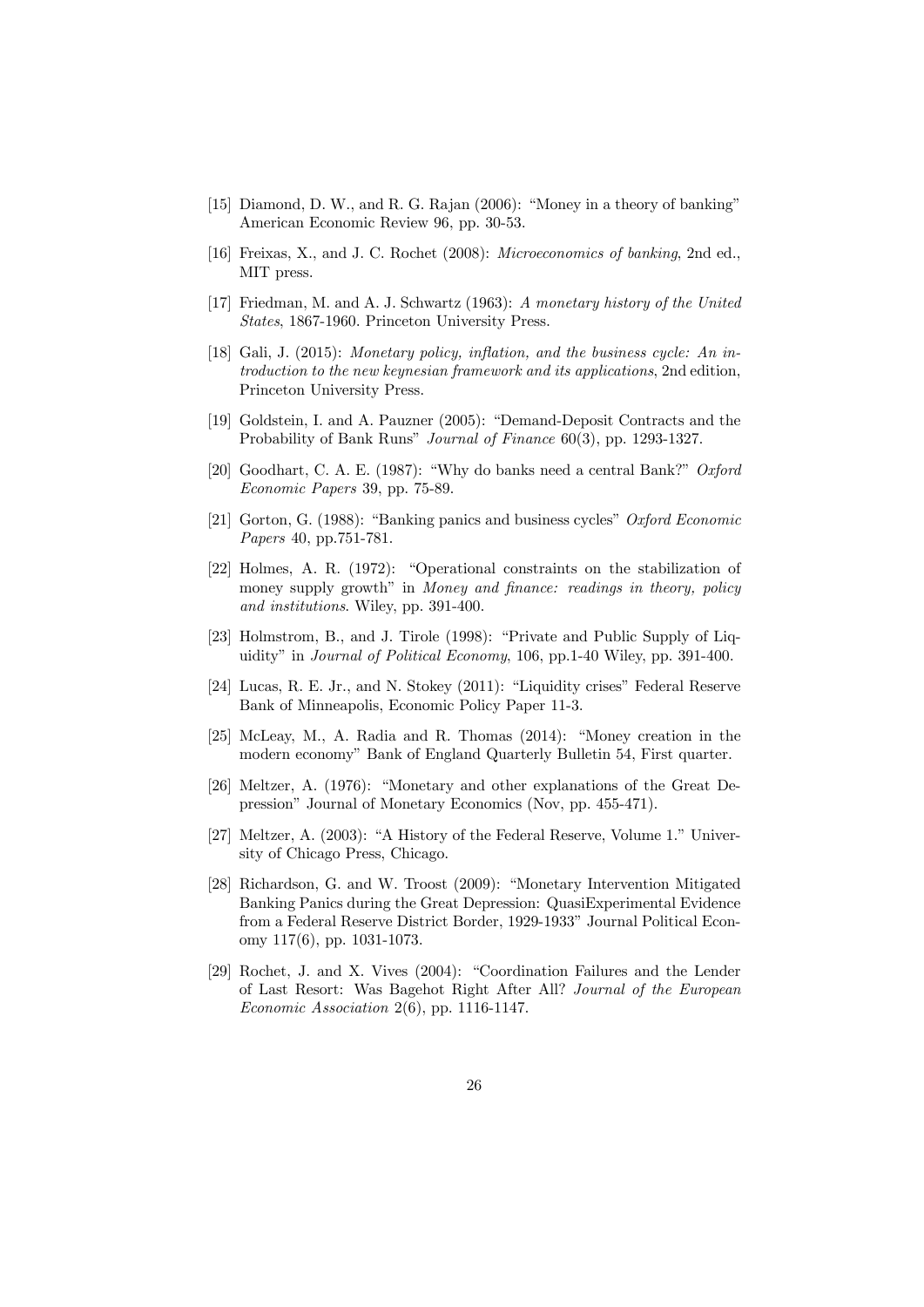- [30] Sheard, P. (2013): "Repeat after me: Banks cannot and do not "lend out" reserves" Credit Market Services, Standard and Poor's, available at http://issuu.com/positivemoney/docs/sp-banks-cannot-anddo-notlend-out.
- [31] Shin, H. S (2009): "Reflections on Northern Rock: The bank run that heralded the global financial crisis" Journal of Economic Perspectives Vol. 23, pp. 101-119.
- [32] Skeie, D. (2008): "Banking with nominal deposits and inside money" Journal of Financial Intermediation 17, pp.562-584.
- [33] Turner, A. (2016): Between debt and the Devil: Money, credit, and fixing global finance, Princeton University Press
- [34] Woodford, M. (2003): *Interest and prices: Foundations of a theory of mon*etary policy, Princeton University Press.
- [35] Werner, R. A. (2014): "How do banks create money, and why can other firms not do the same? An explanation for the coexistence of lending and deposit-taking" International Review of Financial Analysis 36, pp. 71—77.
- [36] Werner, R. A. (2014): "Can banks individually create money out of nothing? The theories and the empirical evidence" International Review of Financial Analysis 36, pp. 1-19.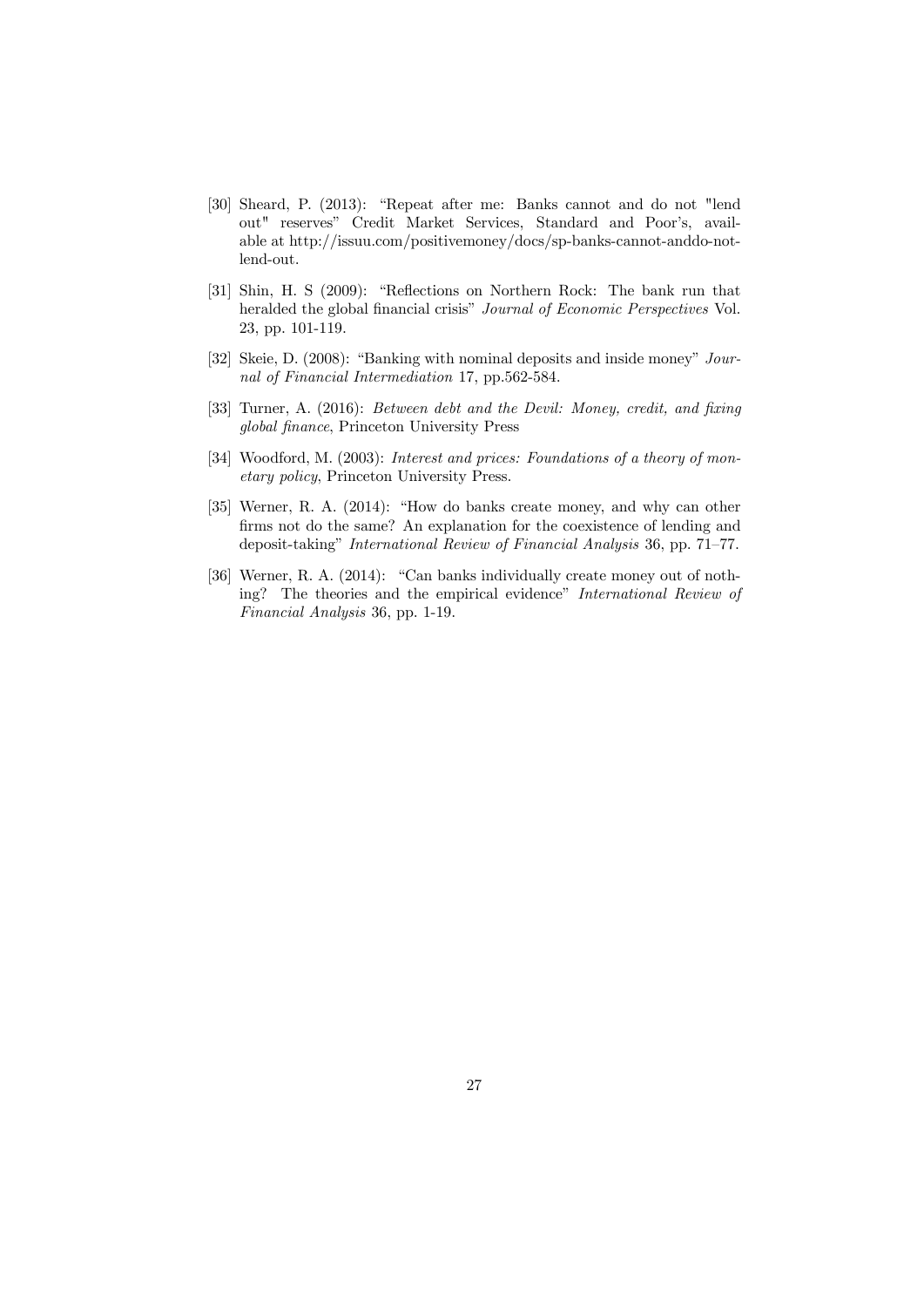## 6 Appendix: Proofs

#### 6.1 Proof of Lemma 1

This section presents a proof of Lemma 1. Here we prove that an equilibrium with valued deposits implies that depositors do not transfer purchasing power from period 1 to period 2 in form of storage, time deposits, or hoarding money.

Differentiating the household's problem  $(25)$  with respect to  $s_1$  and d we obtain

$$
\left[\lambda \frac{\partial v^1(s_1, d)}{\partial s_1} + (1 - \lambda) \frac{\partial v^2(s_1, d)}{\partial s_1} - \eta_0\right] s_1 = 0 \tag{44}
$$

and

$$
\left[\lambda \frac{\partial v^1(s_1, d)}{\partial d} + (1 - \lambda) \frac{\partial v^2(s_1, d)}{\partial d} - \eta_0\right] d = 0,\tag{45}
$$

where  $\eta_0$  is the Lagrange multiplier associated with (26).

The FOCs associated with problems (16) and (20) are, with respect to consumption,  $c^h$ ,

$$
\frac{u'(c^1)}{p_1} = \theta_1^1 + \eta_1^1,\tag{46}
$$

and

$$
\frac{u'(c^2)}{p_2} = \theta_2^2 + \eta_2^2,\tag{47}
$$

where  $\theta_1^1$  is the Lagrange multiplier associated with (17),  $\eta_1^1$  is the Lagrange multiplier associated with (18),  $\theta_2^2$  is the Lagrange multiplier associated with (23) and  $\eta_2^2$  is the Lagrange multiplier associated with (24).

Moreover, differentiating with respect to storage,  $x^h$ , we obtain

$$
\[p_2 \eta_2^1 - p_1 \left(\theta_1^1 + \eta_1^1\right)\] x^1 = 0,\tag{48}
$$

and

$$
\[p_2\eta_2^2 - p_1\left(\theta_1^2 + \eta_1^2\right)\]x^2 = 0,\tag{49}
$$

where  $\eta_2^1$  is the Lagrange multiplier associated with (19),  $\theta_1^2$  is the Lagrange multiplier associated with (21) and  $\eta_1^2$  is the Lagrange multiplier associated with (22).

At the same time, we can differentiate against the liquidation of the productive technology,  $y^h$ ,

$$
p_1 \eta_1^1 - p_2 \rho \eta_2^1 \, y^1 = 0,\tag{50}
$$

and

$$
p_1 \eta_1^2 - p_2 \rho \eta_2^2 \, y^2 = 0; \tag{51}
$$

and with respect to liquidation of the time deposit,  $\delta^h$ ,

 $\overline{a}$ 

$$
\[ (1 - \phi) \left( \theta_1^1 + \eta_1^1 \right) - (1 + i^d) \eta_2^1 \] \delta^1 = 0, \tag{52}
$$

$$
\left[ (1 - \phi) \left( \theta_1^2 + \eta_1^2 \right) - (1 + i^d) \left( \theta_2^2 + \eta_2^2 \right) \right] \delta^h = 0; \tag{53}
$$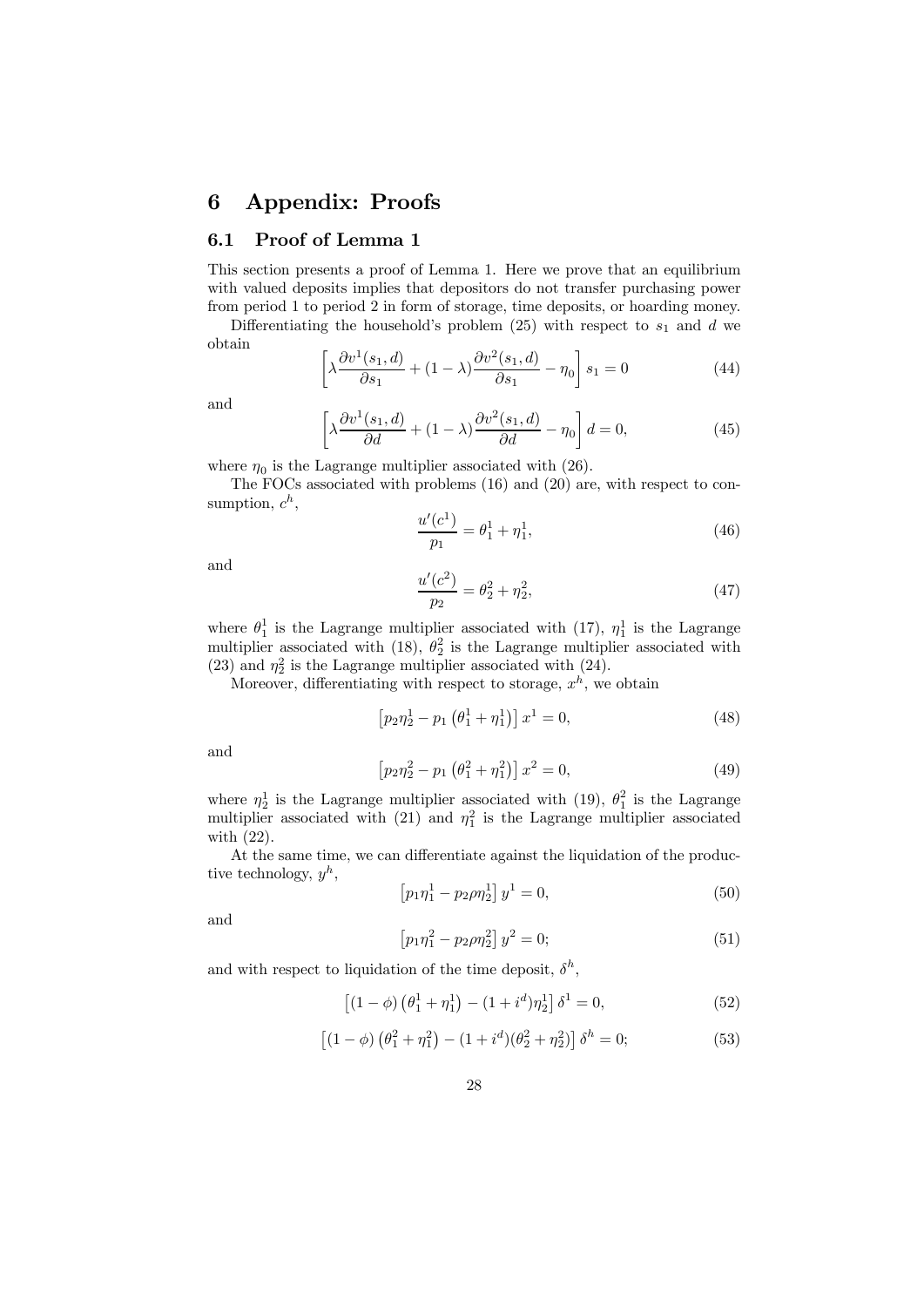and, finally, with respect to cash holdings,  $m_2^h$ ,

$$
\left(\eta_2^1 - \eta_1^1\right) m_2^1 = 0,\tag{54}
$$

and

$$
\left(\theta_2^2 + \eta_2^2 - \eta_1^2\right)m_2^2 = 0,\tag{55}
$$

and with respect to sight deposits,  $s_2^h$ ,

$$
\left[ (1 + i_2^s) \eta_2^1 - \eta_1^1 \right] s_2^1 = 0, \tag{56}
$$

and

$$
\[ (1+i_2^s)(\theta_2^2 + \eta_2^2) - \eta_1^2 \] s_2^2 = 0. \tag{57}
$$

There is also the envelope conditions with respect to initial sight deposits,  $s_1$ ,

$$
\frac{\partial v^1(s_1, d)}{\partial s_1} = (1 + i_1^s) \left(\theta_1^1 + \eta_1^1\right),\tag{58}
$$

and

$$
\frac{\partial v^2(s_1, d)}{\partial s_1} = (1 + i_1^s) \left(\theta_1^2 + \eta_1^2\right),\tag{59}
$$

and initial time deposit,  $d$ ,

$$
\frac{\partial v^1(s_1, d)}{\partial d} = (1 + i^d)\eta_2^1,\tag{60}
$$

and

so that

$$
\frac{\partial v^2(s_1, d)}{\partial d} = (1 + i^d) \left(\theta_2^2 + \eta_2^2\right). \tag{61}
$$

Given the set of FOCs specified above, we have to prove that, in equilibrium with valued deposits, so that  $s_2^h > 0$ , if  $y^h > 0$ , then  $x^h = m^h = \delta^{\bar{h}} = 0$ , for all  $h = \{1, 2\}$ . Given that impatient agents want to consume at  $t = 1$ , start assuming  $y^1 > 0$ . Then, from (50),

$$
\frac{\eta_1^1}{\eta_2^1} = \frac{p_2 \rho}{p_1}.\tag{62}
$$

From (48) it must be the case that

$$
p_2 \eta_2^1 - p_1 \left(\theta_1^1 + \eta_1^1\right) < 0
$$
\n
$$
x^1 = 0. \tag{63}
$$

As we are searching for an equilibrium with valued deposits, assume that sight deposits have positive remuneration in period 2, i.e.  $i_2^s > 0$  so, from (54), (55), (56), and (57),  $s_2^1 > 0$ ,  $s_2^2 > 0$ , and

$$
m_2^1 = m_2^1 = 0,\t\t(64)
$$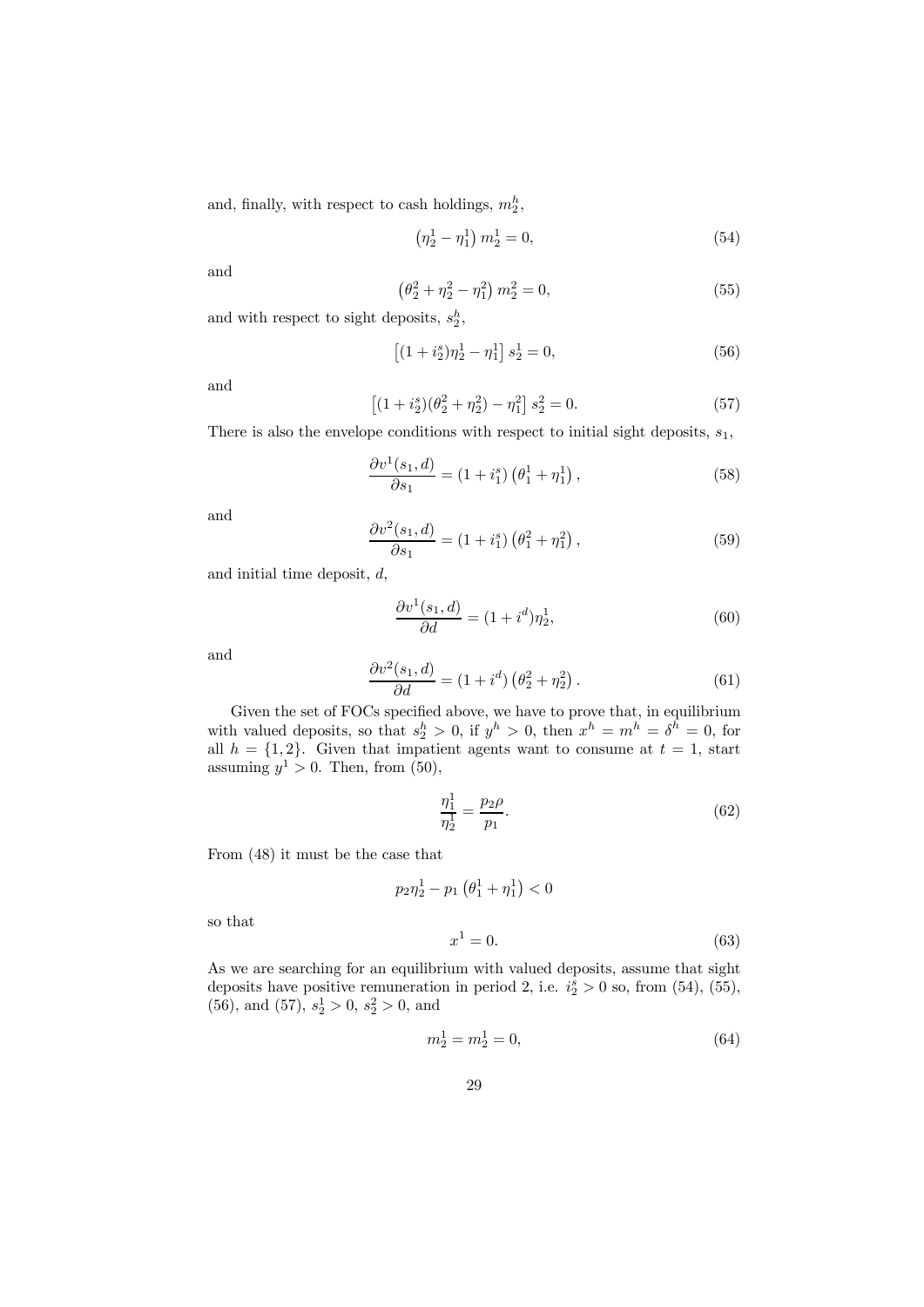together with

$$
\frac{\eta_1^1}{\eta_2^1} = \frac{\eta_1^2}{\theta_2^2 + \eta_2^2} = 1 + i_2^s = \frac{p_2 \rho}{p_1}.
$$
\n(65)

This means that

$$
p_1 \eta_1^2 - p_2 \rho \eta_2^2 = p_2 \rho \theta_2^2 \ge 0.
$$

Thus, either  $\theta_2^2 = 0$  which, from (51) and (65) would imply an interior solution for  $y^2$  and from  $(23)$ 

$$
p_2c^2 < m_2^2 + (1 + i_2^s)s_2^1 + (1 + i^d)(d - \delta^2),
$$

or else,  $\theta_2^2 > 0$  which, from (51) and (65) would imply  $y^2 = 1$  and from (23)

$$
p_2c^2 = m_2^2 + (1 + i_2^s)s_2^1 + (1 + i^d)(d - \delta^2).
$$

In either case, from (49)

$$
-p_1 \left(\theta_1^2 + \eta_1^2\right) + p_2 \eta_2^2 < 0
$$

which implies

$$
x^2 = 0\tag{66}
$$

and  $\theta_1^2 = 0$ . Then, if  $\theta_2^2 > 0$ , from (24), having condition (23) satisfied with equality and  $y^2 = 1$ , would imply  $1 + i^l = 0$  which is a contradiction. Then, it must be the case that  $\theta_2^2 = 0$  and constraint (23) is not binding.

Summarizing

$$
\frac{\eta_1^1}{\eta_2^1} = \frac{\eta_1^2}{\eta_2^2} = 1 + i_2^s = \frac{p_2 \rho}{p_1}.
$$
\n(67)

Next, assume agents contract some time deposit so that  $d > 0$ . From (45)

$$
(1 + id) \left[ \lambda \eta_2^1 + (1 - \lambda) \eta_2^2 \right] = \eta_0.
$$

Substituting for  $\eta_0$  in (44) yields

$$
\lambda \left[ \left( 1 + i_1^s \right) \left( \theta_1^1 + \eta_1^1 \right) - \left( 1 + i^d \right) \right] \eta_2^1 + \left( 1 - \lambda \right) \left[ \left( 1 + i_1^s \right) \left( \theta_1^2 + \eta_1^2 \right) - \left( 1 + i^d \right) \right] \eta_2^2 \le 0, \tag{68}
$$

otherwise  $s_1 = 1$  and  $d = 0$ , contradicting the assumption that  $d > 0$ . Looking at this expression together with (52) and (53) it cannot be the case that both  $\delta^1 > 0$  and  $\delta^2 > 0$  simultaneously. To solve for the  $\delta^h$  assume first that  $\delta^2 > 0$ so that  $\delta^1 = 0$ . Then, from (53) and the results above,

$$
\frac{1+i^d}{1-\phi} = \frac{\eta_1^2}{\eta_2^2} = \frac{\eta_1^1}{\eta_2^1} = 1 + i_2^s = \frac{p_2\rho}{p_1}.
$$
 (69)

But then, from (52)

$$
(1 - \phi)\theta_1^2 + (1 - \phi)\eta_1^2 - (1 + i^d)\eta_2^2 > 0
$$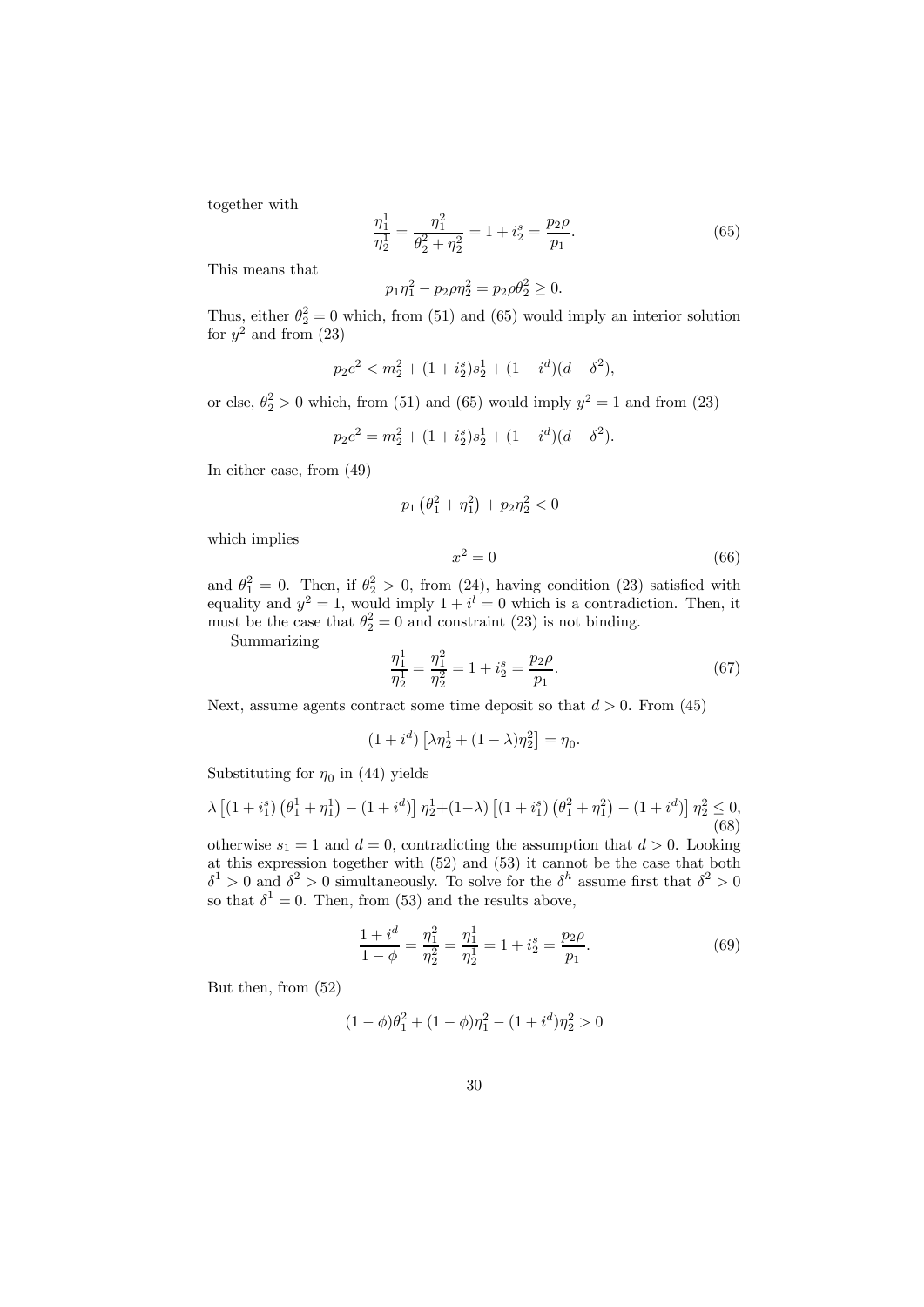which would make the household choose  $\delta^1 = d > 0$  which contradicts the assumption that  $\delta^1 = 0$ . Now assume that  $\delta^1 > 0$  so that  $\delta^2 = 0$ . Then, from (52) and the results above,

$$
\frac{\theta_1^1 + \eta_1^1}{\eta_2^1} = \frac{1 + i^d}{1 - \phi} > \frac{\eta_1^1}{\eta_2^1} = \frac{\eta_1^2}{\eta_2^2} = 1 + i_2^s = \frac{p_2 \rho}{p_1}.
$$

But if  $(1 - \phi) (\theta_1^1 + \eta_1^1) = (1 + i^d) \eta_2^1$ , then it must be that  $(1 + i_1^s) (\theta_1^1 + \eta_1^1)$  $(1 + i^d)\eta_2^2$  so that  $(1 + i_1^s)\eta_1^2 > (1 + i^d)\eta_2^2$  or

$$
1 + id < (1 + i1s) \frac{\eta_1^2}{\eta_2^2} = (1 + i1s)(1 + i2s).
$$

But if this is the case, rolling over the sight deposit is more profitable than contracting the time deposit and  $d = 0$ , which contradicts the idea that  $\delta^1 > 0$ . Thus, in equilibrium it must be the case that

$$
\delta^1 = \delta^2 = 0.
$$

To sum up, we have that, when  $s_2^h > 0$ , if  $y^h > 0$ , then  $x^h = m^h = \delta^h = 0$ for all  $h = \{1, 2\}$ .  $\Box$ 

#### 6.2 Proof of Proposition 1

By Lemma 1, replacing equilibrium values in (19) and (24) yields

$$
1 + il = p2 \rho - p2 \rho c1 + (1 + i1s)(1 + i2s)s1 + (1 + id)d
$$
 (70)

and

$$
1 + il + p2c2 = p2\rho + (1 + i1s)(1 + i2s)s1 + (1 + id)d.
$$
 (71)

From these two expressions we get  $c_2^2 = \rho c_1^1$ . This expression together with the market clearing conditions in the good markets

$$
\lambda c^1 = \lambda y^1 + (1 - \lambda)y^2
$$

and

$$
(1 - \lambda)c^{2} = \lambda(1 - y^{1})\rho + (1 - \lambda)(1 - y^{2})\rho,
$$

yields

$$
c^1 = 1
$$
 and  $c^2 = \rho$ 

so that

$$
\lambda = \lambda y^1 + (1 - \lambda)y^2.
$$

To get the equilibrium conditions for the interest rates, we know that the bank's net worth at  $t = 2$  is determined as follows

$$
n w_2 \equiv \frac{N W_2}{W} = 1 + i^l - \lambda \left[ (1 + i_2^s) s_2^1 + (1 + i^d) d \right]
$$
  
 
$$
- (1 - \lambda) \left[ (1 + i_2^s) s_2^2 + (1 + i^d) d \right]
$$
  
 
$$
= 1 + i^l - (1 + i^d) d - (1 + i_1^s) (1 + i_2^s) s_1
$$
  
 
$$
= \left[ 1 + i^l - (1 + i^d) \right] d + \left[ 1 + i^l - (1 + i_1^s) (1 + i_2^s) \right] s_1,
$$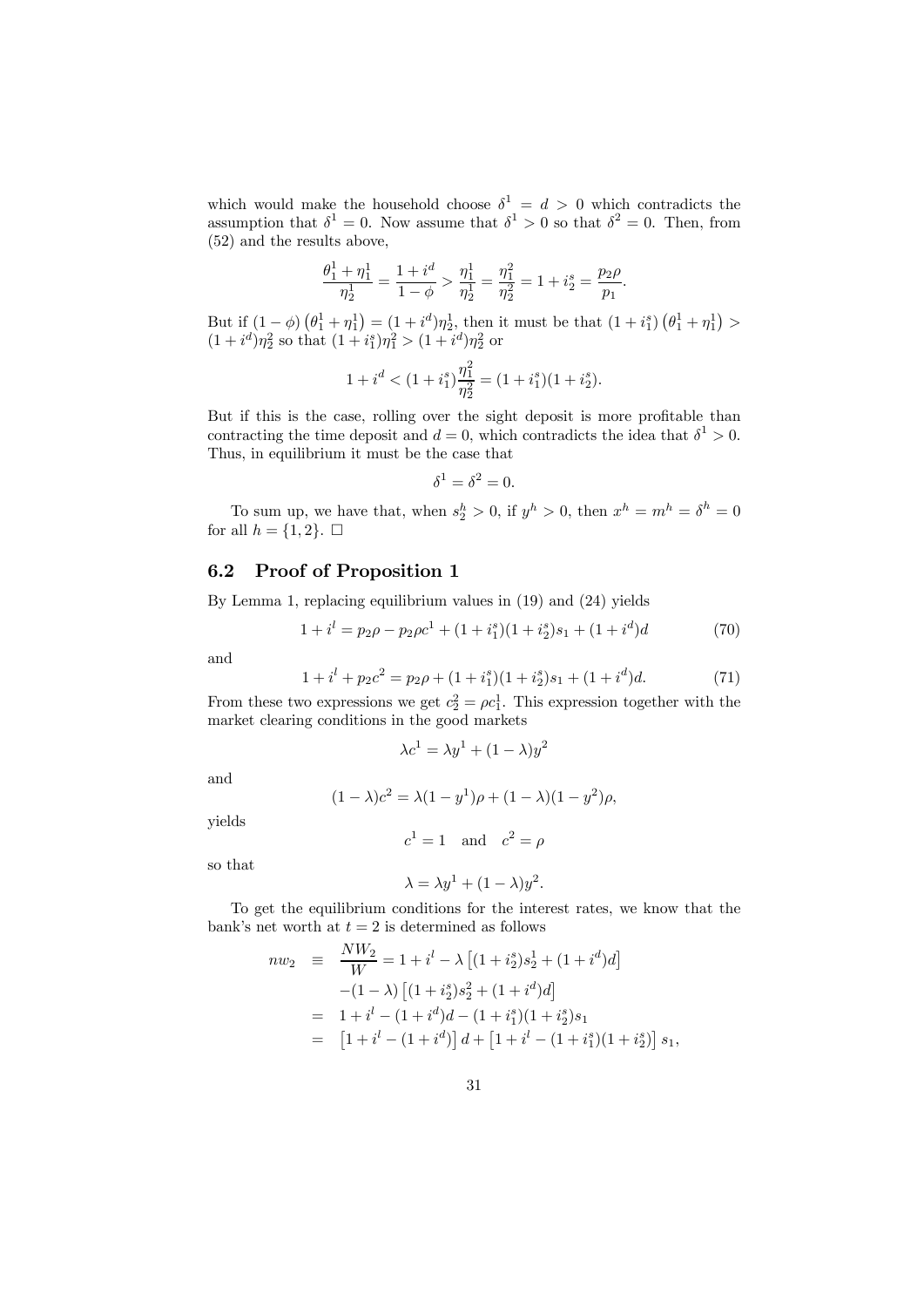so an equilibrium with both  $s_1 > 0$  and  $d > 0$ , implies

$$
1 + il = 1 + id = (1 + i1s)(1 + i2s). \t(72)
$$

Finally, using expression (69), for  $i_2^s > 0$ , so that  $s_2^h > 0$  and deposits are valued, it must be the case that

$$
\frac{1}{\rho} < \frac{p_2}{p_1} < \frac{1 + i^d}{\rho(1 - \phi)}.
$$

 $\Box$ 

#### 6.3 Proof of Proposition 2

We have to find the conditions that support a self-fulfilling equilibrium when there is a run on a single depository institution. With this, the individual problems become choosing  $c^{hr}$ ,  $x^{hr}$ ,  $y^{hr}$ ,  $m_1^r$ ,  $s_2^{hr}$  and  $m_2^{hr}$  to maximize

$$
v^{1}(s_{1}, d) = \max u(c^{1r})
$$
\n(73)

subject to

$$
p_1 x^{1r} + p_1 c^{1r} \le m_1^r,\tag{74}
$$

$$
m_2^{1r} + s_2^{1r} \le m_1^r - p_1(x^{1r} + c^{1r}) + p_1 y^{1r},\tag{75}
$$

and

$$
1 + il \le p_2 x^{1r} + p_2 (1 - y^{1r}) \rho + m_2^{1r} + (1 + i_2^s) s_2^{1r}
$$
 (76)

if the household turns out to be impatient, or

$$
v^{2}(s_{1}, d) = \max u(c^{2r})
$$
\n(77)

subject to

$$
p_1 x^{2r} \le m_1^r,\tag{78}
$$

$$
m_2^{2r} + s_2^{2r} \le m_1^r - p_1 x^{2r} + p_1 y^{2r},\tag{79}
$$

$$
p_2 c^{2r} \le m_2^{2r} + (1 + i_2^s) s_2^{2r},\tag{80}
$$

and

$$
1 + il \le p_2 x^{2r} + p_2 (1 - y^{2r}) \rho + m_2^{2r} + (1 + i_2^s) s_2^{2r} - p_2 c^{2r}
$$
 (81)

if the household turns out to be patient. Notice the household still uses sight deposits at  $t = 1$ ,  $s_2^{hr}$ , but these funds are deposited at a different institution.

The FOCs associated with problems (73) and (77) are now, with respect to consumption,  $c^{hr}$ ,

$$
\frac{u'(c^{1r})}{p_1} = \theta_1^{1r} + \eta_1^{1r},\tag{82}
$$

$$
\frac{u'(c^{2r})}{p_2} = \theta_2^{2r} + \eta_2^{2r},\tag{83}
$$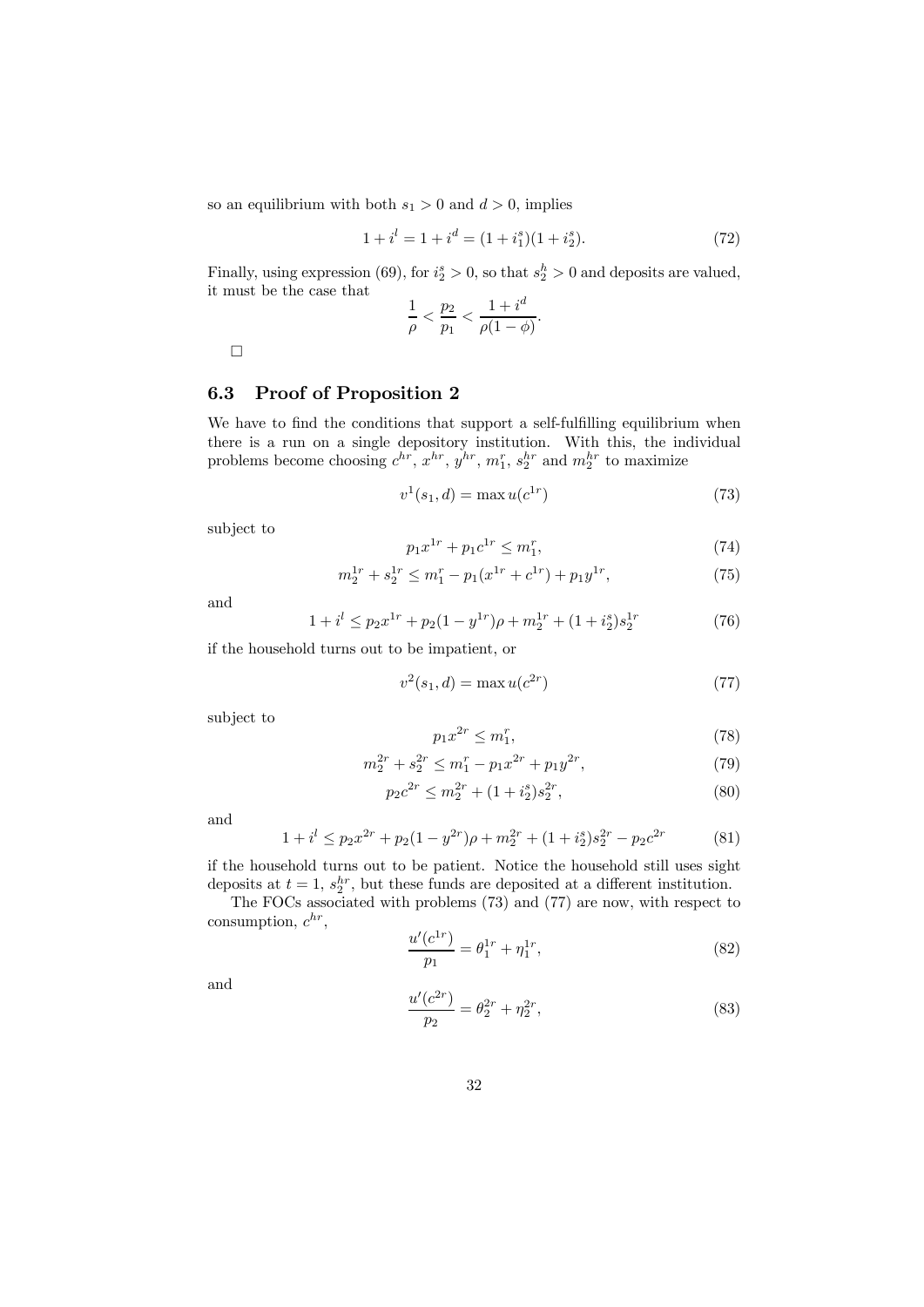where  $\theta_1^{1r}$  is the Lagrange multiplier associated with (74),  $\eta_1^{1r}$  is the Lagrange multiplier associated with (75),  $\theta_2^{2r}$  is the Lagrange multiplier associated with (80) and  $\eta_2^{2r}$  is the Lagrange multiplier associated with (81); with respect to storage,  $x^{hr}$ ,<br>  $[p_2 \eta_2^{1r} - p_1 (\theta_1^{1r} + \eta_1^{1r})] x^{1r} = 0,$  (84)

$$
\[p_2 \eta_2^{1r} - p_1 \left(\theta_1^{1r} + \eta_1^{1r}\right)\right] x^{1r} = 0,\tag{84}
$$

and

$$
\[p_2 \eta_2^{2r} - p_1 \left(\theta_1^{2r} + \eta_1^{2r}\right)\] x^{2r} = 0,\tag{85}
$$

where  $\eta_2^{1r}$  is the Lagrange multiplier associated with (76),  $\theta_1^{2r}$  is the Lagrange multiplier associated with (78) and  $\eta_1^{2r}$  is the Lagrange multiplier associated with (79); with respect to liquidation of the productive technology,  $y^{hr}$ ,

$$
\left[p_1 \eta_1^{1r} - p_2 \rho \eta_2^{1r}\right] y^{1r} = 0,\tag{86}
$$

and

$$
\[p_1\eta_1^{2r} - p_2\rho\eta_2^{2r}\]y^{2r} = 0;\tag{87}
$$

and with respect to cash holdings,  $m_2^{hr}$ ,

$$
\left(\eta_2^{1r} - \eta_1^{1r}\right) m_2^{1r} = 0,\tag{88}
$$

and

$$
\left(\theta_2^{2r} + \eta_2^{2r} - \eta_1^{2r}\right) m_2^{2r} = 0; \tag{89}
$$

and with respect to sight deposits,  $s_2^{hr}$ ,

$$
\left[-\eta_1^{1r} + (1+i_2^s)\eta_2^{1r}\right]y^{1r} = 0,\tag{90}
$$

and

$$
\left[-\eta_1^{2r} + (1+i_2^s) \left(\theta_2^{2r} + \eta_2^{2r}\right)\right] y^{2r} = 0.
$$
\n(91)

Because in the equilibrium with valued deposits we need that  $i_2^s > 0$  so, from (88), (89), (90), and (91), we have that  $s_2^1 > 0$ ,  $s_2^2 > 0$ , and

$$
m_2^{1r} = m_2^{2r} = 0,\t\t(92)
$$

together with

$$
\frac{\eta_1^{1r}}{\eta_2^{1r}} = \frac{\eta_1^{2r}}{\theta_2^{2r} + \eta_2^{2r}} = 1 + i_2^s = \frac{p_2\rho}{p_1}.
$$
\n(93)

This means that

$$
p_1 \eta_1^{1r} = p_2 \rho \eta_2^{1r},
$$

so that from (86)  $y^{1r} > 0$  while from (84) we obtain  $x^{1r} = 0$ . Furthermore, from (92)

$$
p_1 \eta_1^{2r} - p_2 \rho \eta_2^{2r} = p_2 \rho \theta_2^{2r} \ge 0.
$$

Thus, we can distinguish between two possibilities. Either  $\theta_2^{2r} > 0$  which, from (80) leads to  $p_2 c_2^{2r} = (1 + i_2^s) s_2^{2r}$ , and from (87) leads to  $y^{2r} = 1$ . This means, from (81), that  $1+i^l = 0$ , which clearly is a contradiction. The second possibility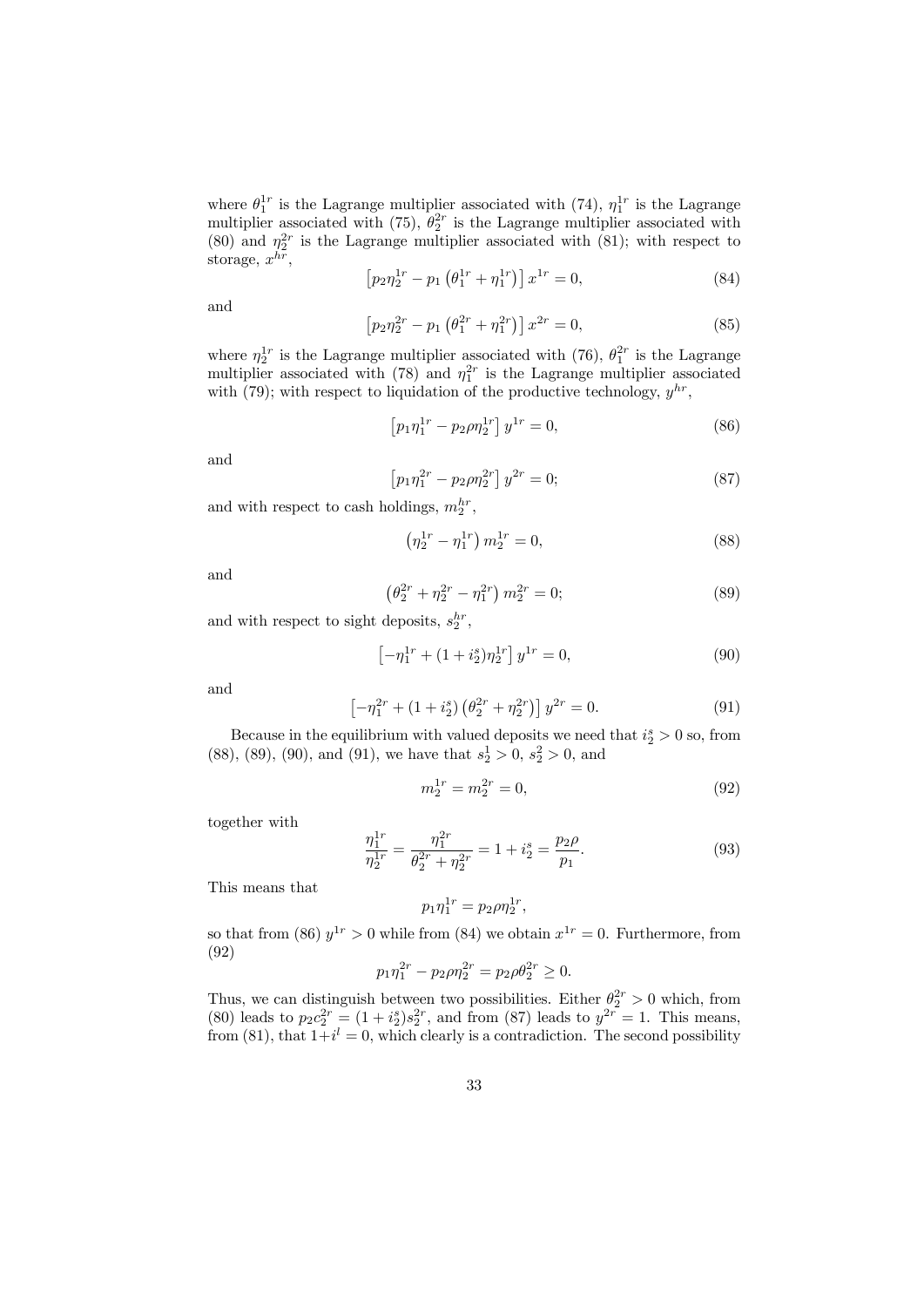implies  $\theta_2^{2r} = 0$  which, from (80) leads to  $p_2 c_2^{2r} < (1 + i_2^s) s_2^{2r}$ , and from (87) implies that  $y^{2r}$  has an interior solution. Then, (93) implies

$$
\frac{\eta_1^{1r}}{\eta_2^{1r}} = \frac{\eta_1^{2r}}{\eta_2^{2r}} = 1 + i_2^s = \frac{p_2\rho}{p_1}.
$$
\n(94)

Then, from (85), we have that  $x^{2r} = 0$  and from (78) we obtain that  $\theta_1^{2r} = 0$ . Substituting equilibrium values in (76) and (81) yields

$$
1 + il = p_2 \rho - p_2 \rho c^{1r} + (1 + i_2s) m_1^r
$$
 (95)

and

$$
1 + il + p_2 c^{2r} = p_2 \rho + (1 + i_2^s) m_1^r.
$$
 (96)

Combining both expressions we get  $c^{2r} = \rho c^{1r}$ .

Now, two things may happen according to the refinancing rate,  $i^o$ . In the first case, we can assume that the refinancing rate of the central bank is relatively low

$$
1 + i^{o} \le \frac{1 + i^{l}}{(1 + i_{1}^{s})s_{1} + (1 - \phi)d}
$$

In that case, households obtain all the cash they demand,  $m_1^r = (1 + i_1^s)s_1 +$  $(1 - \phi)d$ , and the bank is solvent. Then consumption would be

$$
c^{1r} = 1 - \frac{1}{P_1} (i_1^s + \phi) D < 1 = c^1
$$
\n(97)

 $\ddot{\phantom{0}}$ 

and

$$
c^{2r} = \rho - \frac{\rho}{P_1}(i_1^s + \phi)D < \rho = c^2. \tag{98}
$$

Because households loose consumption and the bank ends up being solvent, depositors will not have incentives to coordinate in a run if they anticipate that the central bank will provide liquidity insurance to the depository institution at a lower rate.

In the second case, we can consider that the refinancing rate of the central bank is relatively high, such that

$$
1 + i^o > \frac{1 + i^l}{(1 + i_1^s)s_1 + (1 - \phi)d}.
$$

In that case, households are restricted in the amount of cash they can withdraw,  $m_1^r = (1 + i^l)/(1 + i^o)$ , because the bank will end up being insolvent. Then consumption would be

$$
c^{1r} = 1 - \frac{1}{p_1} \left[ 1 + i_1^s - \frac{1 + i^l}{1 + i^o} \right],\tag{99}
$$

$$
c^{2r} = \rho - \frac{\rho}{p_1} \left[ 1 + i_1^s - \frac{1 + i^l}{1 + i^o} \right].
$$
 (100)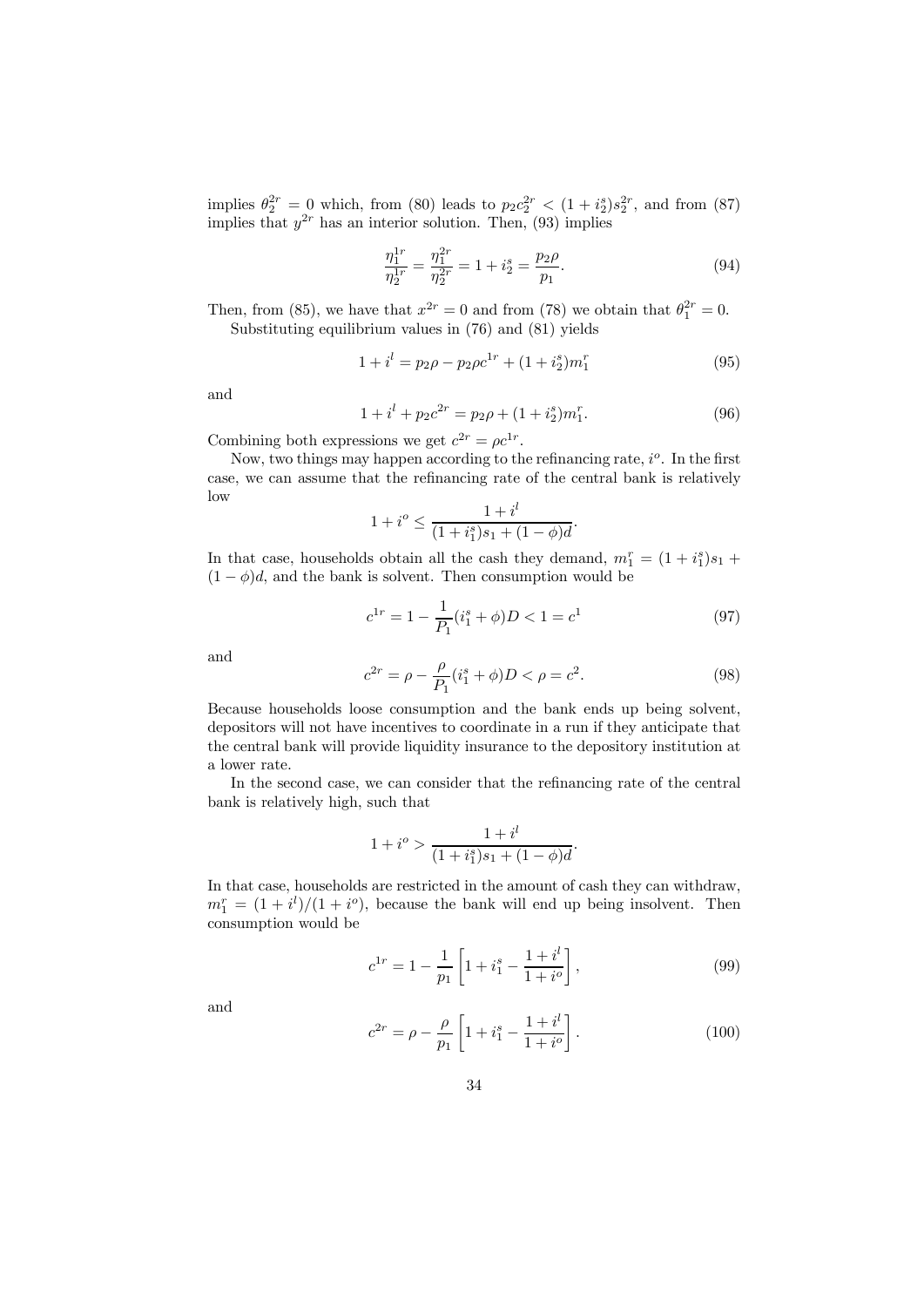Notice, because

$$
1 + i^{o} > \frac{1 + i^{l}}{(1 + i_{1}^{s})s_{1} + (1 - \phi)d} = \frac{1 + i^{l}}{1 + i_{1}^{s} - (i_{1}^{s} + \phi)d},
$$

we have

$$
1 + i_1^s > \frac{1 + i^l}{1 + i^o} + (i_1^s + \phi)d > \frac{1 + i^l}{1 + i^o},
$$

so that  $c^{1r} < 1$  and  $c^{2r} < \rho$ . In this case, although all households loose with the run, they will join as they would obtain nothing if they do not.  $\Box$ 

#### 6.4 Proof of Proposition 3

This section shows the derivation of the optimal conditions when there is a system-wide run in the economy. We also show the equilibrium condition that supports a self-fulfilling run in such a case.

The FOCs associated with problems (34) and (38) are now, with respect to consumption,  $c_h^{hR}$ ,

$$
\frac{u'(c_1^{1R})}{p_1^R} = \theta_1^{1R} + \eta_1^{1R},\tag{101}
$$

and

$$
\frac{u'(c_2^{2R})}{p_2^R} = \theta_2^{2R} + \eta_2^{2R},\tag{102}
$$

where  $\theta_1^{1R}$  is the Lagrange multiplier associated with (35),  $\eta_1^{1R}$  is the Lagrange multiplier associated with (36),  $\theta_2^{2R}$  is the Lagrange multiplier associated with (41) and  $\eta_2^{2R}$  is the Lagrange multiplier associated with (42); with respect to

storage, 
$$
x^{hR}
$$
,  
\n
$$
\left[p_2^R \eta_2^{1R} - p_1^R \left(\theta_1^{1R} + \eta_1^{1R}\right)\right] x^{1R} = 0,
$$
\n(103)

and

$$
\[p_2^R \eta_2^{2R} - p_1^R \left(\theta_1^{2R} + \eta_1^{2R}\right)\]x^{2R} = 0,\tag{104}
$$

where  $\eta_2^{1R}$  is the Lagrange multiplier associated with (37),  $\theta_1^{2R}$  is the Lagrange multiplier associated with (39) and  $\eta_1^{2R}$  is the Lagrange multiplier associated with (40); with respect to liquidation of the productive technology,  $y^{hR}$ ,

$$
\left[p_1^R \eta_1^{1R} - p_2^R \rho \eta_2^{1R}\right] y^{1R} = 0,\tag{105}
$$

and

$$
\left[p_1^R \eta_1^{2R} - p_2^R \rho \eta_2^{2R}\right] y^{2R} = 0; \tag{106}
$$

and with respect to cash holdings,  $m_2^{hR}$ ,

$$
\left(\eta_2^{1R} - \eta_1^{1R}\right) m_2^{1R} = 0,\tag{107}
$$

$$
\left(\theta_2^{2R} + \eta_2^{2R} - \eta_1^{2R}\right)m_2^{2R} = 0.
$$
 (108)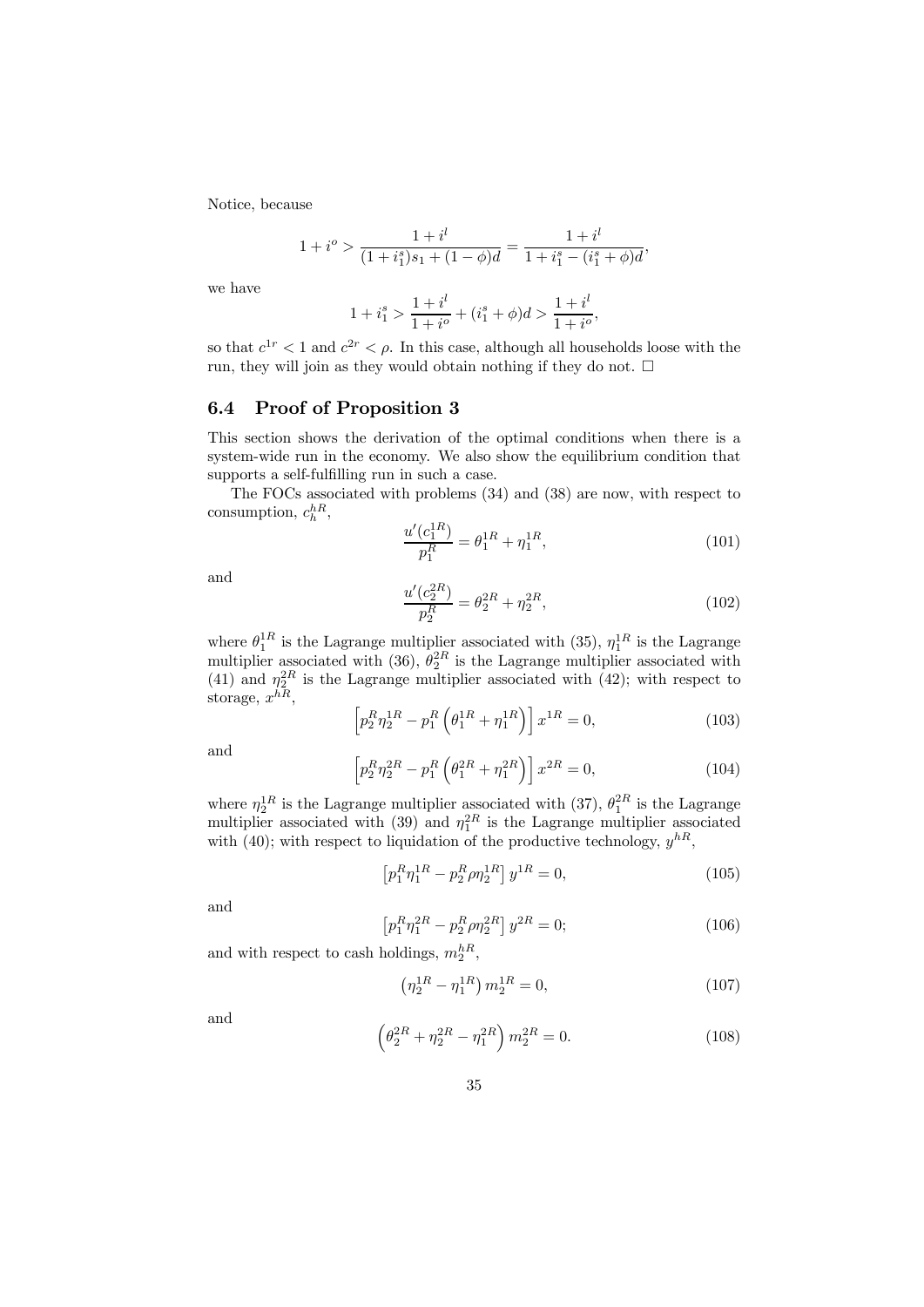For an equilibrium to exist it must be the case that either  $y^{1R} > 0$ , or  $y^{2R} > 0$  or both. Given that impatient agents want to consume at  $t = 1$ , start assuming  $y^{1R} > 0$ . Then, from (105),

$$
\frac{\eta_1^{1R}}{\eta_2^{1R}} = \frac{p_2^R \rho}{p_1^R}.
$$
\n(109)

From (103) it must be the case that

$$
p_2^R \eta_2^{1R} - p_1^R \left( \theta_1^{1R} + \eta_1^{1R}\right) < 0
$$

so that in the run still no productive investment is liquidated by impatient agents

$$
x^{1R} = 0.\tag{110}
$$

Since  $y^{1R} > 0$  and  $x^{1R} = 0$ , from (36),  $m_2^{1R} > 0$ , so (107) and (109) imply

$$
\frac{\eta_1^{1R}}{\eta_2^{1R}} = 1 = \frac{p_2^R \rho}{p_1^R},\tag{111}
$$

which means

$$
\frac{p_2^R}{p_1^R} = \frac{1}{\rho} < 1\tag{112}
$$

and the economy enters a deflation.

On the other hand, from (42),  $m_2^2 \ge 0$  too, otherwise  $c_2^2 = 0$ , so (108) implies

$$
\frac{\eta_1^{2R}}{\theta_2^{2R} + \eta_2^{2R}} = 1.
$$
\n(113)

But then

$$
\eta_1^{2R} = \theta_2^{2R} + \eta_2^{2R} \ge \eta_2^{2R}.
$$

This, together with the result on prices (109) means

$$
-p_1\theta_1^{2R} - p_1\eta_1^{2R} + p_2\eta_2^{2R} < 0
$$

so that, from (104)

$$
x^{2R} = 0\tag{114}
$$

also. However from (39), with  $x^{2R} = 0$ , the constraint must be slack and  $\theta_1^{2R} = 0.$ 

Using these equilibrium values in (37) and (42) yields

$$
1 + il = (1 + i1s)s1 + d(1 - \phi) + p2R \rho - p1R c11R
$$

$$
1 + il + p2R c22R = (1 + i1s)s1 + d(1 - \phi) + p2\rho.
$$